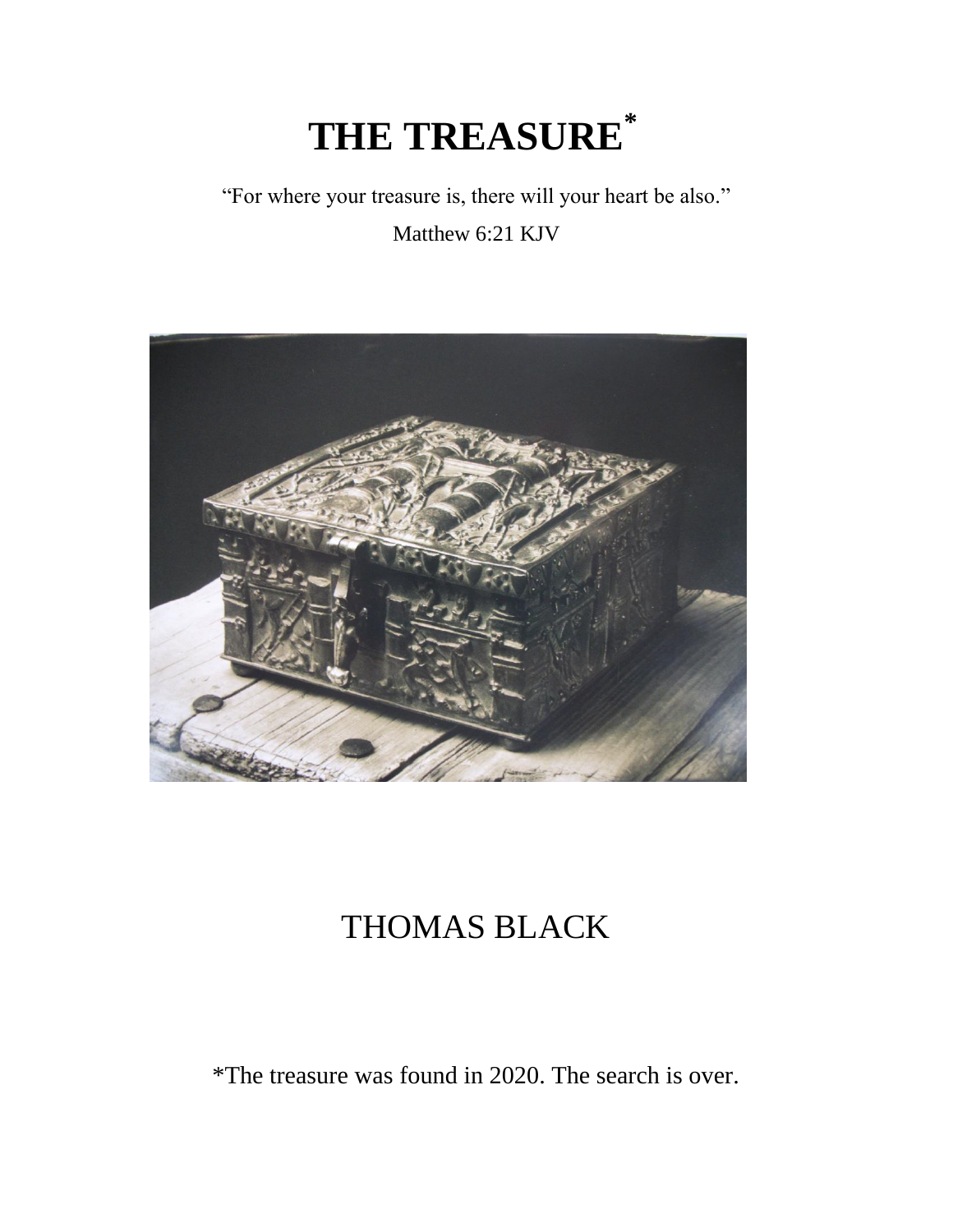**The Treasure**

THOMAS BLACK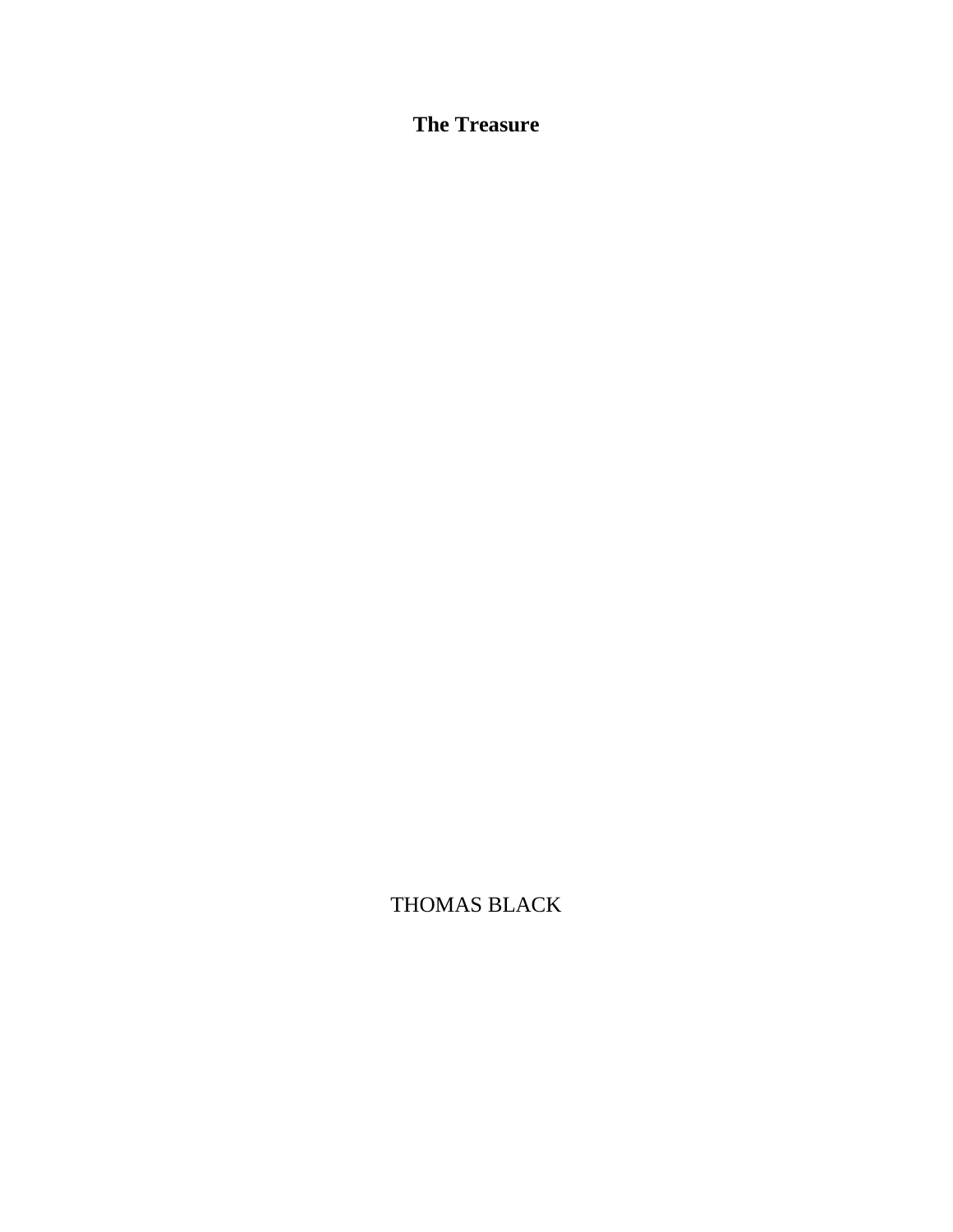This book is written In Memory of those who lost their life searching.

and

In Memory of Forrest Fenn *(August 22, 1930 – September 7, 2020)*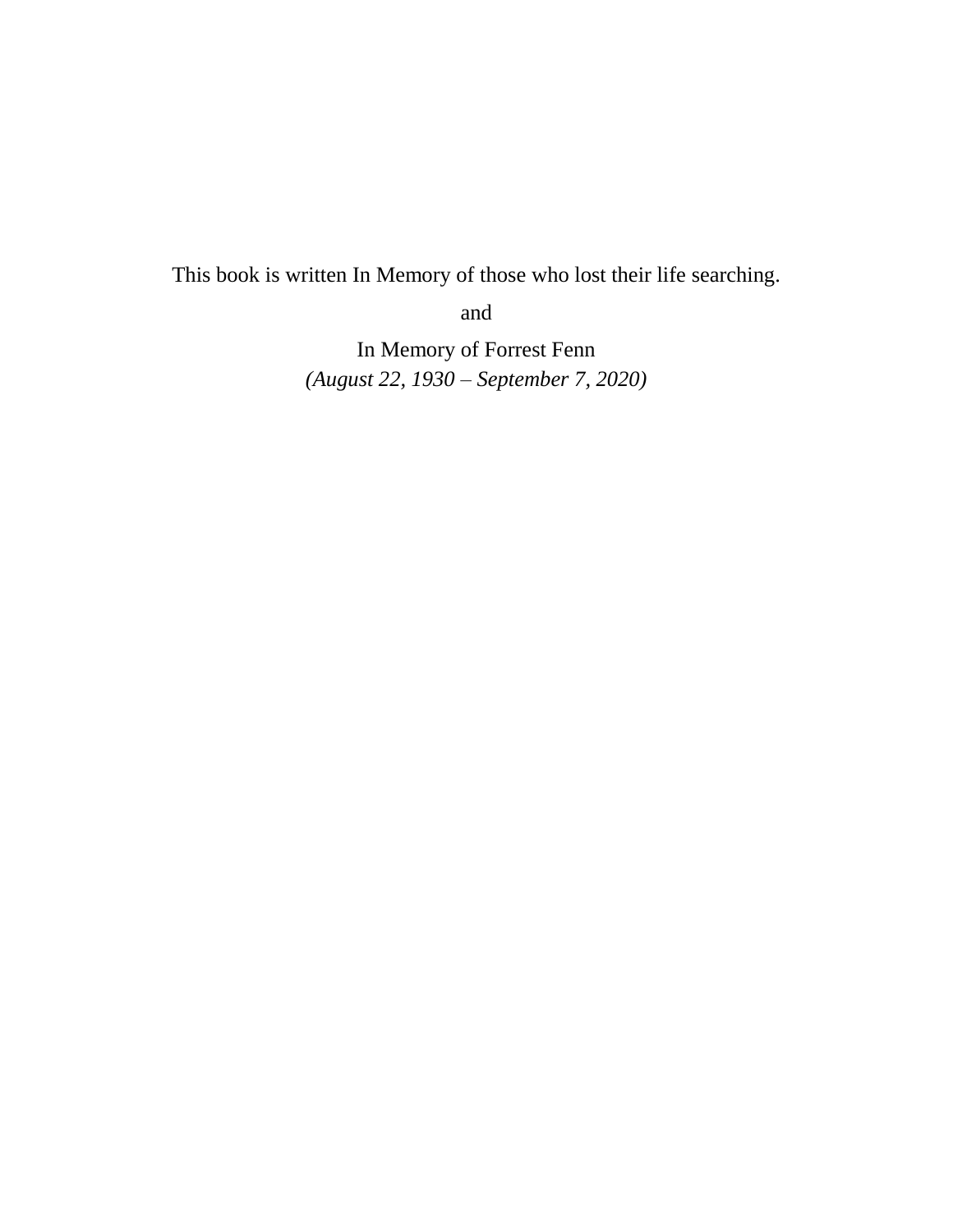"Lay not up for yourselves treasures upon earth, where moth and rust doth corrupt, and where thieves break through and steal: But lay up for yourselves treasures in heaven, where neither moth nor rust doth corrupt, and where thieves do not break through nor steal. For where your treasure is, there will your heart be also."

Matthew 6:19-21 KJV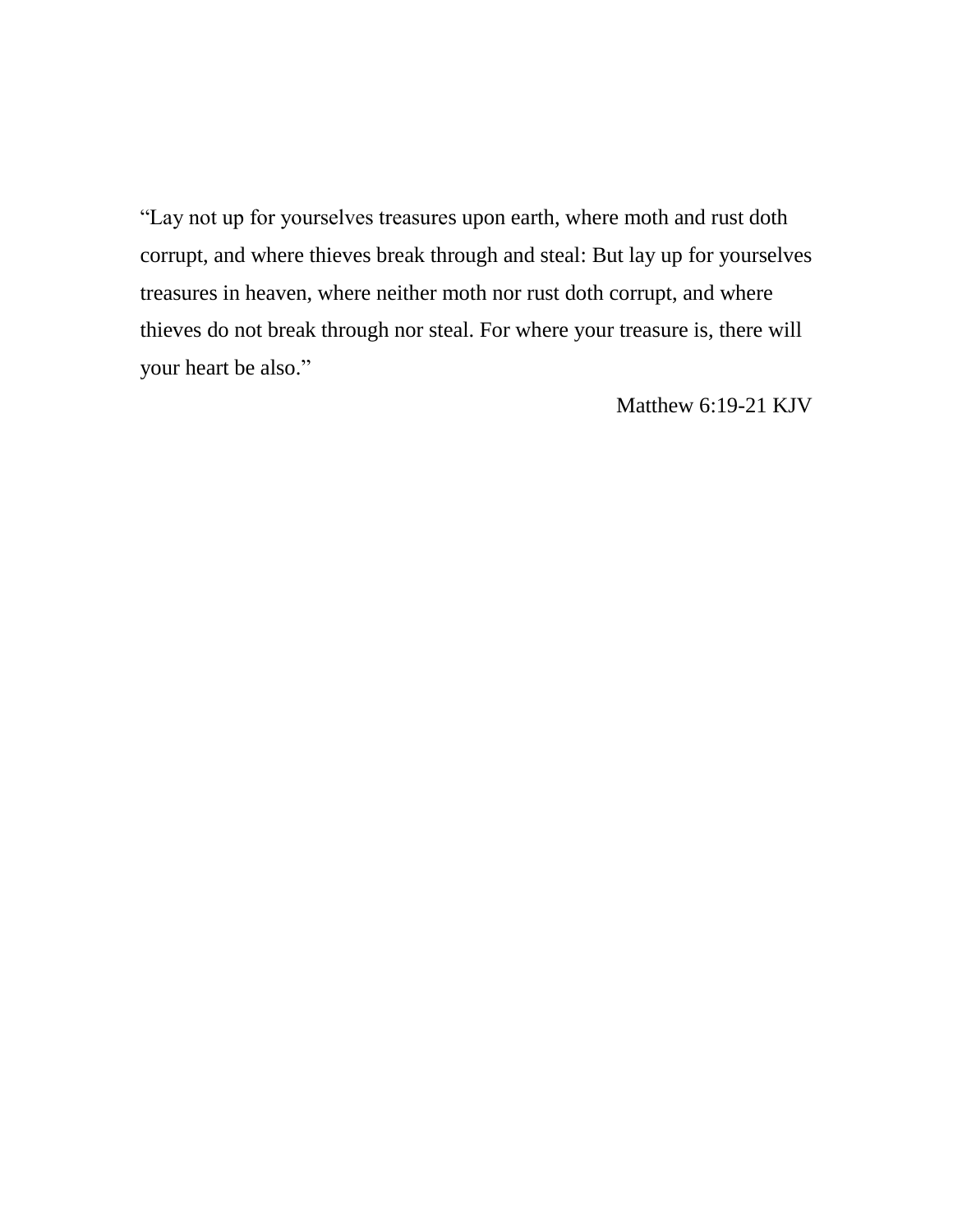Part 1 – The Map

- Part 2 The Search
- Part 3 New Clues
- Part 4 X Marks the Spot
- Part 5 The Treasure is Found!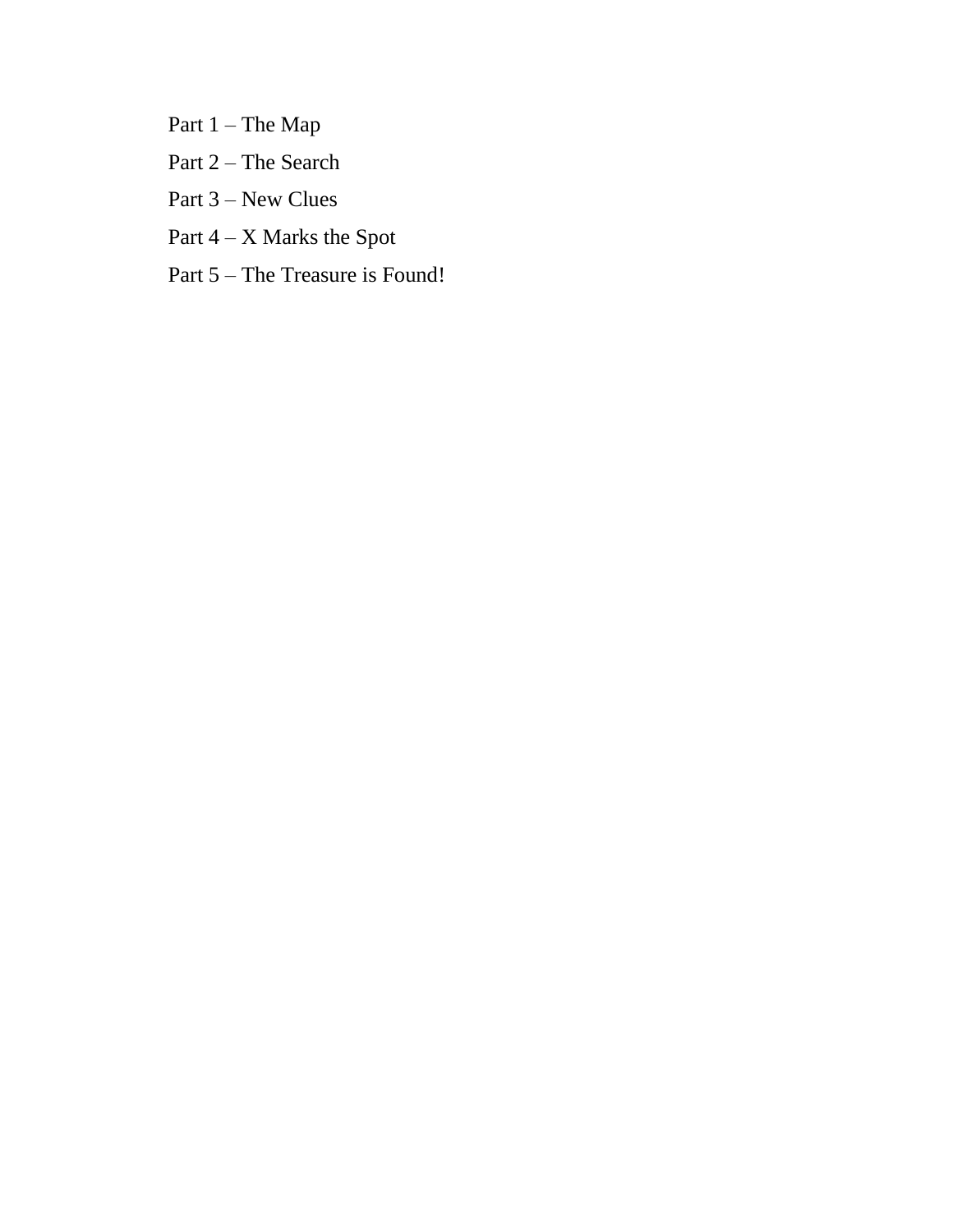# PART 1 THE MAP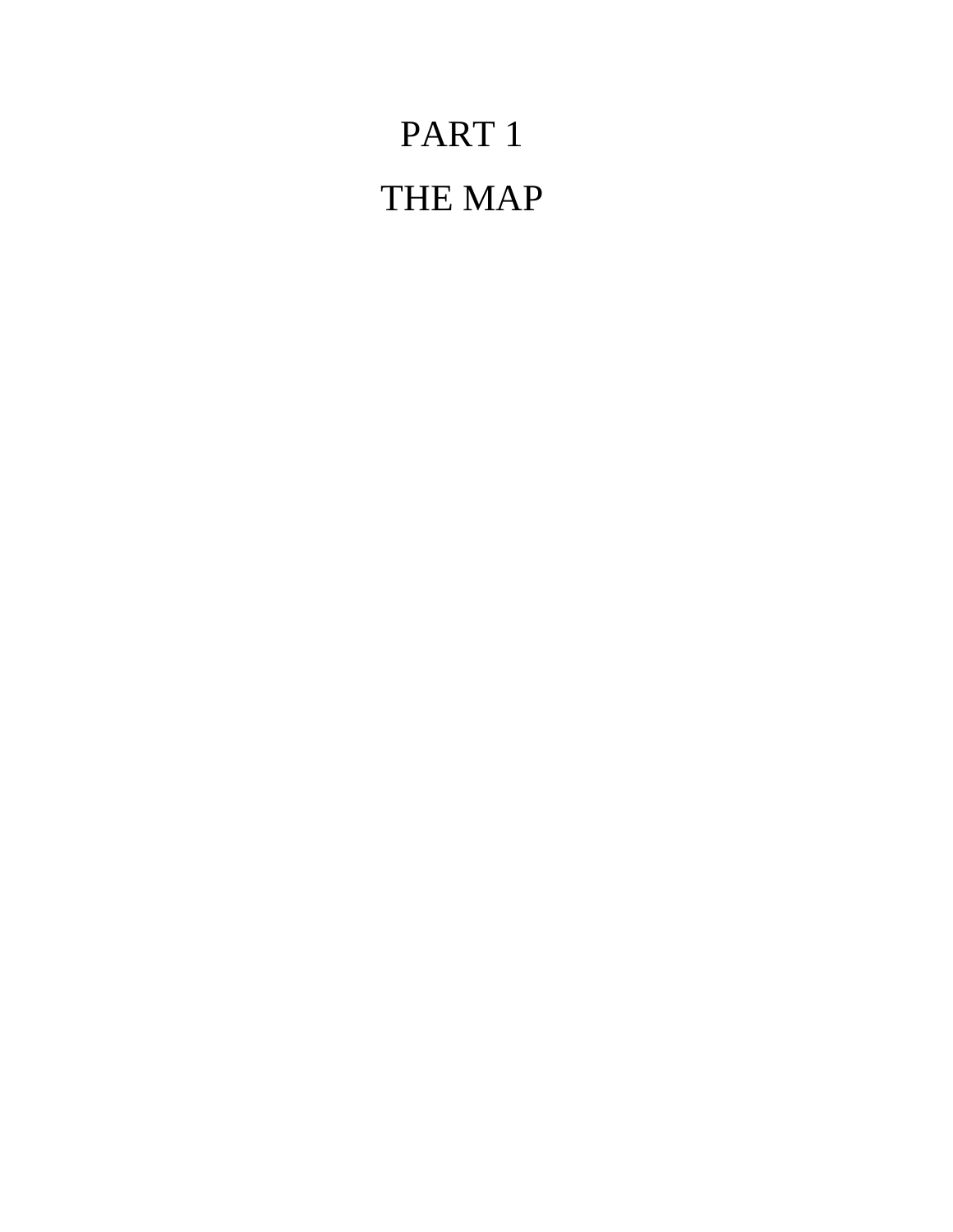### THE POEM

Early one morning in February of 2013 the Today television show featured a story about a self-made millionaire art dealer in Santa Fe, New Mexico, Forrest Fenn. He had hidden a small, forty-two-pound bronze treasure chest filled with gold nuggets, rare coins, diamonds, and other precious stones in the Rocky Mountains. Even more interesting was that he published a book in 2010 that contained a poem. Mr. Fenn stated, "In my book there is a poem and there are nine clues in the poem . . . and the clues are in consecutive order . . ." that will lead a person to the location of the treasure.

I was intrigued and immediately went on the Today show's website. The poem was composed with six stanzas, each with four lines. I read through the poem a few times and then began thinking. *Fenn must have carefully worded the poem to draw a line from a starting point to the treasure. Not a single word would be arbitrary. Even the punctuation would be important.* I read back through the poem several more times before searching the Internet for more information.

I was surprised to find several news articles already written about Forrest Fenn and the treasure. In one interview he explained the reason for hiding the treasure was to encourage families to get out and explore the outdoors. Fenn said, "I hope parents will take their children camping and hiking in the Rocky Mountains. I hope they will fish, look for fossils, turn rotten logs over to see what's under them, and look for my treasure."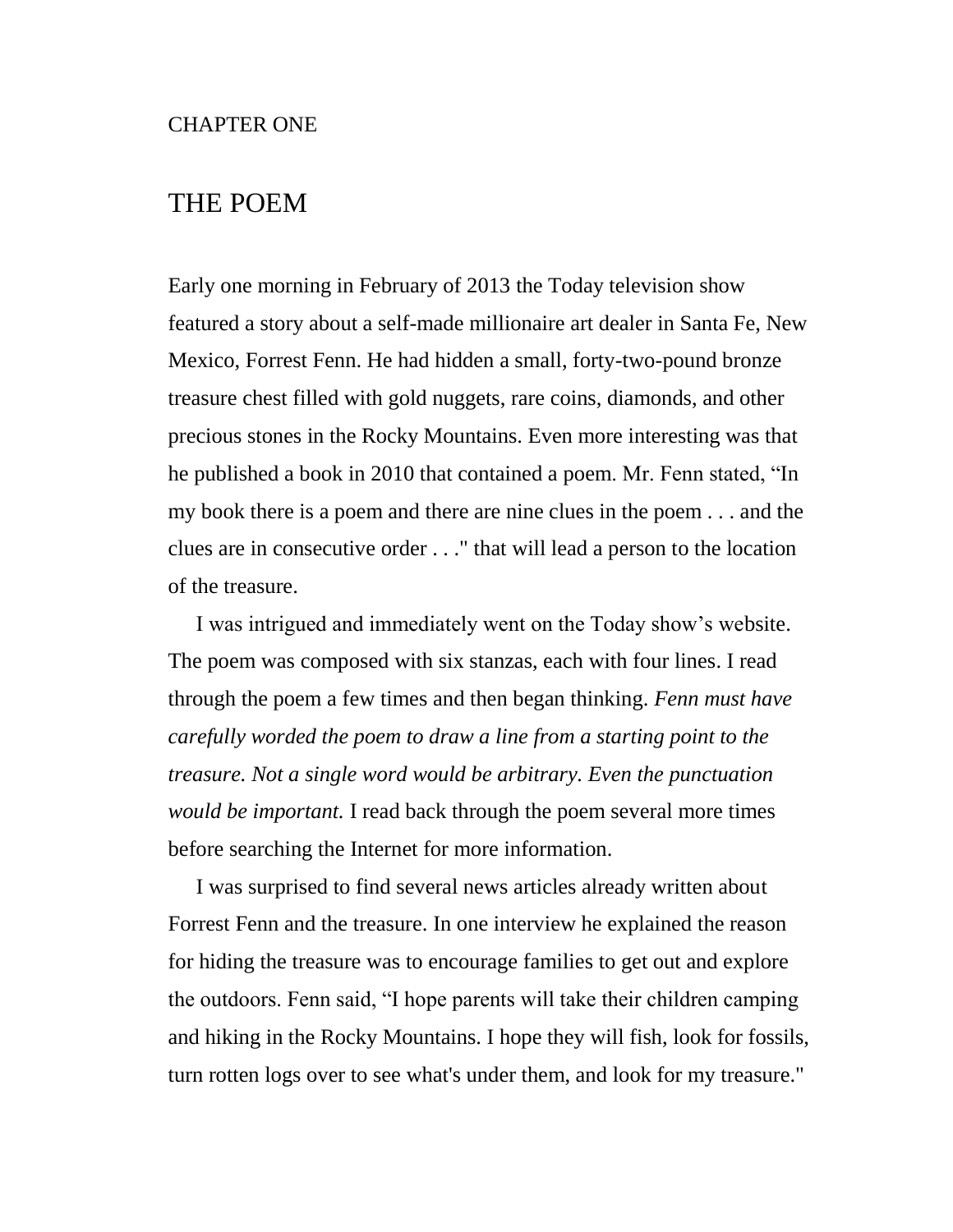I scanned through a few more related articles before turning my attention to several websites created by zealous searchers.

One website in particular was well organized and easy to navigate. The main page has general information about Forrest Fenn and the poem, followed further down by a topical list of blog discussions between treasure seekers and Dal, the website's author. The right-hand side of the web page had a long column that included general topics for discussion among fellow searchers, latest posts, and most-recent comments. I read several of the comments to get an idea of how other searchers were interpreting the lines in the poem. I dove into several of the treasuresearcher blogs, each filled with pages of posts commenting or elaborating on the meaning of key lines in the poem.

I also spent several hours listening to past interviews with Forrest Fenn. When one reporter asked if the poem would lead a person to the treasure, Mr. Fenn answered, "Yes, if you know where to start." This conveyed to me that the poem was the single best source of information for finding the treasure – it *was* the map.

The poem has nine complete sentences filled with information, and the nine clues of course. Fenn stated that when the clues are followed precisely they lead to the end of the rainbow and the treasure. I began to dissect the poem sentence by sentence, determining if a sentence were a location clue, direction clue, or simply added information.

As I have gone alone in there And with my treasures bold, I can keep my secret where, And hint of riches new and old.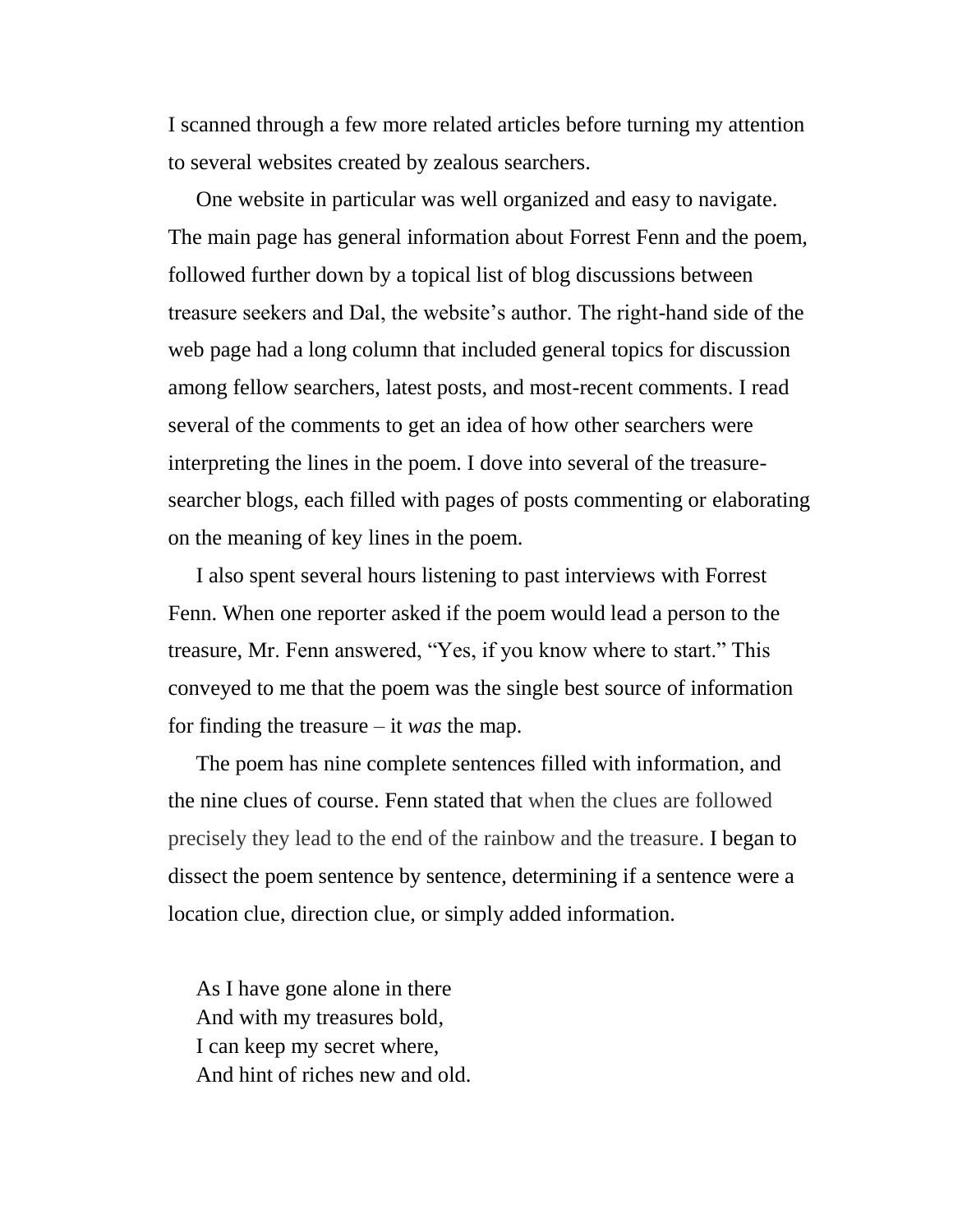Begin it where warm waters halt And take it in the canyon down, Not far, but too far to walk. Put in below the home of Brown.

From there it's no place for the meek, The end is ever drawing nigh; There'll be no paddle up your creek, Just heavy loads and water high.

If you've been wise and found the blaze, Look quickly down, your quest to cease, But tarry scant with marvel gaze, Just take the chest and go in peace.

So why is it that I must go And leave my trove for all to seek? The answers I already know, I've done it tired, and now I'm weak.

So hear me all and listen good, Your effort will be worth the cold. If you are brave and in the wood I give you title to the gold.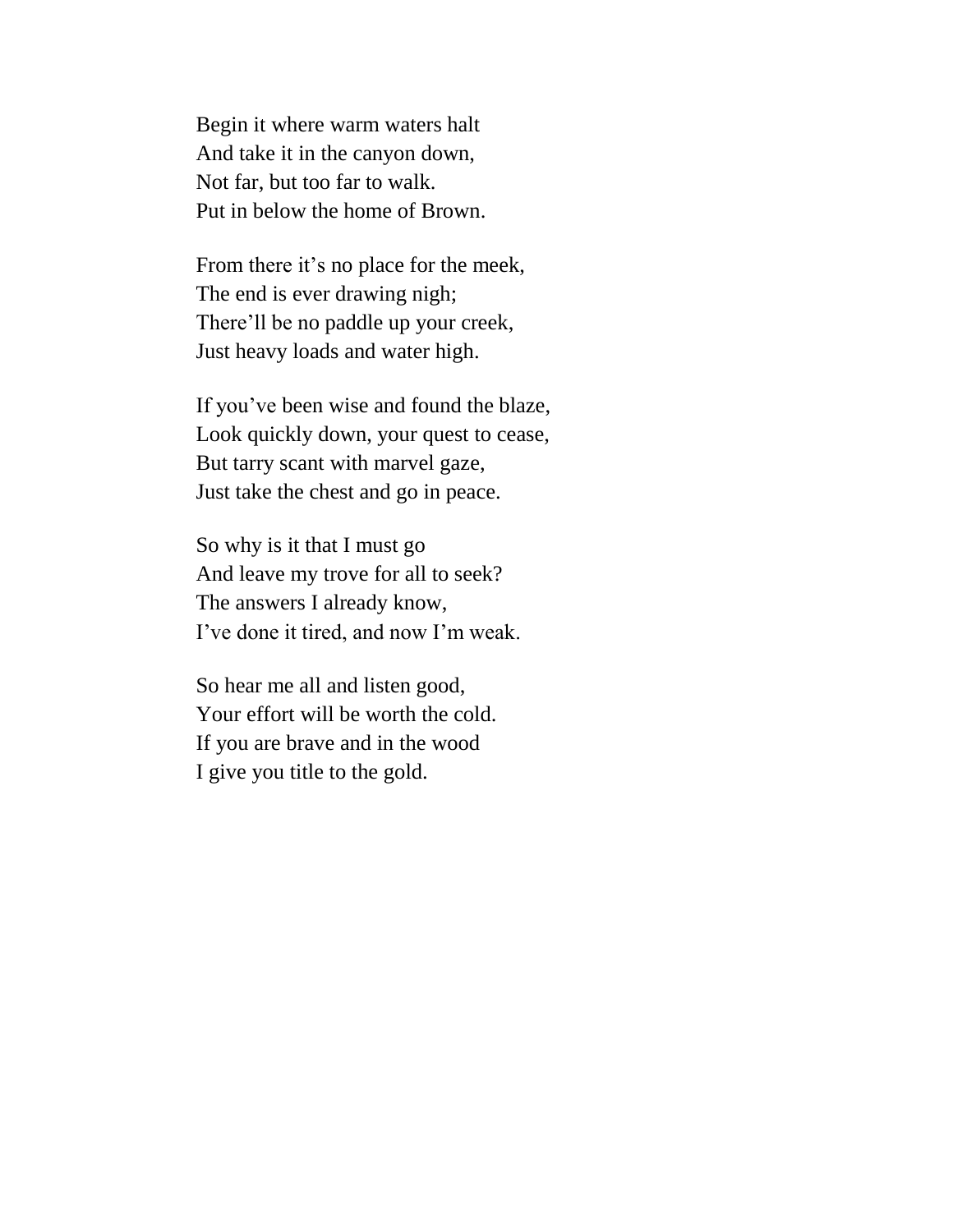### WARM WATERS

In that first Today show interview Fenn, shown sitting while holding his book, read one line, "Begin it where warm waters halt." I read back through all of the blog comments pertaining to this line in the poem. I noted that many searchers had sharp focus on "warm waters" being a hot spring in a river. I had never before heard of a river having a hot spring in it. But such a location would make perfect sense because where the hot spring water encountered the colder water of the river, that water could be described as warm. With Forrest Fenn being from New Mexico, that is where I began my search.

An Internet search for "hot springs in New Mexico" resulted in several websites which listed New Mexico's most popular hot springs, with one compiling a top-ten list. Believing that Fenn would have picked a hot spring near a river with some historical significance, I began carefully reading more about each one.

Each hot spring location consisted of at least one natural hot spring pool fed from either a natural geothermal water source or escaping hot gases from deep within the earth. Most of the pool temperatures ranged from a warm 94° Fahrenheit to a comfortably hot 104° Fahrenheit; some were slightly hotter. Several locations described their spring waters as containing minerals which were thought to have healing properties.

Most of the hot spring pools were shallow and easily overflowed the surrounding natural or man-made barrier into the colder water of the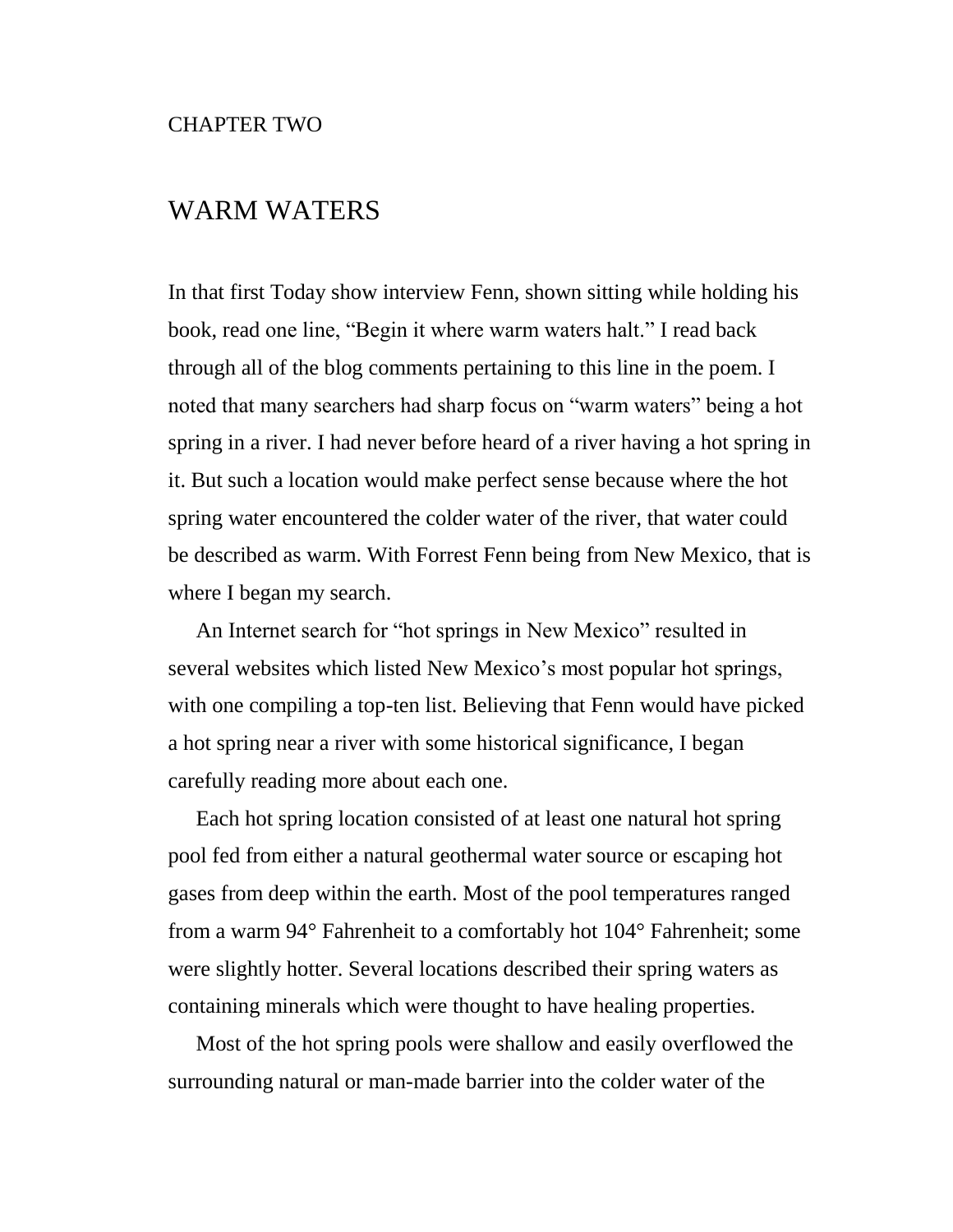nearby river. And during the spring snowmelt in the mountains, some rivers themselves overflowed into and through the hot waters of several of the pools. In both cases one website stated that the water in the river just below the hot spring is warm.

Of the ten hot springs listed, I crossed two off the list which lacked any historical significance. I marked a third off that wasn't near a river and a fourth that appeared too commercialized. Then I recalled a statement Fenn made about the first clue: "There are many places in the Rocky Mountains where warm waters halt, and nearly all of them are north of Santa Fe."

With three of the remaining hot springs lying south of Santa Fe and another located more north-west than north, only two remained: Manby Hot Springs (also known as Stagecoach Hot Springs) and Black Rock Hot Springs. To my surprise, both hot springs are located beside the Rio Grande River between the John Dunn Bridge and Rio Grande Gorge Bridge. These hot springs, being in close proximity, satisfied the plurality of waters.

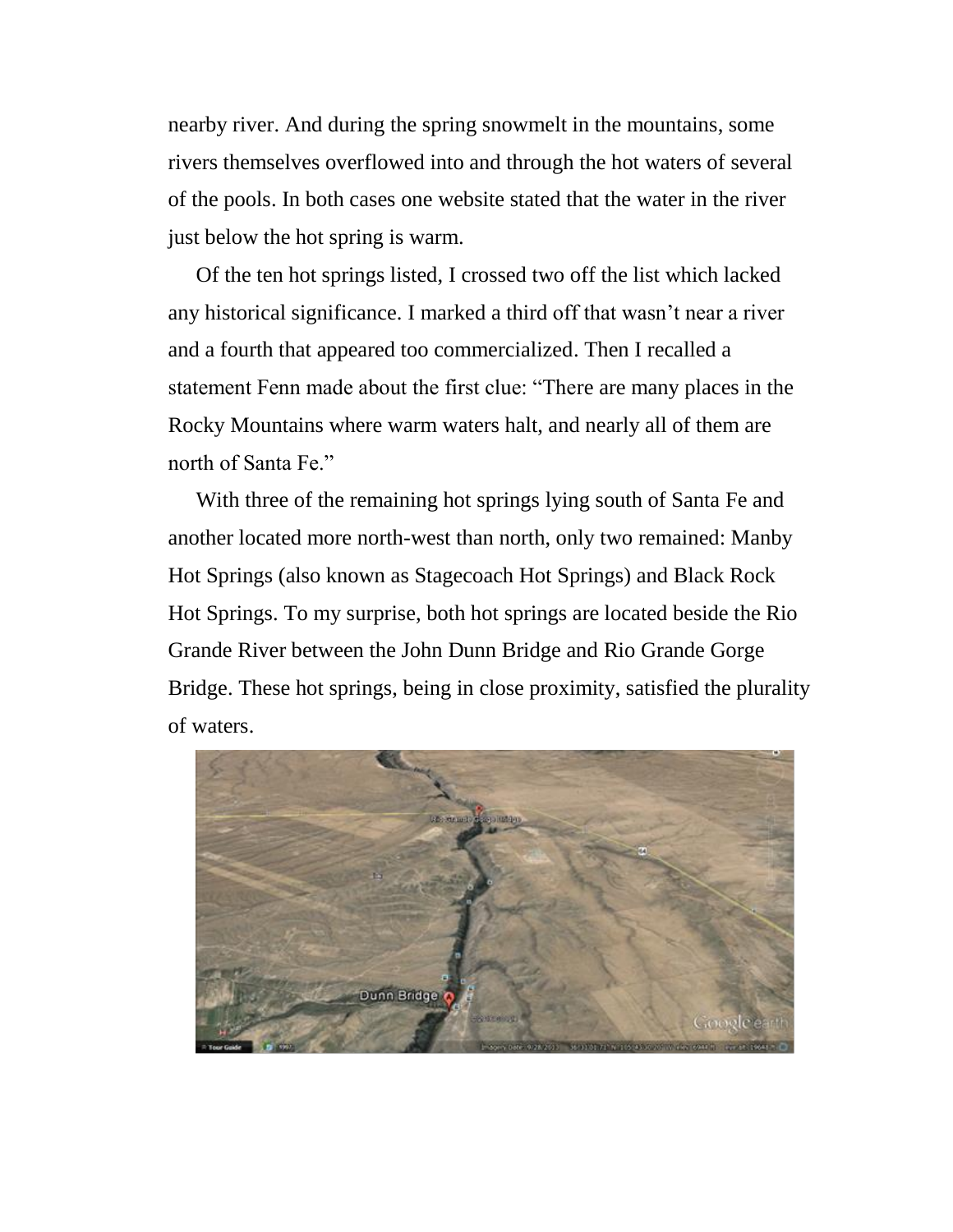The first two words "Begin it" could mean "Begin the search" and the word "where" simply infer "at the location." Putting my verbalization of this line all together: Begin the search at the location of the Manby Hot Springs and Black Rock Hot Springs.



The interpretation of the proceeding line, "And take it in the canyon down," seemed more straightforward. For me the "it," as in the previous line, simply referred to the search, though some searchers thought it to mean the water. The second part describes the surrounding location  $-a$ canyon, and a specific direction to travel – down. Putting these clues in context with the previous line, I concluded that once you begin the search at the warm waters, you take the search down into the canyon.

But if other searchers had followed this same thought process for these two lines, then why hadn't they been able to solve the remainder of the poem. Maybe this is not the correct interpretation of these lines. So what other locations could fit the description of "where warm waters halt?" After a night of brainstorming, I came up with two possibilities: a dam and a waterfall. The water held back by either a natural or man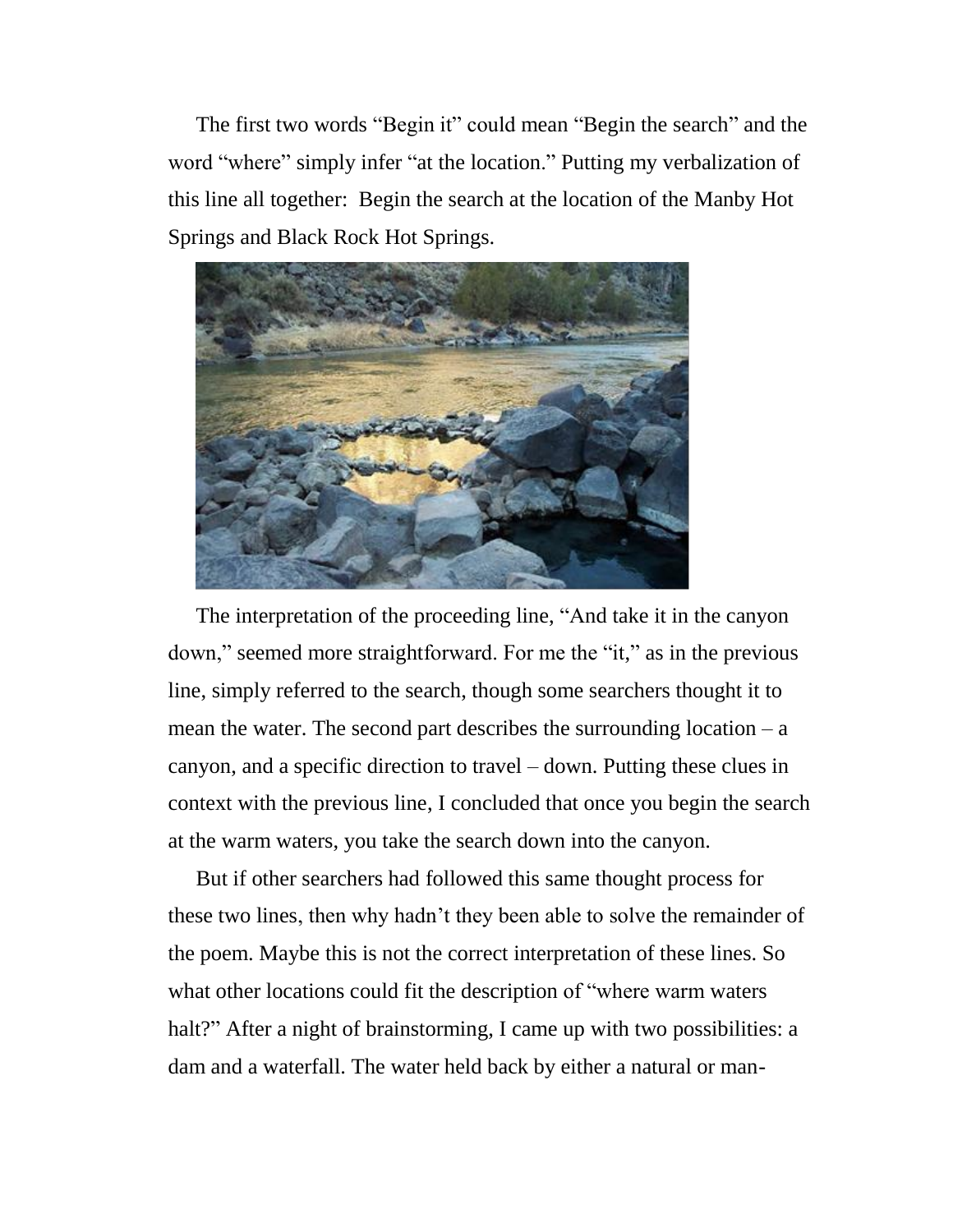made dam would be warmed by the sun during the day, with the colder water being released by means of a waterfall or a dam's lower flue.

With a quick search of dams in New Mexico, I found two that were in the Rocky Mountains north of Santa Fe: the Jemez Soda Dam and the Santa Cruz Dam. But after thinking more about the purpose of Fenn hiding the treasure, a dam seemed too abstract. Where else would warm waters stop being warm and be a more appropriate place for a family to begin their treasure hunting journey – a waterfall.

I began searching the Internet for waterfalls located in the mountains north of Santa Fe. I found a waterfall located in the Santa Fe Pueblo of Nambé, north of Santa Fe. The Nambé Falls' website stated that its waters originated from the Nambé Lake reservoir, with a picture showing a magnificent three-tiered fall. There were several hiking trails which took a person up and into the pools of each tier. It also had a significant Native American history which would be important to Fenn.

I took out my notes and read back through the first two stanzas of the poem. I convinced myself that a waterfall was a plausible interpretation. Begin at the lake where warm waters halt and take the search down the falls and into the canyon below.

And the second stanza's fourth line of "Put in below the home of Brown" also fit, since the website mentioned that the Nambé Lake reservoir is stocked with trout. I had learned from my research that Fenn was an avid trout fisherman and I, like most searchers, believed he intentionally capitalized the word Brown in reference to German trout.

Then I went on Google Earth and followed the path from the top of the falls down into the valley below. I jumped down to the last two sentences of the poem, "If you are brave and in the wood I give you title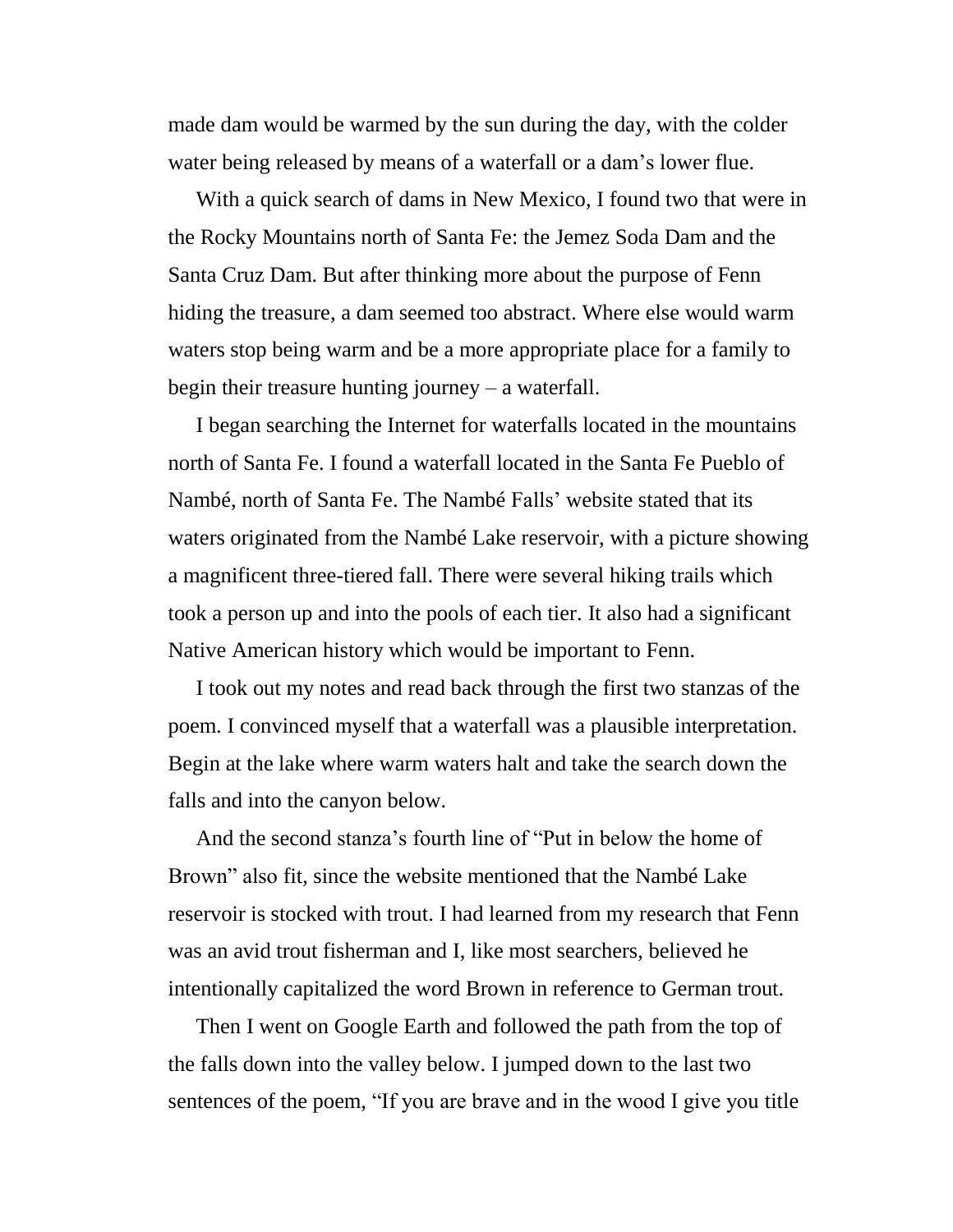to the gold." I zoomed in on the computerized map and could see a small patch of trees below the falls . . . possibly suitable for Fenn to hide the treasure.

In one interview Fenn mentioned making two trips from his car to hide the treasure in one afternoon . . . and there was a road close by. Scrolling further down were a few houses and then the small town of Nambé came into view. Could Fenn have walked unnoticed from his car to that patch of trees? I had to admit that was unlikely. But maybe he did; he must have. And the only way to know for sure was to put "boots on the ground."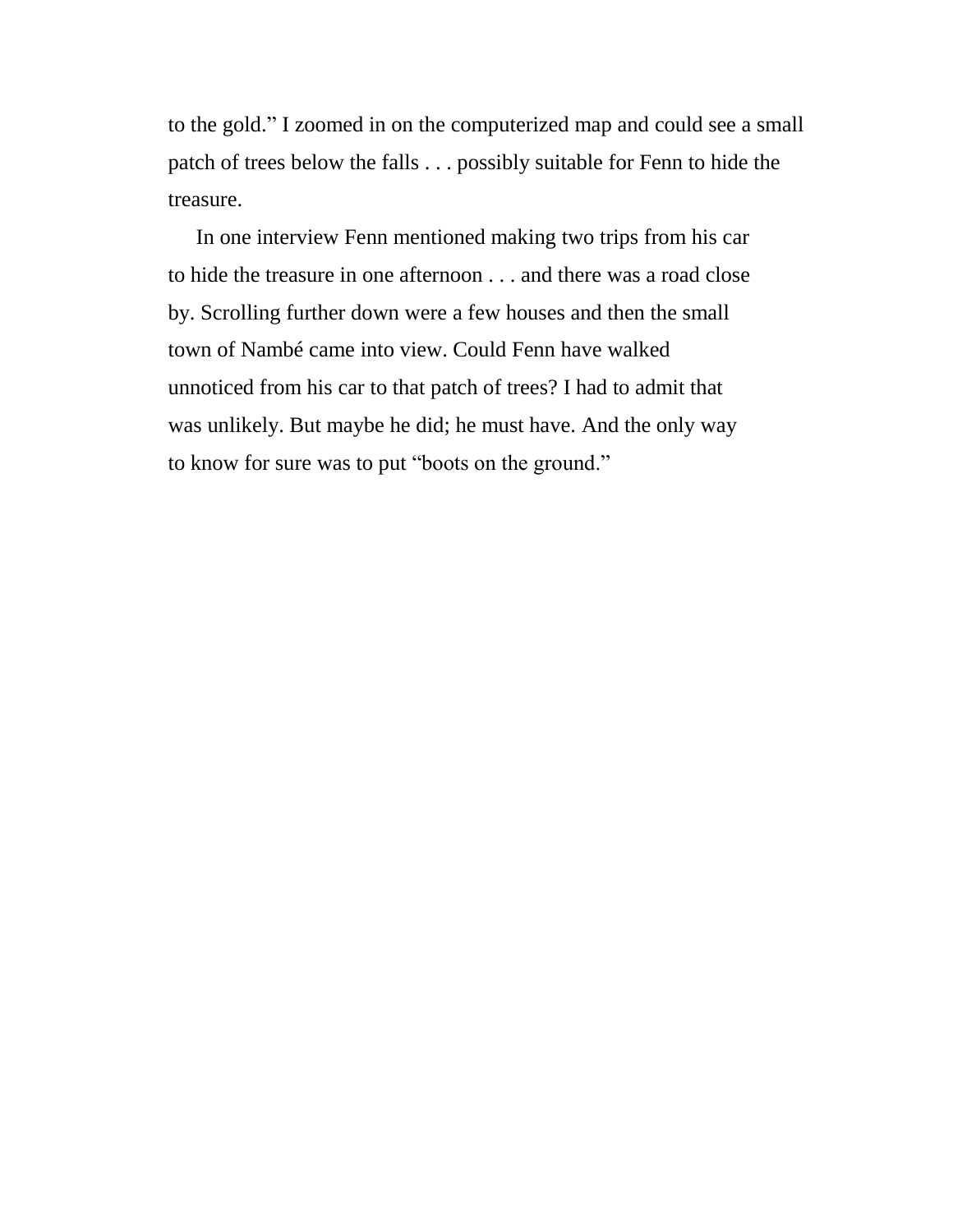# PART 2 THE SEARCH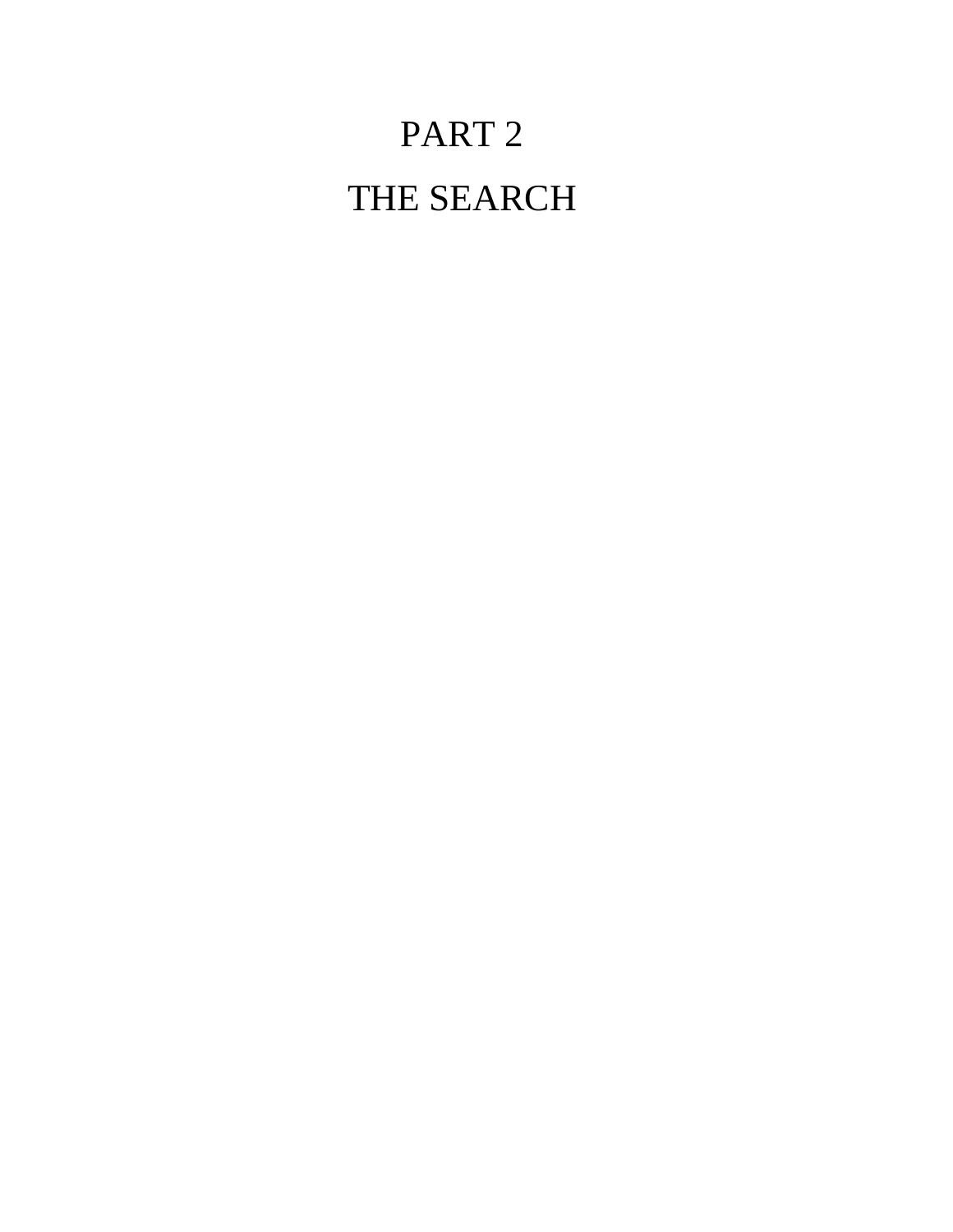### NEW MEXICO

We were thirty minutes from landing at the Santa Fe airport when I decided to strike up a conversation with the lady sitting across the aisle from me. I looked over at her and asked, "I'm here on business. Have you ever been to Nambé Falls?" "Yes, but the falls are probably closed right now. It usually opens a couple of weeks after Easter weekend," she added.

"Well," I continued, "I hope to meet with the governor. I've read where the governor's residence is near there."

"The governor of Nambé . . . *not* the governor of New Mexico," she quipped. "Each reservation has its own governor," she explained.

"But," she continued, "you will probably need to meet with the governor of New Mexico to schedule an appointment with Nambé's governor. My daughter plays soccer with the governor's daughter."

"The governor of Nambé?" asking inquisitively while trying to conceal my excitement.

"No," she answered, "The governor of New Mexico."

"Great," I smiled, "Can you call him?"

"HER" as she punched the numbers on her phone.

She put her phone down when she realized there was no service (even though the plane was now at its terminal). I told her not to worry about it. Exiting the plane, she turned back and wished me luck.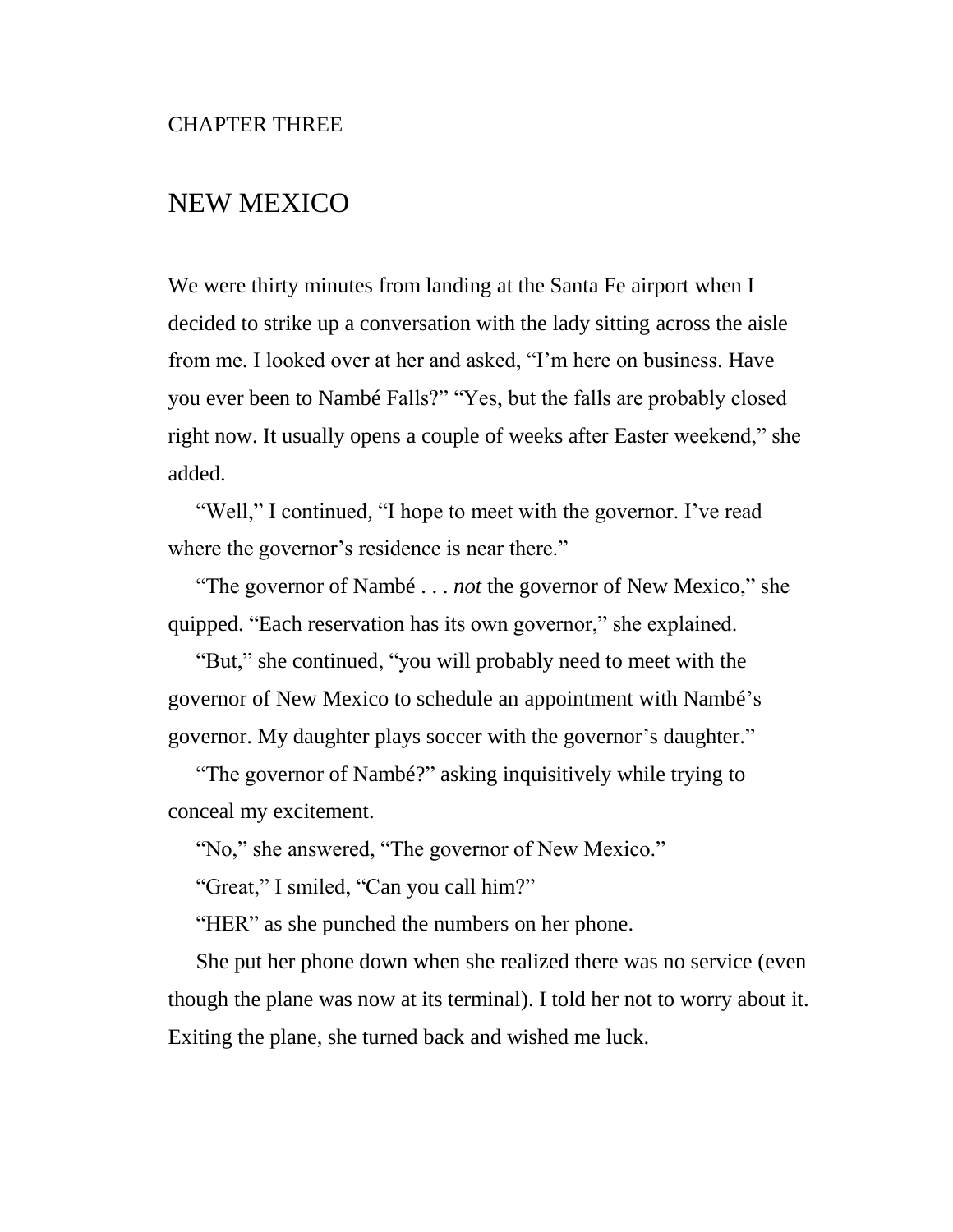The Santa Fe Municipal Airport is really small, to say the least. It had one large room for arrivals, departures and baggage claim. I watched as they unloaded the luggage from the plane onto a cart . . . and then drive it a whole seventy-five feet to be unloaded. I could have just as easily waited for my suitcase at the plane. I suppose my sarcasm at the airport's nuances caused my luggage to be the last piece to be unloaded; karma.

The rental car companies were a short walk down a narrow hallway. Each company's office space consisted of only a small room with a walkup window at the front. My plane had been delayed and it was now after five o'clock, but thankfully one company was still open. I struck up some small-talk with the couple behind the counter while filling out the paperwork for a car.

When they asked about my visit to Santa Fe, I skirted around the real reason by telling them I was simply in-town on business. I did not give even a hint of my real reason . . . to look for a hidden treasure chest; that would have sounded crazy to them. But I could tell my lack of travel details seemed to alarm them so I quickly thanked them, picked up the car keys, and headed out to find my rental car.

It was almost dark outside so I was thankful for the directions given to me by the couple to get to the main highway. The car's GPS was virtually useless at this point since I did not know exactly where I was going; I did not even have a hotel reservation for that matter. But getting a bite to eat quickly moved to the top of my priority list, so I selected "food" from the GPS' main menu. I continued driving on State Road 599 until it intersected with Highway 84. Then I selected a restaurant that was north of my current location. I now had a "final destination."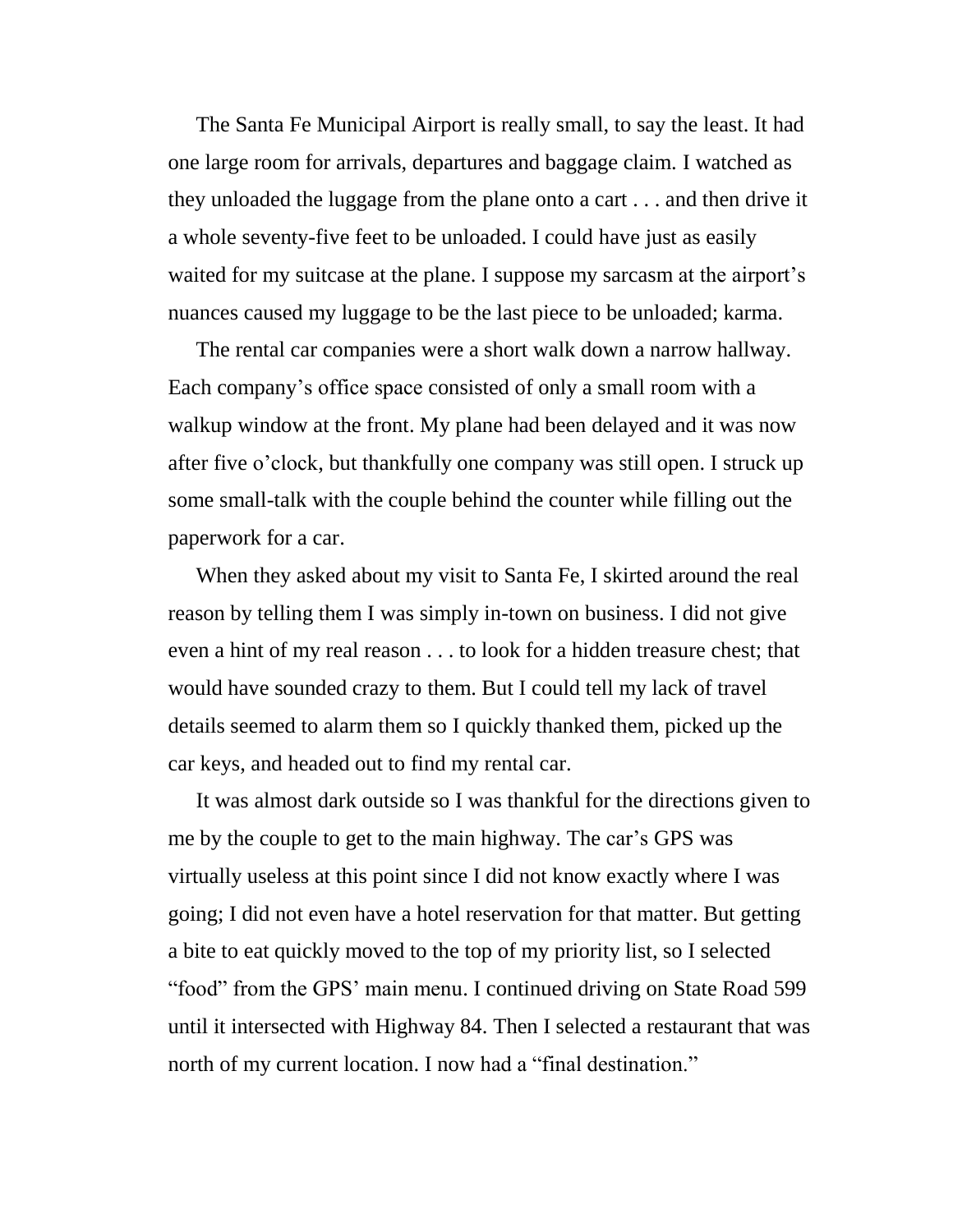I drove for almost ten miles seeing only sand dunes and small patches of trees lining the sides of the four-lane highway. The highway was eerily desolate. Fully trusting in the car's GPS, I exited off on what appeared to be the longest off ramp I had ever travelled. The mere sight of street lights made me feel a little more comfortable. As I signaled to make a right hand turn, I noticed a home-made type wooden fence made out of small trees. I did not see a sign for the restaurant. The fence continued along the side of the road all the way to the entrance to the restaurant's parking lot. There was an open gate. But being a stranger in a strange town I felt uneasy about turning in, so I decided to drive past it.

Then to my immediate left I saw a sign for a gallery and gift shop. Needing a place to turn around anyways, I turned and drove through the open gate. There was only one car in the large, spacious parking lot. I knew that just because the large banner sign inside the fence said "OPEN" it was likely closed, or closing, since it was almost 7 PM.

Getting parked, I exited my car and hurriedly followed the sidewalk to the front door. The inside lights were on but I did not see anyone inside. I gave the door a slight pull – and was surprised when it opened. I peeked inside so as to not scare anyone. I was relieved when a young woman came from the back and welcomed me.

She suggested I look around and let her know if I had any questions. Everything was of Native American origin and appeared to be authentic. Most of the items were for sale except for a few, including a large headdress which had a tiny sign stating "for display only."

Eventually the lady came around and asked me what I was looking for. Her question caught me off guard, since I knew what I was looking for . . . but wasn't sure how I could tell her where I needed to go without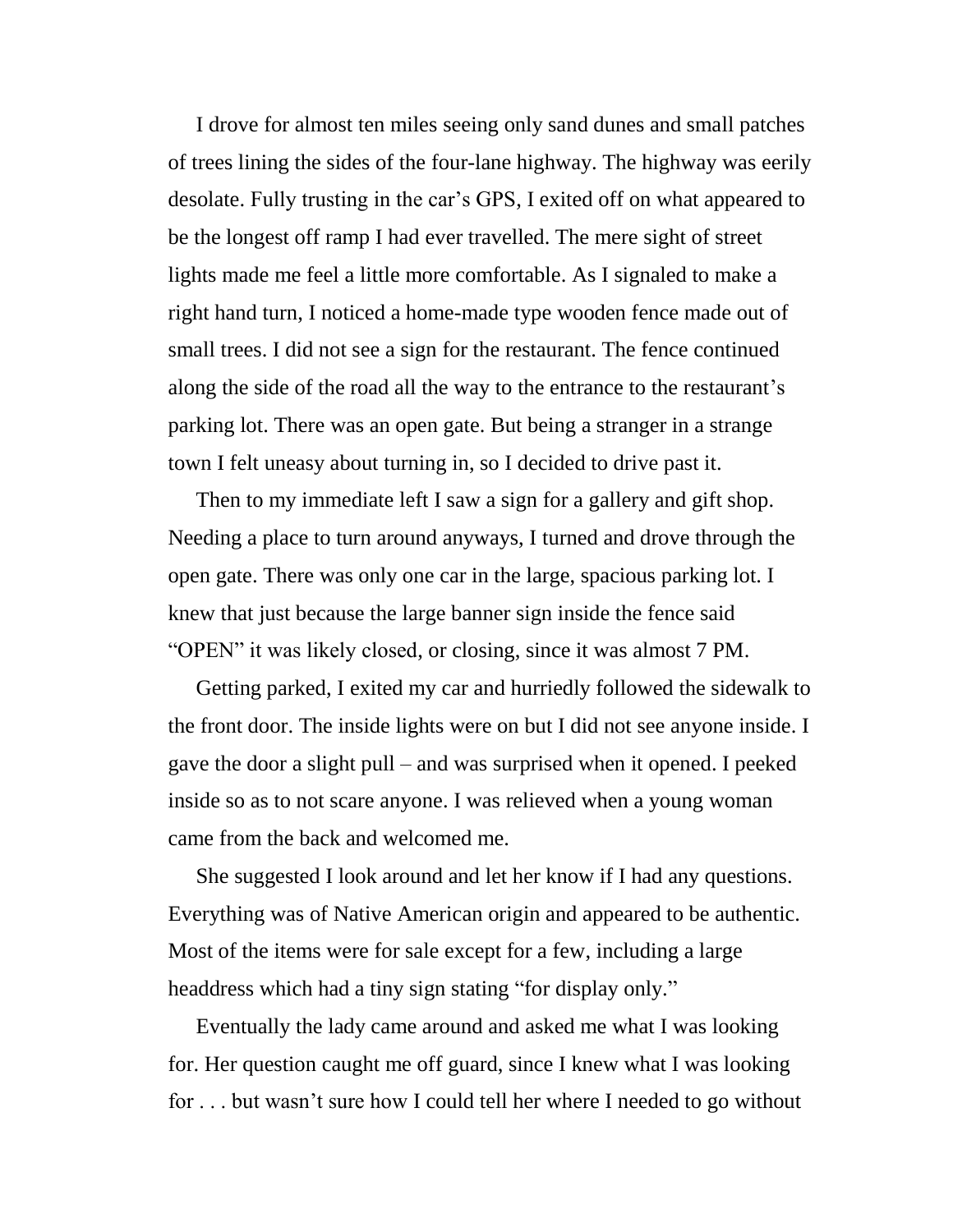telling her why. So I answered her question with, "I'm here on business" and finished with explaining the need to visit the Nambé Falls.

"Oh," she said, "they are closed until after Easter. If you want to visit the falls before then, you will need to get special permission from the Governor of Nambé." "Yes, I know, that is what the lady on the plane explained to me," recalling my earlier conversation. "Do you know how I can get in contact with him?" I asked. The lady became excited, "I have a list of all the local tribes and their governor's contact information. Wait here a minute while I go and look for it."

While she was gone I stood there in amazement, wondering if anyone else looking for the treasure had stopped here to visit. *This lady could be a wealth of information, and if given just a tidbit of information about the treasure, might actually know of other locations for me to search*, I thought. She came back with a big smile on her face.

I could see she was holding a piece of paper. When she got close enough she flipped it towards me as if to say, "Look what *I've* got." It listed the name of each tribe, its governor with their address and phone number. I flashed a slight smile and dropped a hint, "Thank you so much. This will be very helpful in my search."

"Search?" she asked inquisitively. "Yes," I confidently answered, spending the next several minutes giving a brief synopsis of the poem, the treasure, and possibilities of where it could be hidden. I paused long enough for her to process all of that information. "Wait here," she said with a smile as she walked back to her office.

She returned within a few minutes. "Here . . . look at this," unfolding it and placing it on the counter. She showed me where we were and the town of Nambé and then of course, Nambé falls. She pointed to another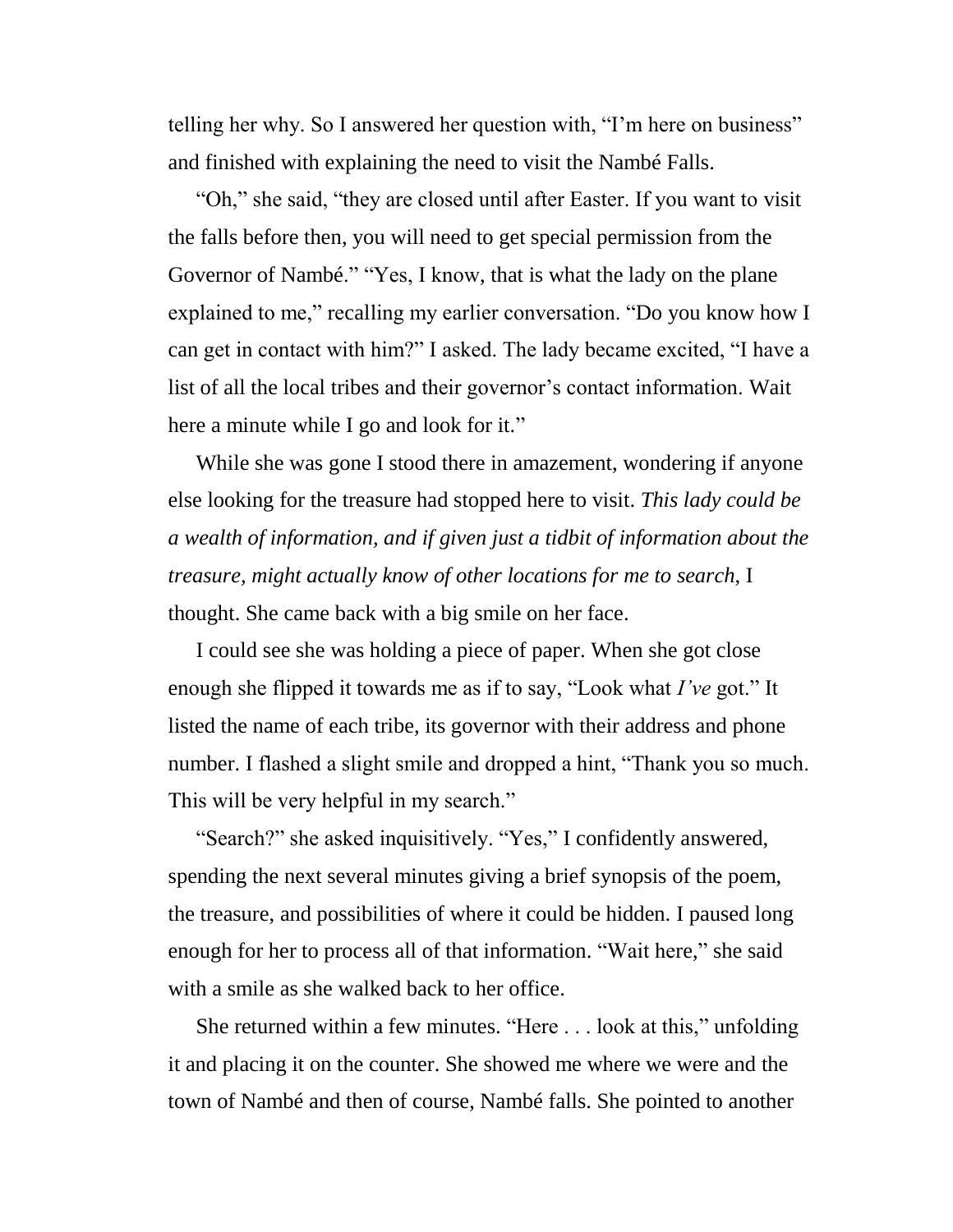location and explained, "There are small cave-like dwellings built close to the river in this area. They cannot be seen when looking from above, but can only be seen when looking up from the river." She marked their location on the map.

I took out my phone and realized it was now well past the closing time displayed on the door. I folded the map and the sheet with the addresses, and then asked her if there was a hotel nearby. "Yes," as she pointed at the map. "At the next exit are two hotels and a large casino," she continued, "But they may not have any available rooms. The casino is a very popular place." I thanked her for all the information and promised to come back if I found the treasure.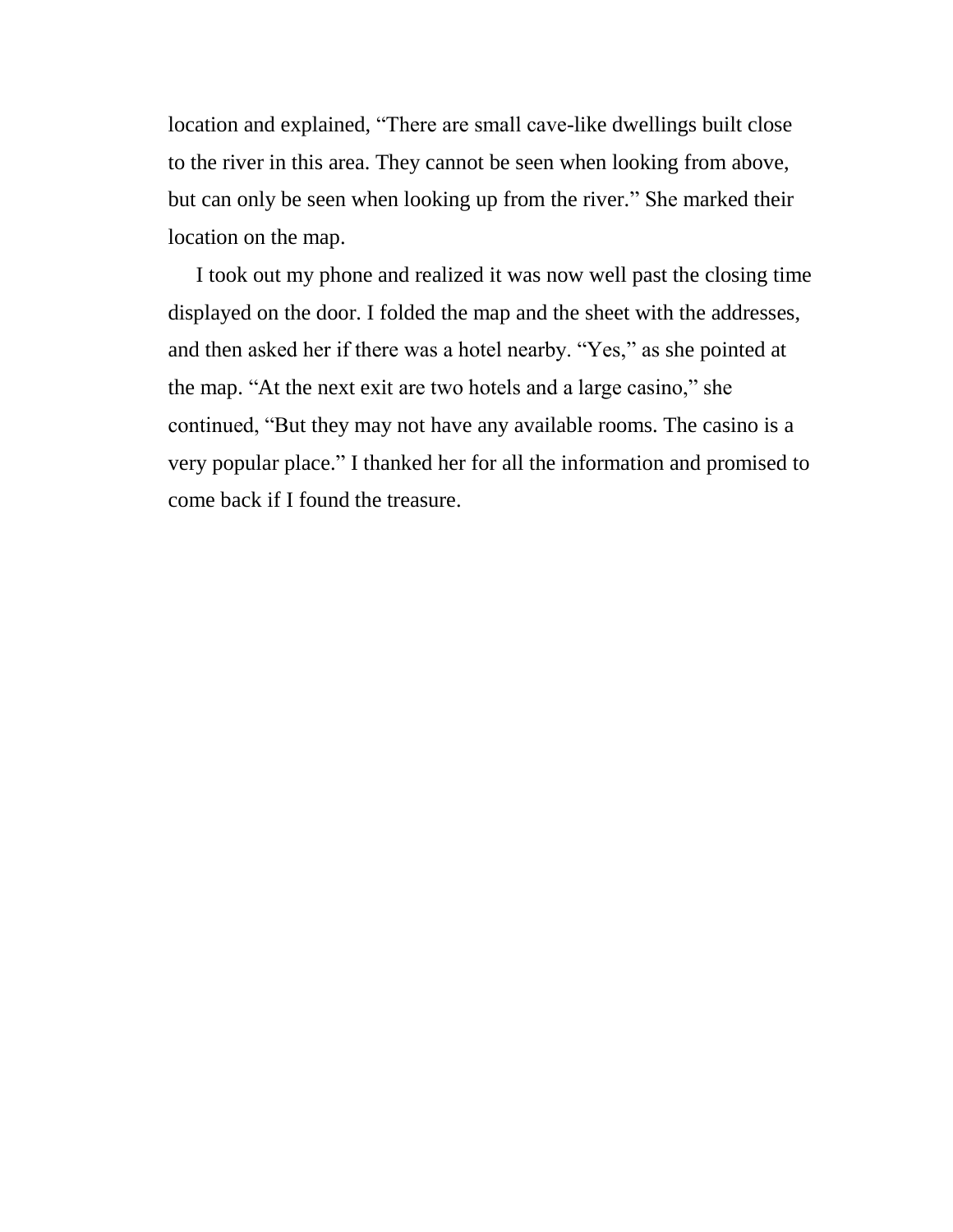#### CHAPTER FOUR

## WELCOME TO NAMBÉ

The hotels were just off the next exit as the young lady had indicated. The Hilton hotel sat across from a large, brightly lit building – the Buffalo Thunder Resort casino. I was taken aback for a moment, since this seemed to be practically in the middle of nowhere. The Hilton's Homewood Suite hotel's parking lot was full . . . which caused me to doubt any available rooms.

I pulled up and parked under the hotel's main portico. I grabbed my phone and snapped a quick photo of the vehicles license plate, knowing the hotel would need that information when checking in. I certainly did not want the rental car to get towed during the night.

Walking up to the counter I flashed a smile and stated, "I need a room for two nights."

The young gentleman behind the counter gave a cordial smile, "Welcome to Nambé. Do you have a reservation?"

"Umm, do I need a reservation?" and then jokingly jabbed, "This is a *big* hotel, right?"

"Yes," he replied, "but did you see that casino when you drove in? It draws busloads of tourists on weekends. I had plenty of rooms last night, but am solidly booked for this weekend. Where are you from and what brings you here?"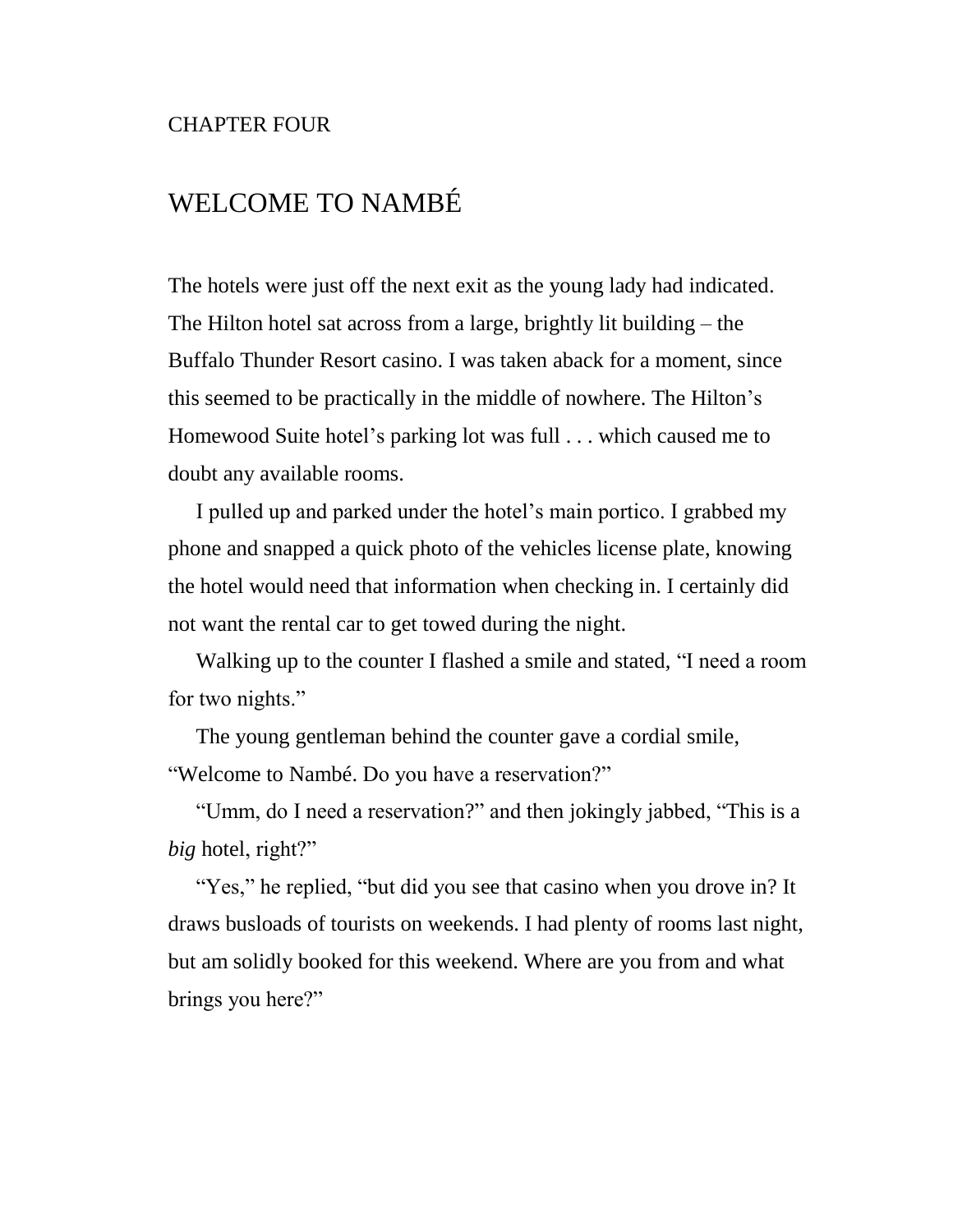"I am from South Carolina and came to meet with the Governor of Nambé. I have some business to discuss with him," trying to make it sound like an official scheduled meeting – which at this point was not.

He gave a slight nod of approval. "Give me a moment while I check for any cancellations entered within the last hour."

I calmly stood there for a moment, and then began to fret. I was almost afraid to ask where another hotel was from here. I did not see any road signs for any Motel 6's anywhere along the highway driving from Santa Fe. Then I wondered how much a room here would cost. *I had not done any planning* at all *for this trip*, trying not to laugh out loud.

Suddenly the gentleman looked up, "I have one room . . . a studio. It's a two bedroom suite." He must have seen the worry come over my face because he quickly added, "But just for you – since you are meeting with the governor . . . I will give it to you for the same price as a regular room." I thanked him, paid, and rushed out to my car to get my bags.

Standing outside gathering my bags, I gazed over at the massive hotel and casino standing across the road. I had never been inside of a casino. So I hurried up to my room, freshened up, and headed out to try my luck.

Inside the casino, I was surprised at the lack of patrons, given the number of cars in the parking lot. But then I realized those spaces are also filled by the hotel and casino workers. Nevertheless, I was able to stroll around and look at the games up close: roulette wheels, blackjack tables, and several rows of slot machines. I strolled past a person trying their luck, to no avail, at roulette. I was contemplating playing a hand of blackjack until I noticed the minimum bet was twenty dollars. I watched a man casually walk up and drop two one-hundred dollar bills on the table. He walked away after playing only two hands. I kept walking.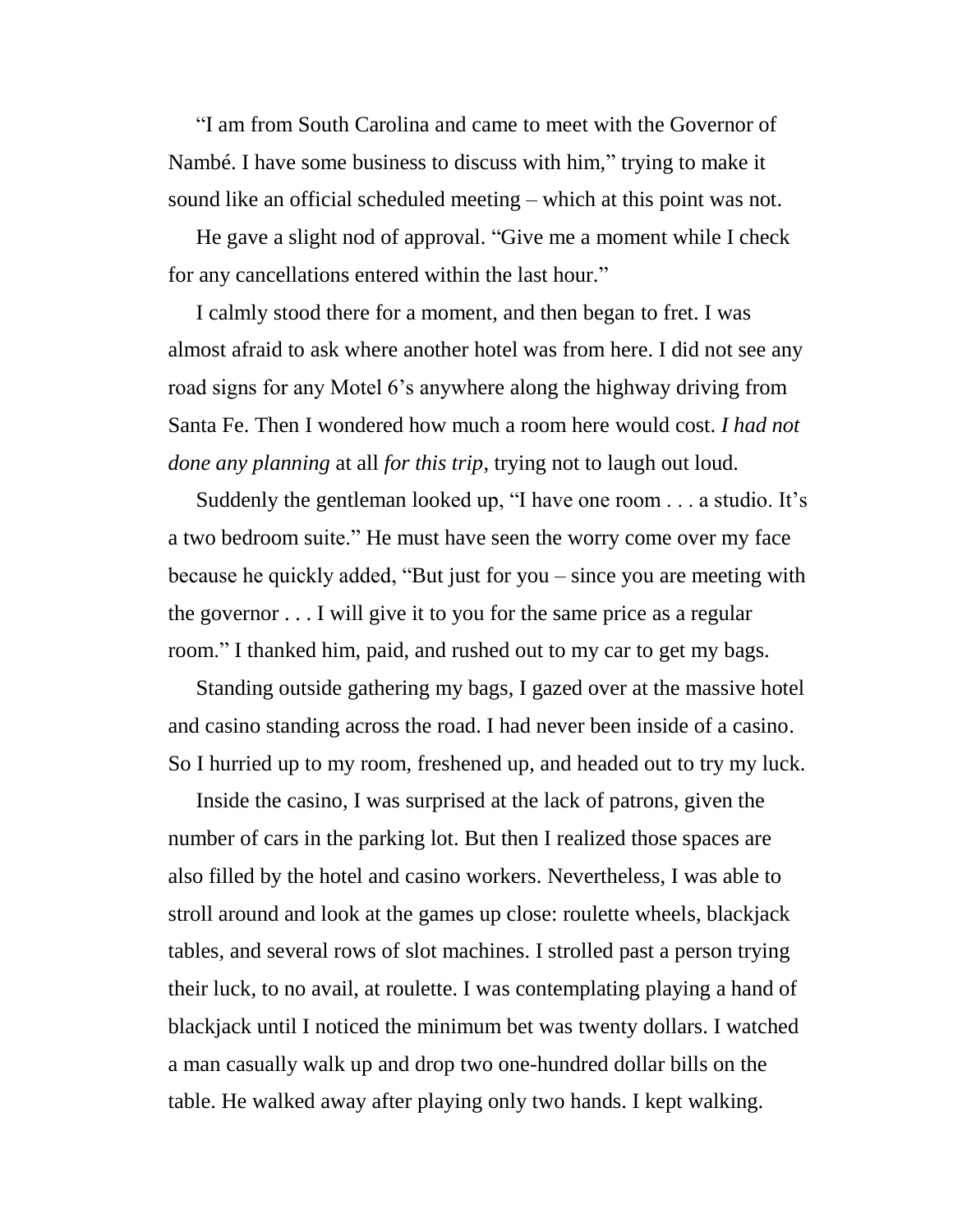Then I saw a gift shop that sold hats. Now an official treasure seeker with a map, I thought of myself as a modern day Indiana Jones. If I found the treasure I wanted to be wearing a signature hat in any pictures taken with the treasure chest. I walked into the store and straight back to the style of hat similar to that worn by Harrison Ford in the movies. The hats were not inexpensive. But my mom, Nona, had told me she would pay for it. So I bought one.

Walking out of the store donning my new hat, a guest attendant stopped and asked if I had been at the casino before. When I told him "no," he showed me how to register as a first-time guest and receive free game tokens. And after I input my name and phone number and then answered a few basic questions about myself, a screen appeared with a bunch of squares. The game was simple; choose a square and get the number of free game tokens revealed underneath it. I chose the center square and got two dollars in tokens. I thought that was pretty good, but then read that I could have won a lot more had I chosen the "lucky" square.

I took my "winnings" and went straight to the slot machines. They were the luxury model with a comfortable seat. I watched another lady for a few minutes to see how to play. And as I suspected, there was no skill involved in this – just drop in your tokens and push the button. There were some other buttons which allowed a player the ability to slow down one or two of the digital rolling numbers before they would stop, but I did not have enough tokens to figure out how they would increase my chance for winning. And just like that, in less than five minutes, I was out of tokens. I watched as others dropped more tokens into their machine, but decided to leave while I was ahead.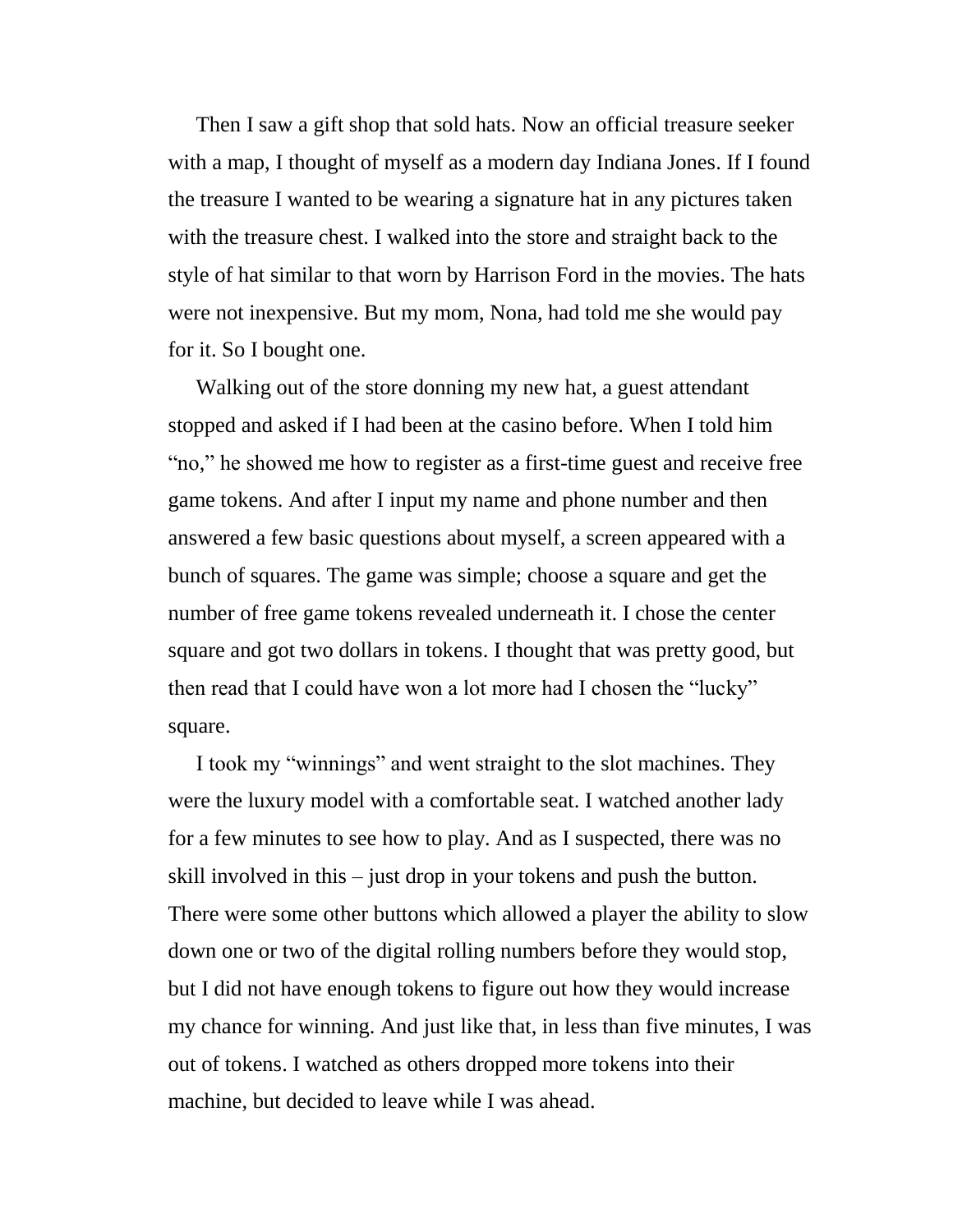Before pulling out of the casino's parking lot I turned on my GPS and input Nambé as the destination – just to see how far I was from the town. It showed only three miles. This stirred a bit of excitement inside and I started to take the main exit from the traffic circle, but thought better of it and continued around to the exit for my hotel. Sitting in the hotel parking lot, I called the number for the Nambé governor's office. Though I knew no one would answer, I wanted to leave a message requesting a meeting with the governor . . . along with my name and phone number.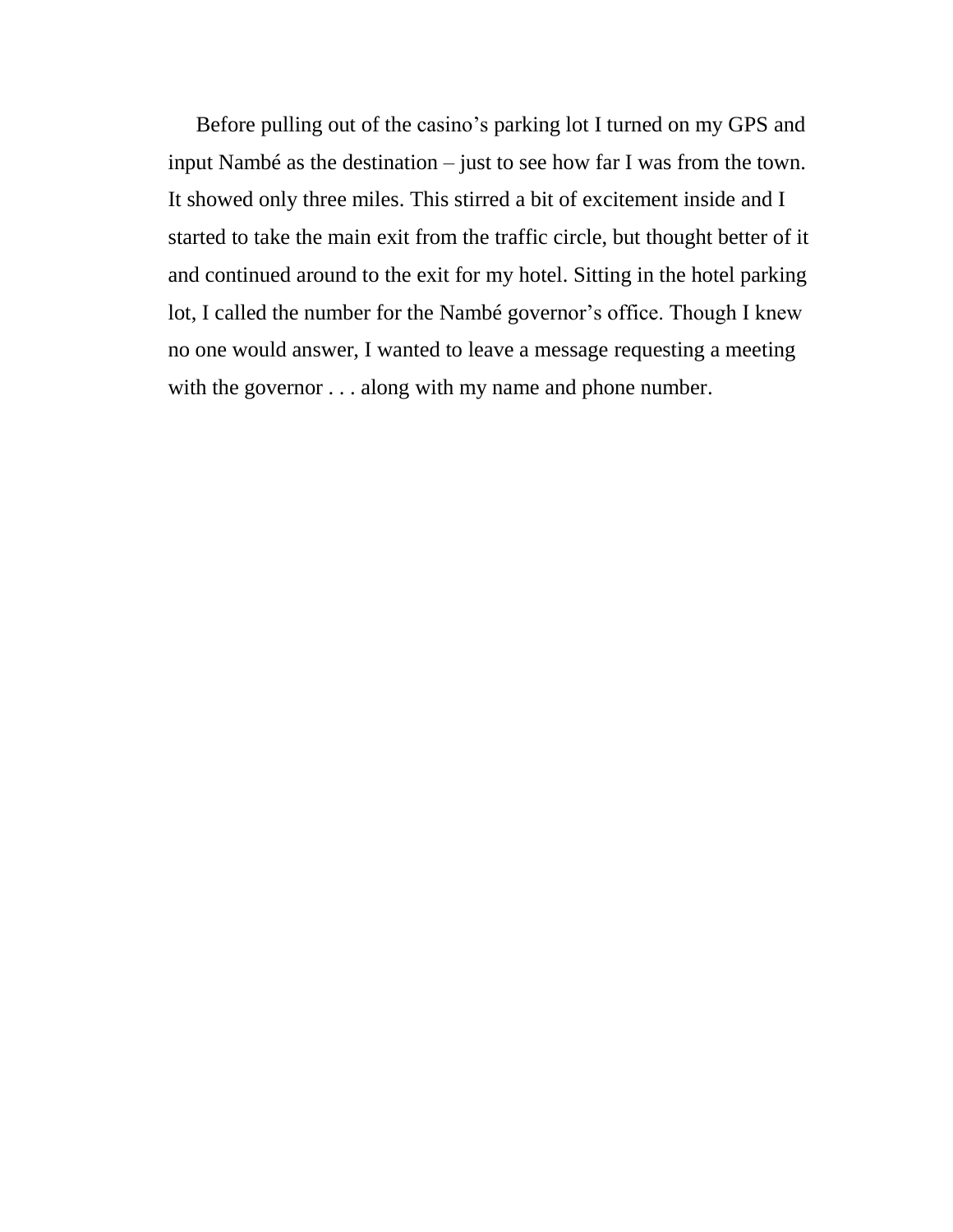#### CHAPTER FIVE

## THE NAMBÉ PUEBLO

The next morning I read over the poem and my notes. I had to be able to clearly explain to the governor who Forrest Fenn was, the treasure, and my interpretation of the "clues." And I realized that IF the governor and his staff had not heard of any of these, then I may come across as crazy. I had to be convincing, because I needed the governor to give me a private tour of the falls before it opened – to search without anyone else observing. I knew that finding the treasure on my first search was probably not going to happen, but hoped that visiting the falls would help to unlock the other clues in my mind. Or at least make them clearer.

Before leaving, and seeing that it was now after eight o'clock, I decided to call the governor's office again. And just like before, I got their answering machine. Not wanting to "sound any alarms," I hung up, choosing not to leave a message. My remaining option was to go to the governor's office without an appointment. I had the address. So that is what I did.

Following the directions given by the GPS, I flipped on my right turn signal as I approached the intersection with Highway 503. I was elated to see the large overhead road sign with the word "Nambé" on it. Then I began looking for any official looking building. The first touristy sign read, "High Road to Taos Scenic Byway" followed by the sign "Nambé Lake and Falls" with a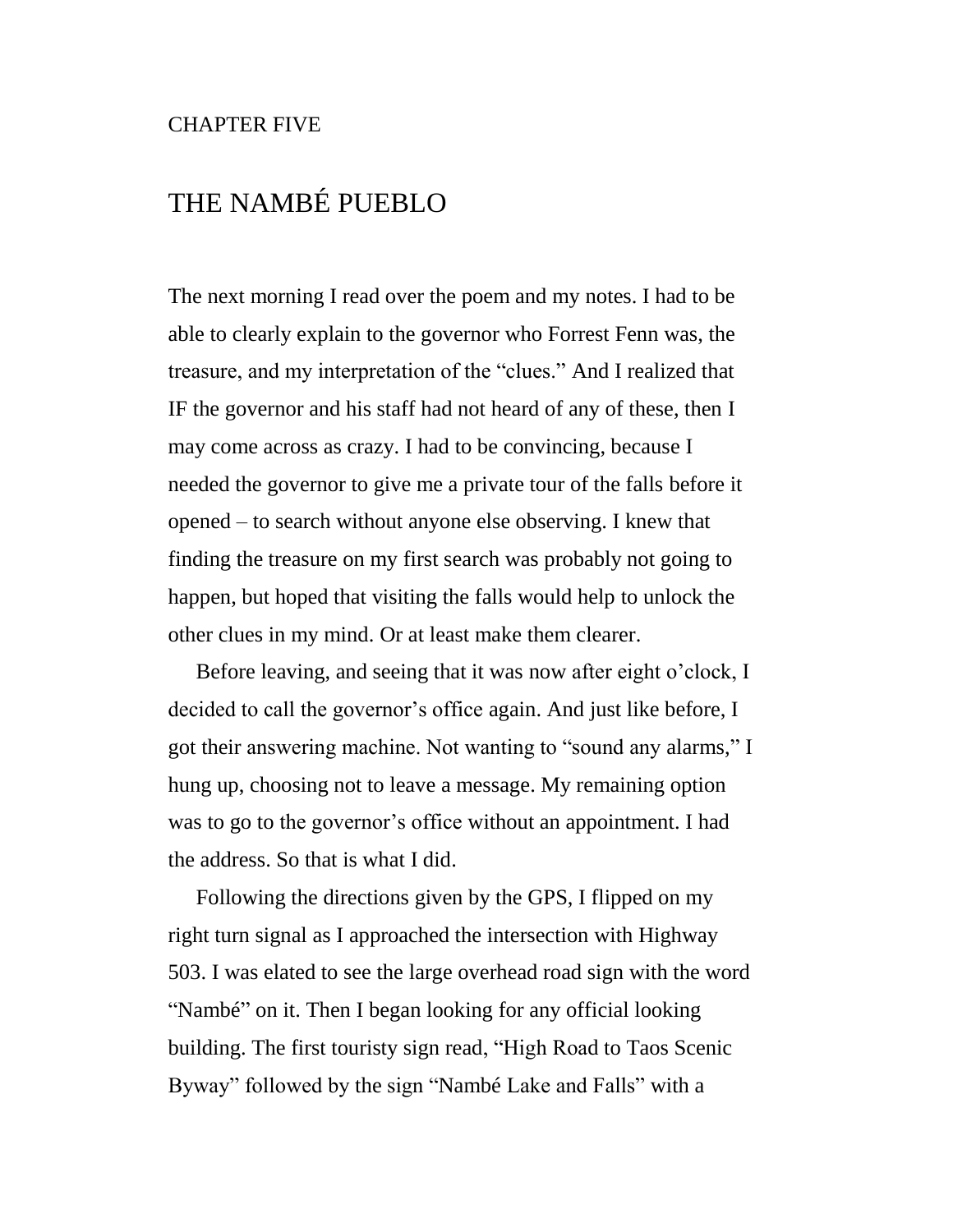number eight beside it – which indicated eight miles. I knew the Nambé Falls was a commercialized tourist attraction and, thus, my reason for wanting a private tour with Nambé's governor. I drove another mile and saw the green Nambé sign, indicating the town limits.

I studied every large building I passed and looked for its sign. There weren't many signs at the road or on the buildings. Then I saw the road sign for the Nambé Pueblo followed by the sign for the Nambé Falls and Lake Recreation area. Both signs had a righthand pointing arrow at the bottom. I went past the road and drove a bit farther before deciding to turn around. Coming back there was a nice wooden sign for the Nambé Falls Dam. I knew from reading that the falls were below the dam.

Since I had not heard back from the governor's office, I continued on Highway 503 to look for their office. The address sheet given to me by the lady at the gift shop listed the address along this stretch of road. But when I got to the small green sign reading "Leaving Nambé Reservoir" I knew I had passed it once again. I turned around at a school and resumed my search. Finding the Nambé government office building was proving to be more difficult than I had envisioned.

This time I drove a little slower as I passed by the Sacred Heart Church on the right and then a cluster of paved roads immediately to the left. A few more houses on both sides of the road and then a few roads to the right, but again I did not see any signs for the Nambé government building.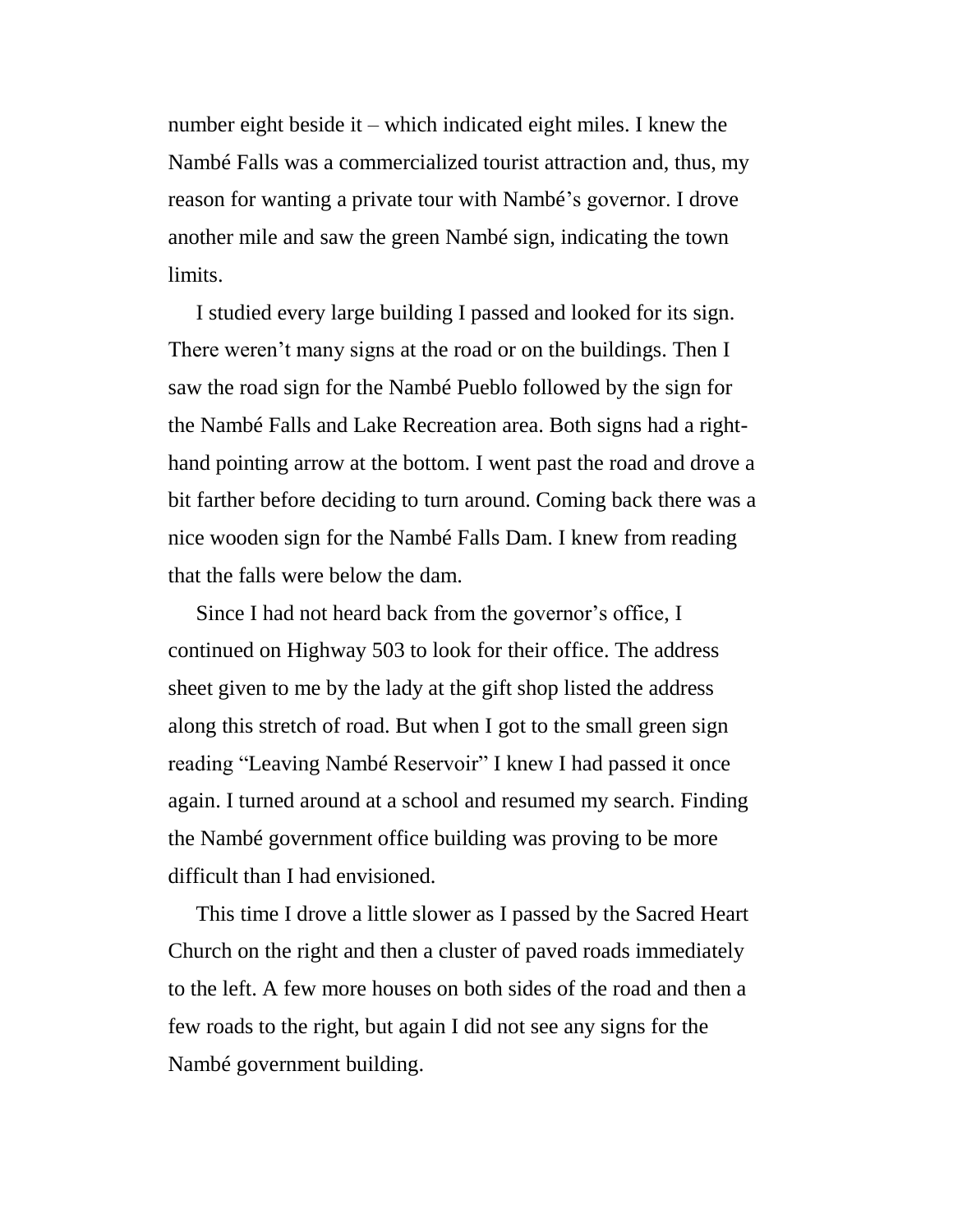After passing several large farms and a stretch of road surrounded by beautiful forests, I came to houses on both sides of the road surrounded by smooth, mud walls. A few had fancier masonry walls. I had a gut feeling that the Nambé governor lived in one of these homes.

The GPS again indicated I was practically on top of the address, though I did not know if the address was for the governor's residence or the governor's office. Passing by a dirt road on the right I noticed a small, inconspicuous sign at ground level. I quickly turned in and stopped to read it: "Nambé Government Offices." I continued driving until I came to the front of a small building. This was it. My heart sped up as adrenaline started flowing. I was one step closer to testing my solution and finding the treasure.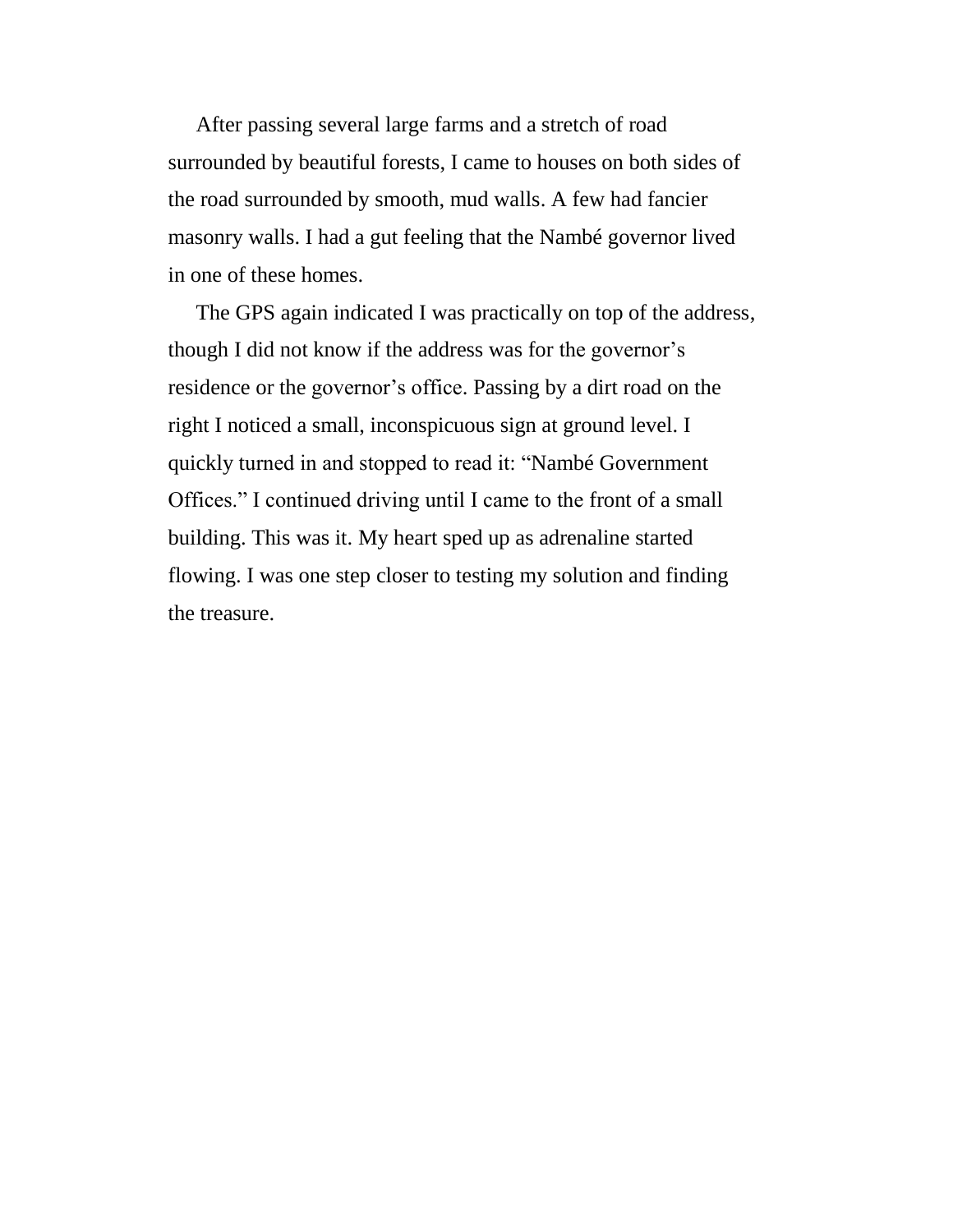## NAMBÉ FALLS

I eased the door open and walked into an open room. I was immediately greeted by an office assistant, "Good morning. May I help you?"

"Yes ma'am. I am Thomas Black from South Carolina. I have something very important to discuss with the governor. I called and left a message last night."

"Yes, Mr. Black, I listened to your message," she replied. "The governor is very busy. Whatever it is you need to discuss with him you must tell me first, then I will decide if he will see you. Otherwise, you have wasted your time coming out here."

*This is my one and only chance,* I thought. *I must make a convincing presentation.* I sat back for a moment, trying to decide the best place to begin.

"A man from Santa Fe, Forrest Fenn, has hidden a small treasure chest somewhere in the mountains north of Santa Fe. It could contain one-million dollars in Native American artifacts, rare jewels, and gold nuggets. He wrote a book that contains a poem. The poem contains nine clues that, if followed in order, will lead a person to the location of the treasure. Last month Fenn appeared on the Today television show to begin giving searchers hints." Judging by her demeanor she at least seemed interested, so I continued.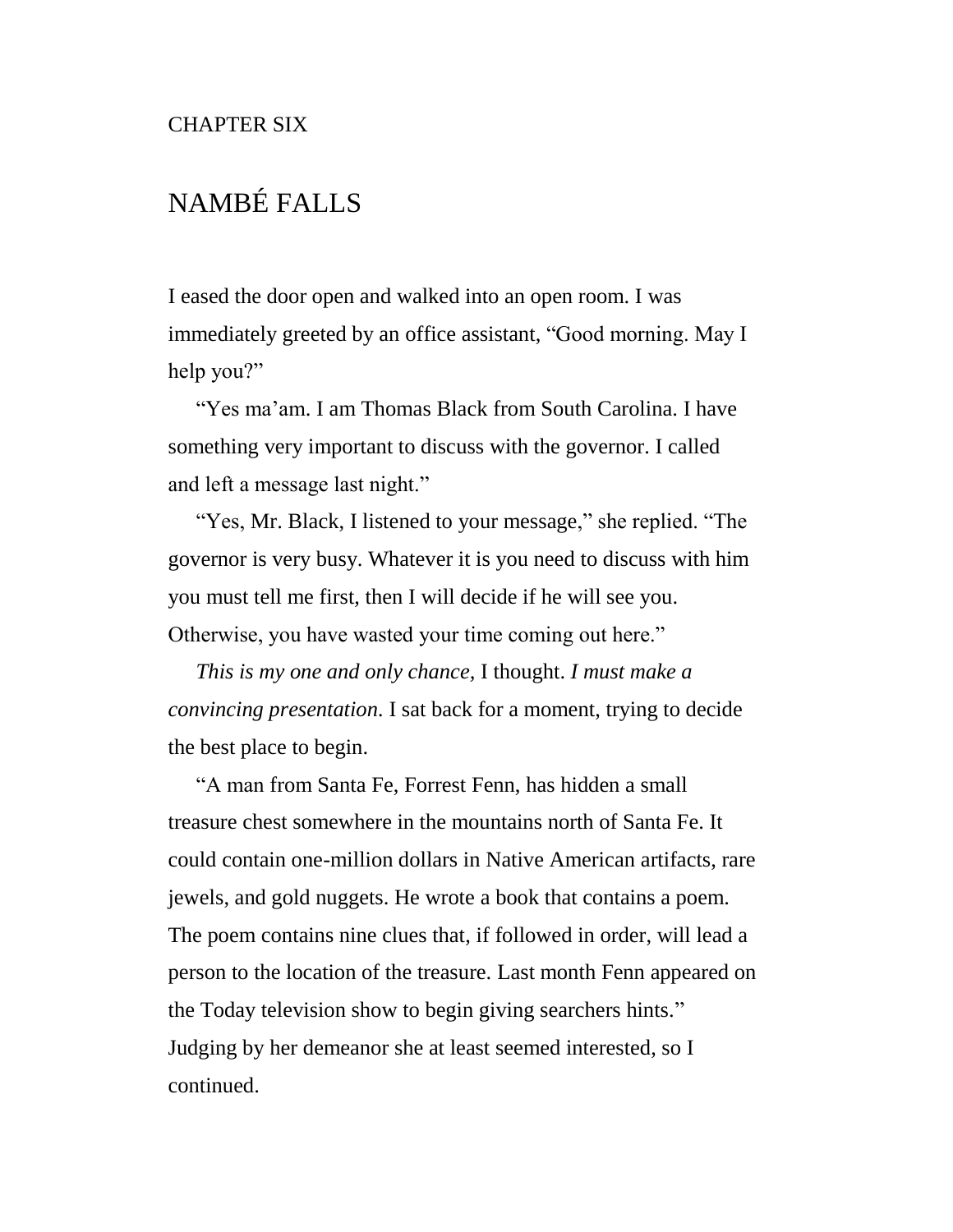"I have read and studied the poem. The first clue is 'Begin it where warm waters halt.' Since Fenn is an avid collector of Native American artifacts, I believe the Nambé Falls Dam is the location he is referring to in that line. And the second line, 'And take it in the canyon down,' he refers to the colder water coming over the Nambé Falls and flowing down into the valley below. I believe he hid the treasure at the base of the waterfall." I took a deep breath as I studied her gaze.

At that moment another lady stepped from an office holding a piece of paper, "You mean this treasure?" holding a printed article in her hand. "I could not help but overhear your story. Do you really think that it is up there . . . at the falls?"

"There seem to be a lot of people looking for the treasure. I have read a lot of blog posts and have found no one considering the second clue of 'and take it in the canyon down' as a waterfall.

"But the falls are presently closed to the public," she interjected.

"That is why I am here asking permission from the governor to go and search below the falls now, before its open to the public. Until I can go and look, no one will know if the treasure is hidden there," I explained.

"I am sorry," she said, "but the governor is out of town in Washington D.C. and will not get back until late tonight. I will leave a message on his desk explaining your request, and to contact you about meeting him on Monday."

"But my flight leaves New Mexico on Sunday. Can you ask about Saturday," trying not to sound confrontational.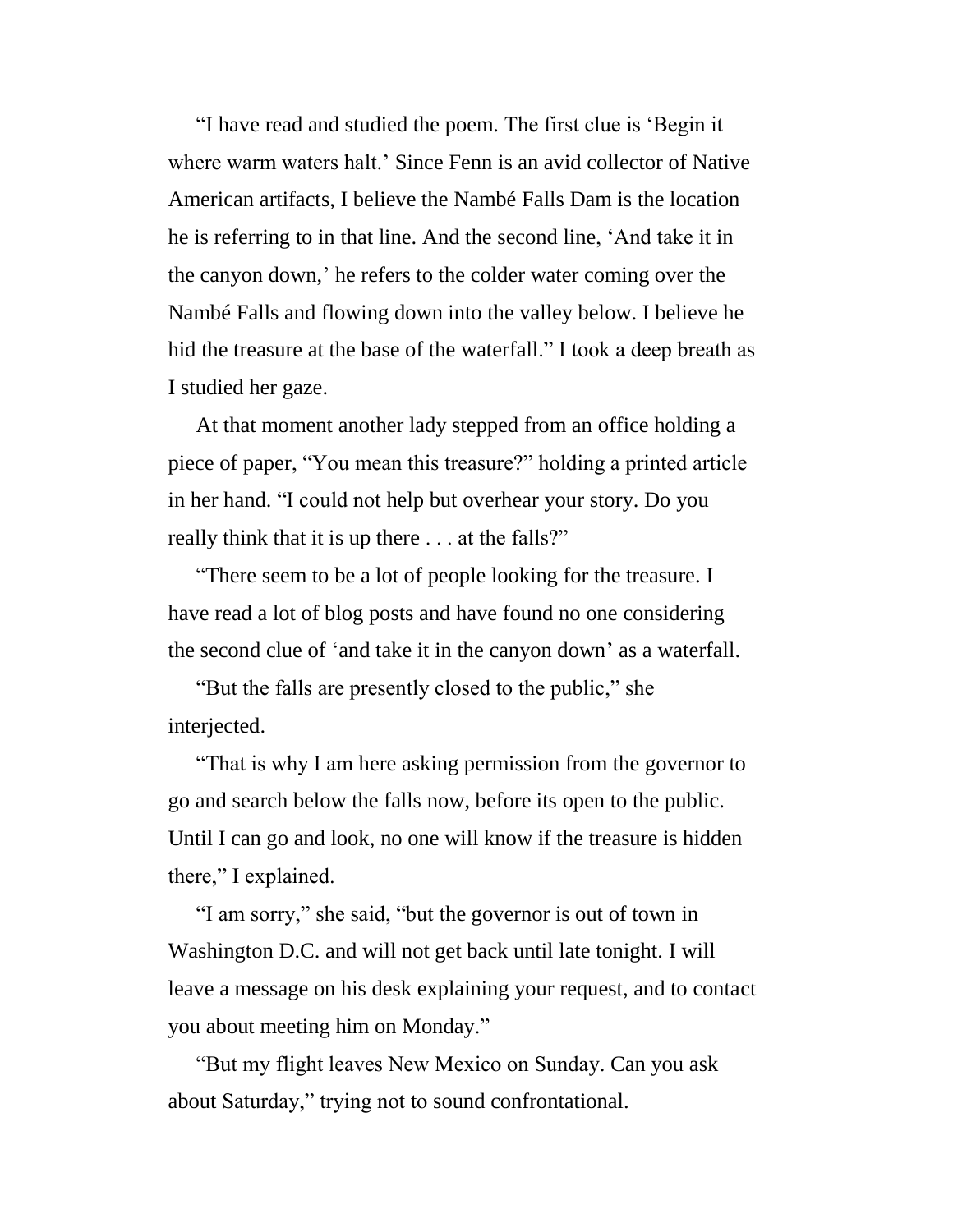"He has been out of town all week and will probably want to spend time with his family on Saturday," she rebutted. "I will leave your name and number on his desk . . . that is all I will do for you."

"Thank you. That is all I am asking," I said with a slight smile.

"But please do not tell anyone else about the treasure being up there," she pleaded, "because even though the gate at the entrance road is locked, the people living below the falls will be crawling up the hill to look for it. They will destroy the place." I agreed and thanked them for their time.

I drove away with a satisfied feeling inside. Getting to the end of the road, I turned right onto Highway 503. When I saw the sign for Nambé Falls I turned right. I drove almost four miles until stopping in front of two steel gates with an attached sign "Closed for Season." There was a heavy gauge chain locking the gates together. I got out of my truck and just for kicks, checked to make sure the lock wasn't just "dummy locked," meaning the lock was only fastened to look locked; it wasn't.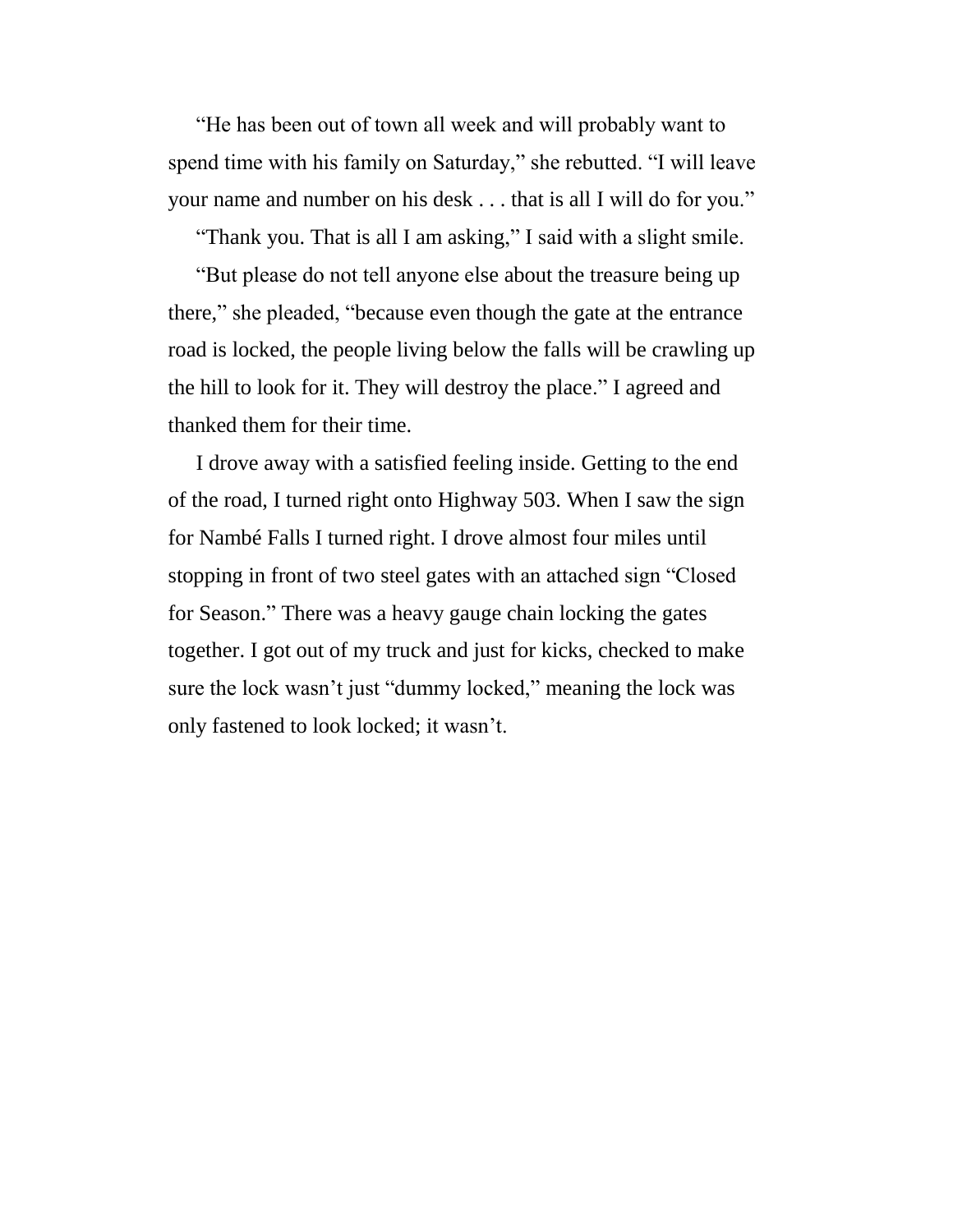## THE HIGH ROAD TO TAOS

I continued north on Highway 503, taking in the beauty of the rolling hillsides as far as the eye could see. The landscape looked very dry – like a desert. There were no houses or businesses anywhere. Then I caught a glimpse of the nearby mountains, which appeared as large heaps of dirt and rocks topped sparsely with trees. The road was relatively flat with long curves connected by long straight-a-ways. This repeated itself for the next five miles.

Then suddenly, out of nowhere, appeared the sign "Santa Cruz Lake Overlook Campground" with a number one beside it, followed by a dirt road to the left. There was a green pipe gate across the road preventing access, so I kept driving. Then I passed a sign on the opposite side of the road. I quickly glanced back – it read the same as the first sign. From this I deducted the campground was down that dirt road but just closed for the season.

The sharpness of the curves increased as the road continued winding its way through the hillsides. Then I came to the town of Cundiyo, a small town snuggly tucked between two mountain ranges. Then the road suddenly became increasingly narrow. The stores and houses were practically *in the* street. I kept both hands on the wheel and tight focus on the road until it finally widened back out.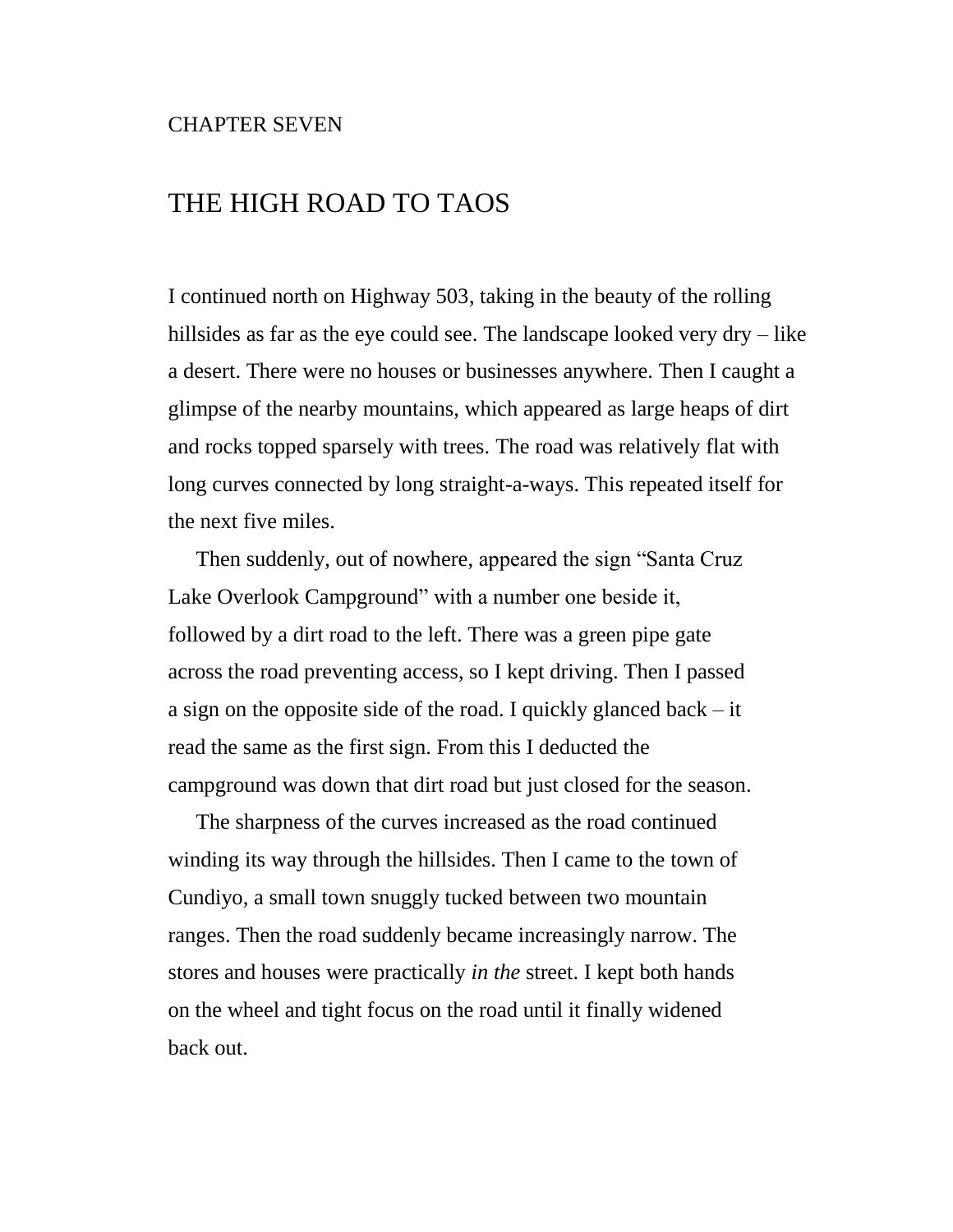Then I saw a really colorful house in the distance. It was an art gallery. With no real agenda for the day, I decided to stop and take a look around. Stepping inside I was greeted with a warm welcome by an older gentleman. His name was Frank McGuire. I spent about twenty minutes talking with him and walking around, admiring his artwork and sculptures.

I came upon a beautifully detailed eagle carved from a brilliant black stone. Written on the price tag was a shocking figure of tenthousand dollars, if I remember correctly. He came over and explained where he got the stone, the hand process involved in sculpting it, and how long it took him to finish. I was so intrigued that by the time he had finished I was almost ready to buy it! I told him how beautiful it was before leaving. I also decided it would be one of the first things I would buy after finding the treasure.

I drove several more miles enjoying the rural countryside when I came upon a road marked with the Santa Cruz Lake Road street sign. I turned and continued driving until I stopped at the U.S. Fee Use sign – with five-dollars listed as the daily amount. There was really no reason for me to waste five-dollars just to see a lake. I waited for an oncoming truck pulling a fishing boat to pass by before turning around.

I continued on Highway 503 until coming to an intersection where I had to either take a left or a right turn. Straight across the intersection was a road sign which listed Chimayo to the left and Truchas to the right. Surprisingly the sign did not list the town of Taos. After all, the road I had been travelling had the road sign at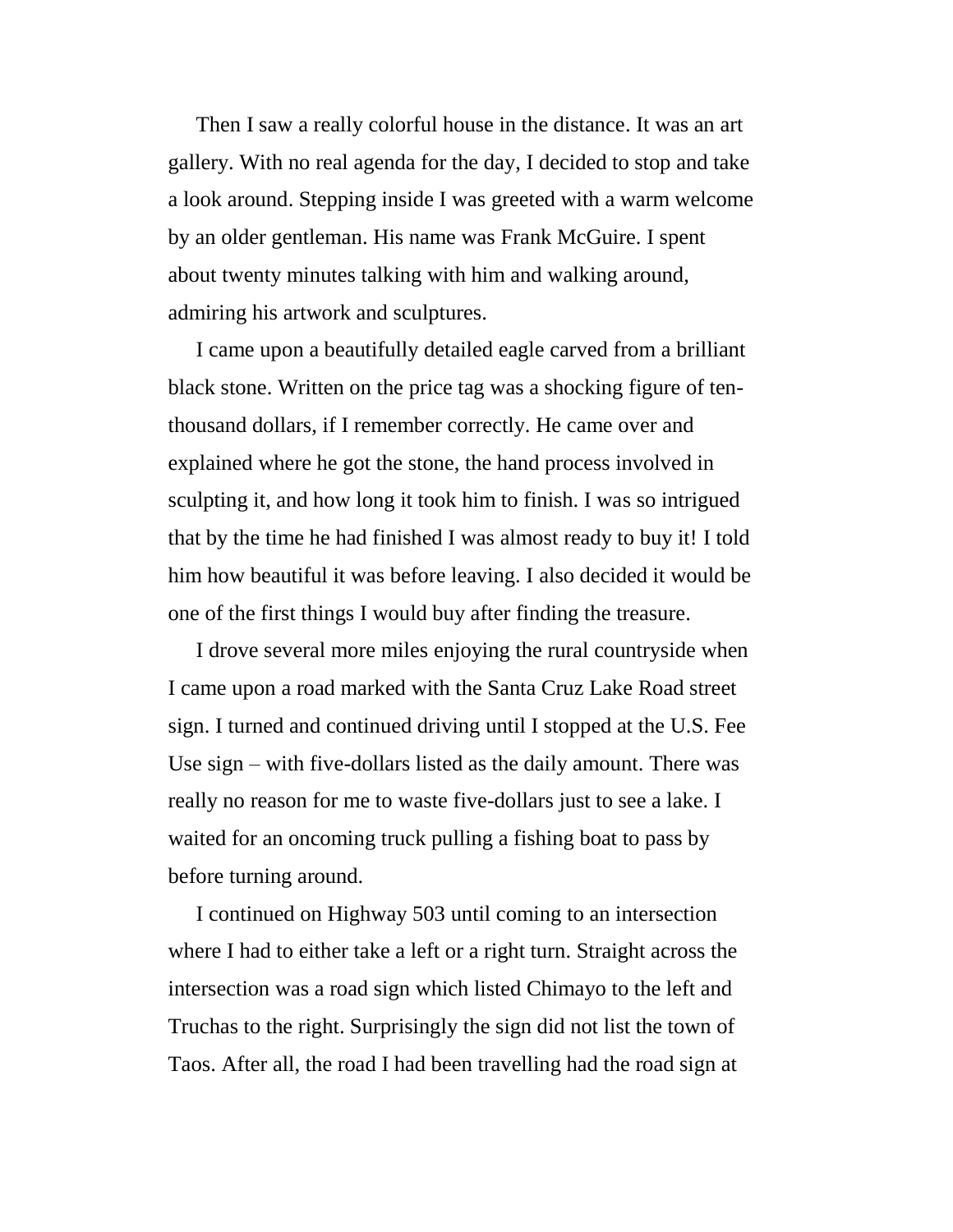the beginning which read, "High Road to Taos Scenic Byway." The car's GPS indicated to turn right . . . so I did.

I travelled some twenty miles through the hilly, barren countryside on Highway 76, passing through the towns of Truchas, Tramps and Chamisal. I finally spotted another "High Road to Taos Scenic Byway" sign with a small right-turn arrow. At the next intersection I made a right turn and continued on Highway 75 towards Taos.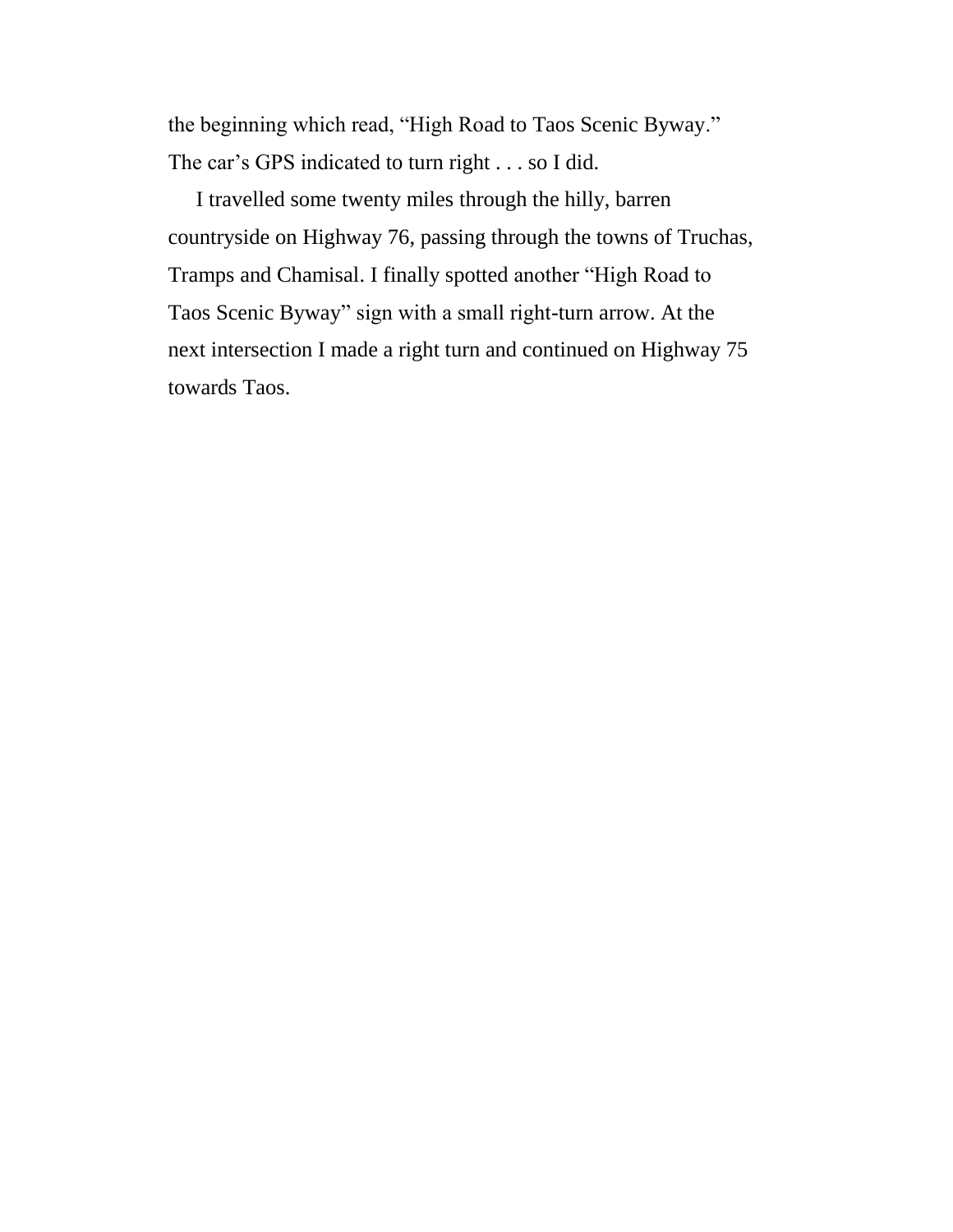#### CHAPTER EIGHT

### TAOS

It was almost noon before I made it to Taos. Unlike the previous towns I had driven through, Taos appeared rather large. There were a couple of the big box chain stores and several fast food places scattered along the streets. I was looking for a more authentic local restaurant to eat lunch when I saw a sign for a boot store. I had come to look for treasure in the mountains and had only brought my tennis shoes. I really did not own a good pair of waterproof boots. I wheeled into the strip mall – parking in front of the store.

Opening the door and walking inside, my jaw immediately dropped. The store attendant was a spitting image of the Mexican-American comedian and actor Cheech Marin. Just for fun I asked to have my picture taken with him. We shared a good laugh.

I told him I needed a good pair of waterproof hiking boots. I selected a boot in what I considered my "price range," but he did not have my size. Then I picked up another boot, looked at the price sticker, and quickly put it back down. He laughed and said, "You want a good quality boot, but do not want to pay for it. You are cheap, man." Then he selected a boot, put it in my hand, and said, "This is one of my best boots. It has great grip for climbing on rocks and is waterproof. And . . . I have it in your size." I looked them over, read the attached information tag, and agreed with his assessment. I looked at him and said, "I will buy them."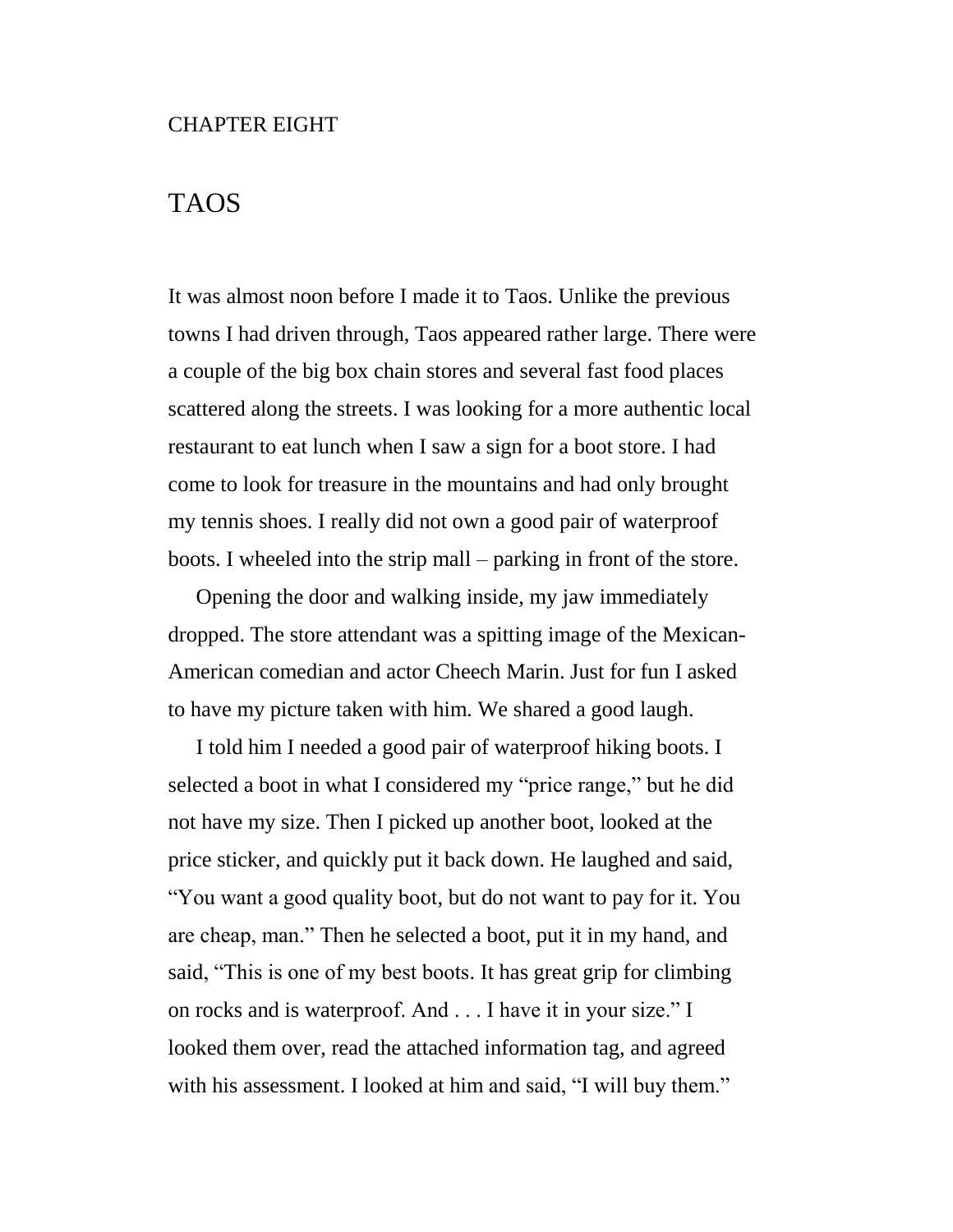Now the proud owner of a great pair of hiking boots, all I needed now was a good place to eat. So after signing the credit card receipt, I asked him where was the best place in Taos (I pronounced it as Tā-ōs) to get good Mexican food. He instantly laughed at my mispronunciation of the town's name, and then stated, "It is pronounced tous, like mouse; and where are you from man?" I almost burst out laughing at the way he sounded asking the question. I answered him back in my best Cheech accent, "No man, I'm not from here. I'm from South Carolina."

Then he flashed a big grin and said, "The best place to get really good Mexican food in Taos is Orlando's. Their taquitos and blue corn enchiladas are the best you will ever eat. They hand roll fresh ground corn on the grill. It is located at the end of town." Now I *was* hungry.

I drove past several Mexican restaurants – and almost stopped at one which practically had an empty parking lot – but did not. I did want the best. And just like he said, Orlando's was at the end of town. Surprisingly, there were still a few empty parking spaces.

I chose a table close to the grill. I ordered two taquitos: one beef and one chicken. I watched the chef as he placed fresh ground corn on the grill, placed beef onto it, and slowly rolled it into a round shape. This was definitely going to be worth the wait. And it was!

After lunch I continued my excursion on Highway 64. Just before the next intersection was a small green sign reading, "Rio Grande Gorge Bridge." This piqued my interest. I was not sure what could be so special about a bridge that it required a touristy sign, but I was going to find out.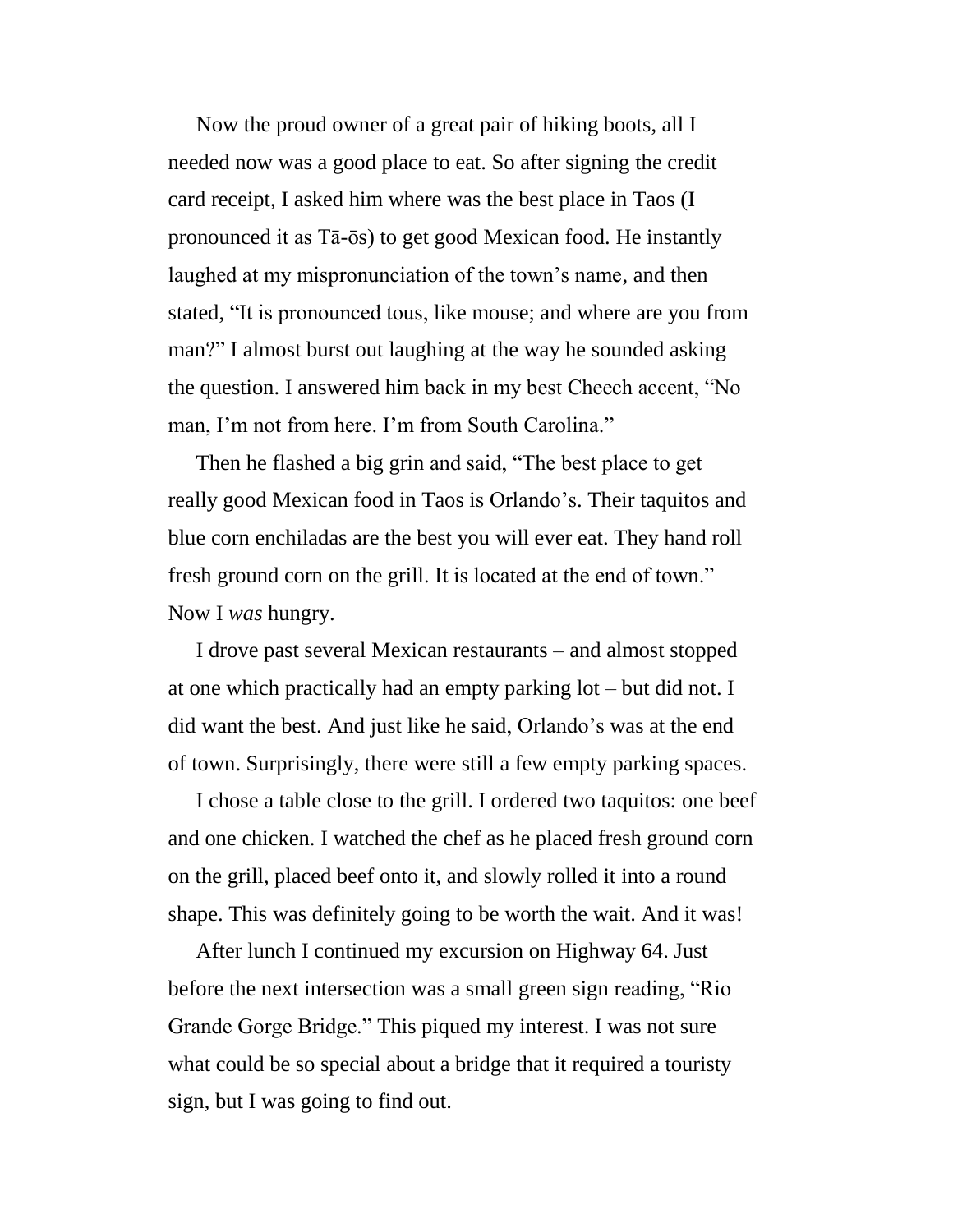Approaching the bridge I could see from the horizon an enormous gorge snaking its way towards the bridge. Then I saw a great number of cars parked on each side of the road. Driving onto the bridge I saw people on the bridge's sidewalk taking pictures in both directions. I slowed down to a crawl before looking to the right to see the gorge's depth and width. I was spellbound.

The gorge was huge – like Grand Canyon huge. I was at least five-hundred feet above the river. I felt a little scared so I sped up to get to the other side. Based on my vehicle's odometer, the bridge was almost a quarter-mile long.

On the other side I was greeted by people selling things out of the trunk of their car, even though there was a sign prohibiting it. The tables they had behind their vehicles reminded me of a yard sale. An official visitor center was just off to my left, so I pulled in and parked in the first space.

From the visitor center I walked to a fence which prevented direct access to the Rio Grande River. From this vantage point I admired the steel framework of the – it was a massive arch bridge. Then I followed a narrow path to the top of a small hill. I stood there for a moment visually tracing the gorge as it made its way through the seemingly flat countryside. I continued to the highway and made my way to the bridge's sidewalk.

Walking on the bridge was a thrilling experience, especially when a large truck would pass – causing the bridge to move slightly up and down. I also felt the bridge sway slightly when a strong gust of wind slammed into it. The wide gorge seemed to naturally funnel the winds up from the river to the bridge.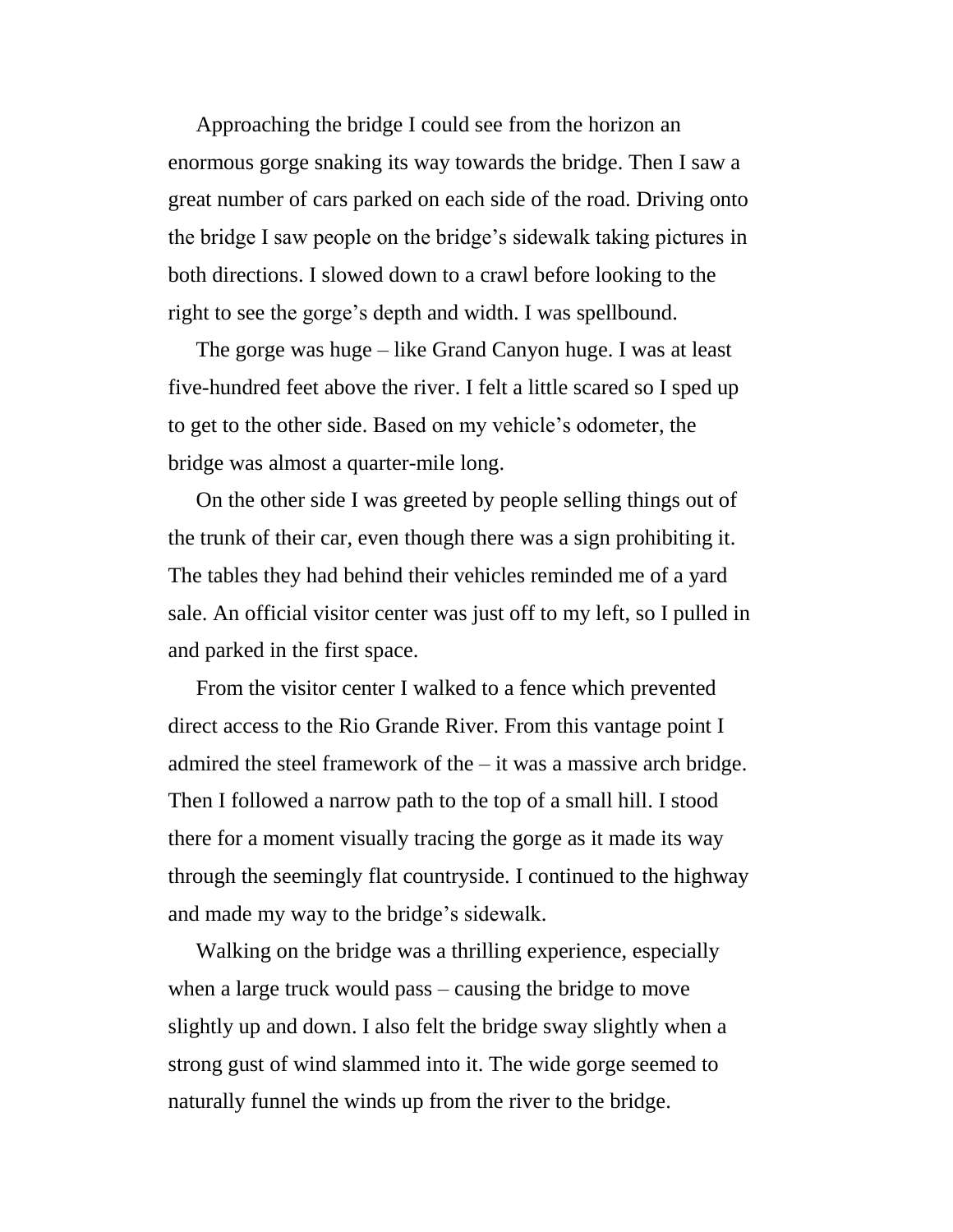Getting to the center of the bridge, I looked straight down. The river was slender in comparison to the gorge. The view out onto the horizon was picturesque.

Getting to the other side, I looked around and began wondering how the gorge was formed. It was hard to fathom that the Rio Grande River alone could have made such a wide and deep path through here. Not satisfied with any of my hypotheses, I walked back across.

Back at my car, I looked at the GPS and then got out my paper map. Both showed a secondary road, Upper Rim Road, running parallel with the gorge; this would be a much shorter distance than taking the main highway back to Nambé. And the road was less than a mile from the bridge.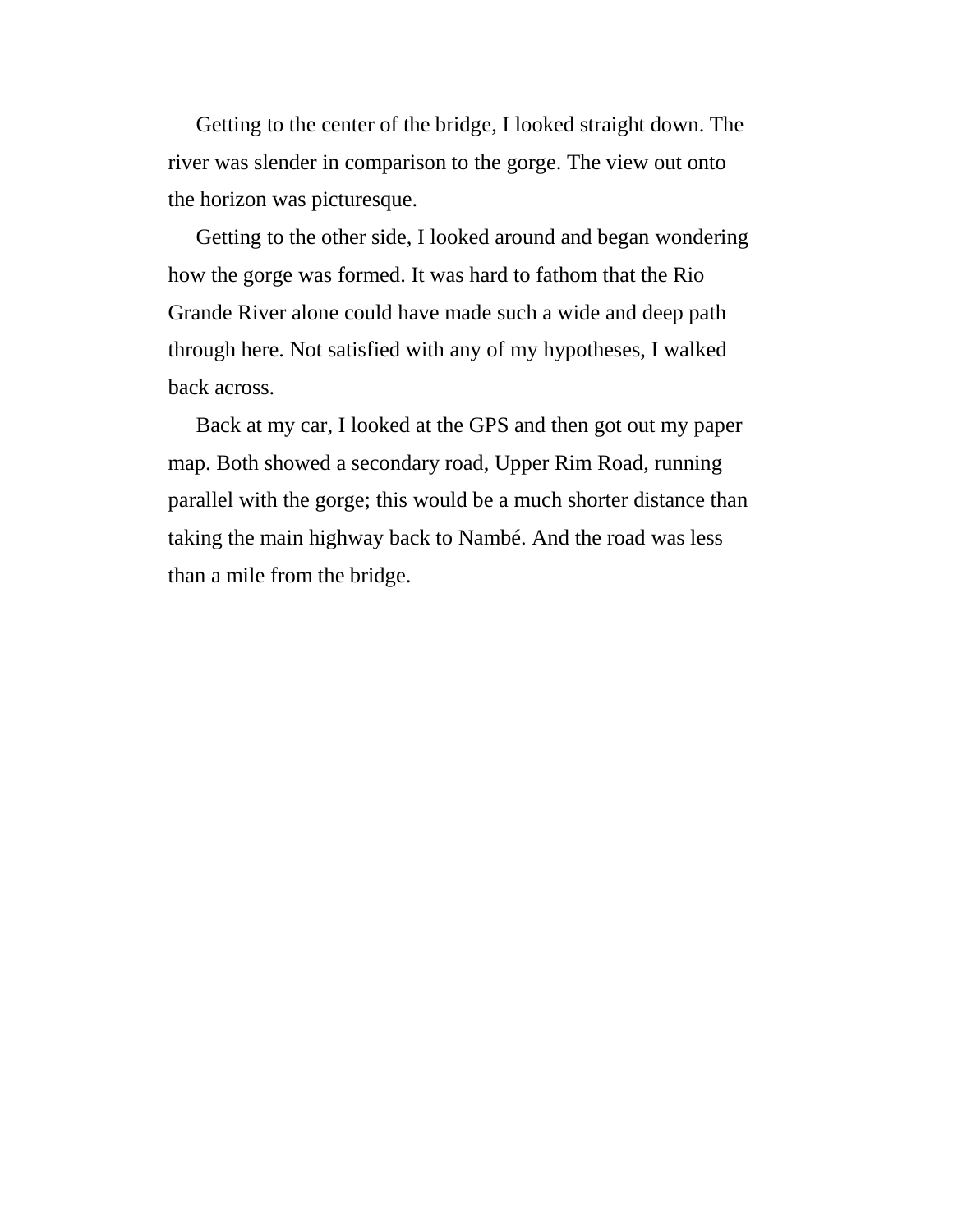# THE CLIFFS

I made good time getting back to Nambé. Sitting in my hotel's parking lot, I looked over map given to me by the lady at the gift shop. She had circled several locations to visit during my weekend stay in New Mexico. I looked at the time and then back at the map: the Puye Cliff Dwellings. The thought of people digging into the side of a mountain to make their homes was intriguing. The GPS indicated only a twenty-minute drive, so I turned out of the parking lot onto Highway 84 north . . . and then a left onto Highway 502.

I drove almost ten miles before seeing the exit sign for the Puye Cliffs. The mountains in the distance looked the same as all of the others I had seen driving that day, but a lot farther away. Then I realized the GPS had only routed me to the Puye Cliffs Welcome Center. The dwellings were another seven miles up Puye Road.

I parked and walked up to the main building. From here I saw it would be a long hike just to the base of the mountain. I wasn't sure if I was up for a long hike. But being a recommended tourist attraction, I went inside to see what it was all about.

Inside the exhibit hall was a scaled replica of the top of the mountain. The details were incredible and included large cave-like holes dug into the side of the mountain. Some holes were at the base of the mountain, while others were higher up on the mountain, with small stone steps to access those. I was amazed.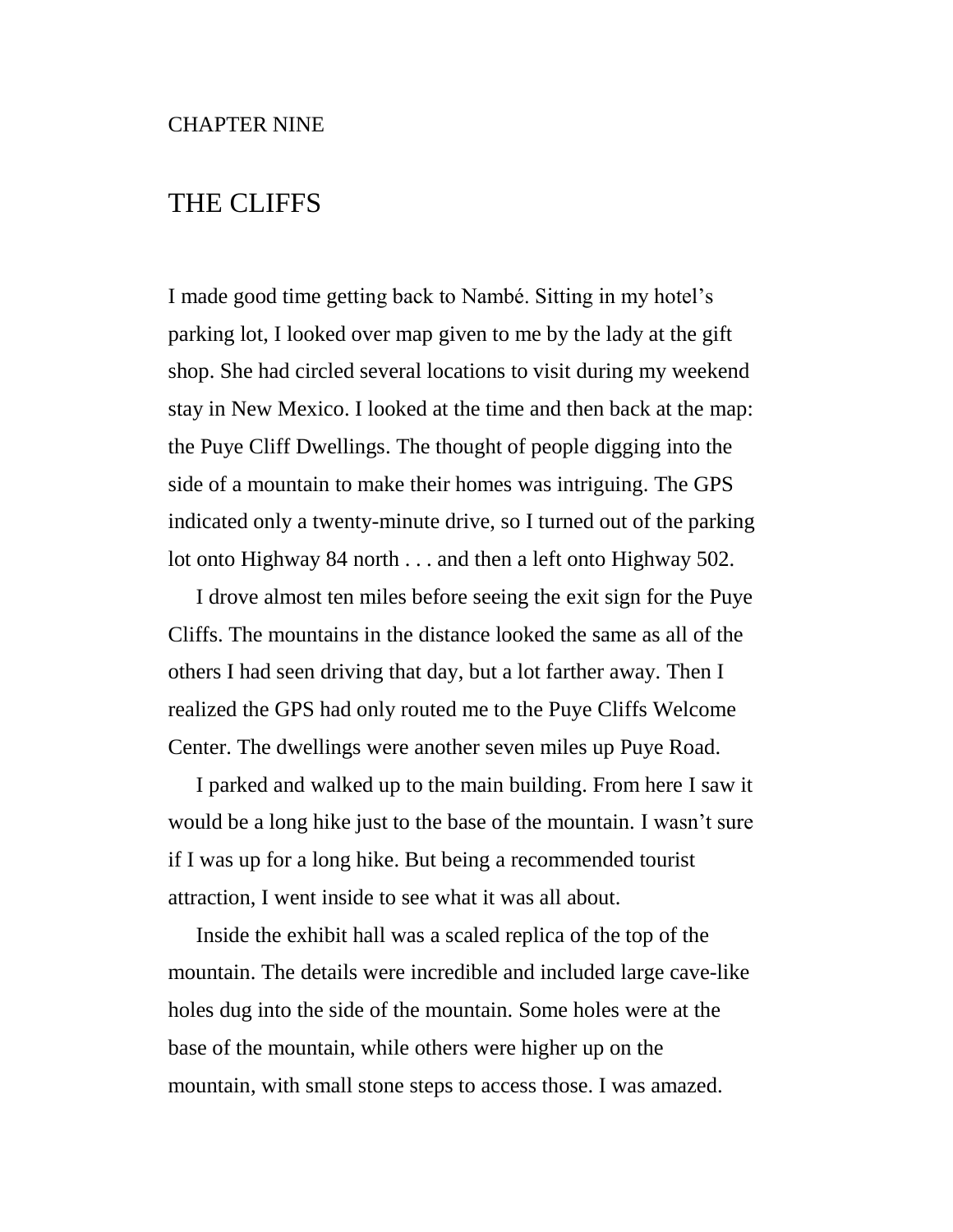I walked around looking at several detailed pictures, taking time to read the history of the Pueblo Indians who once lived on and "in" the mountain. I went to the counter to purchase a tour ticket and noticed the last tour departed at four o'clock. I made light of that when purchasing a ticket and was told the early time was so the adventure tour could be completed before dark. I looked at the time and it was already three-thirty in the afternoon, so I decided on the basic tour of the dwellings.

The tour guide was very knowledgeable and eager to answer questions from the group. Walking up to the first dwelling, or cave for lack of a better term, I noticed was that it was huge. It was hard to imagine a family living inside one of these – with just rocks for the walls and beds. It must have been hot in the summer. But the deeper excavations in the mountainside must have been cooler. And there appeared to be no nearby source of water.

Walking up a set of steps to another dwelling, the tour guide suddenly took out his phone and answered it, "Hello. Governor ... it is good to hear from you. When are you arriving back home?" A thought immediately came to me, *What if that's the Governor of Nambé? What are the odds of that?* I eavesdropped a little closer, until catching the eye of the tour guide.

Seeing I now had his attention, I whispered, "Is that the Governor of Nambé?" "Yes, it is," he answered. "Why, do you know him?" he continued. "Yes," I said half-truth. "Tell him you are with Thomas Black from South Carolina. Ask him when his flight arrives tonight," trying not to be too invasive. His relayed answer was not what I had expected, "The weather has been bad.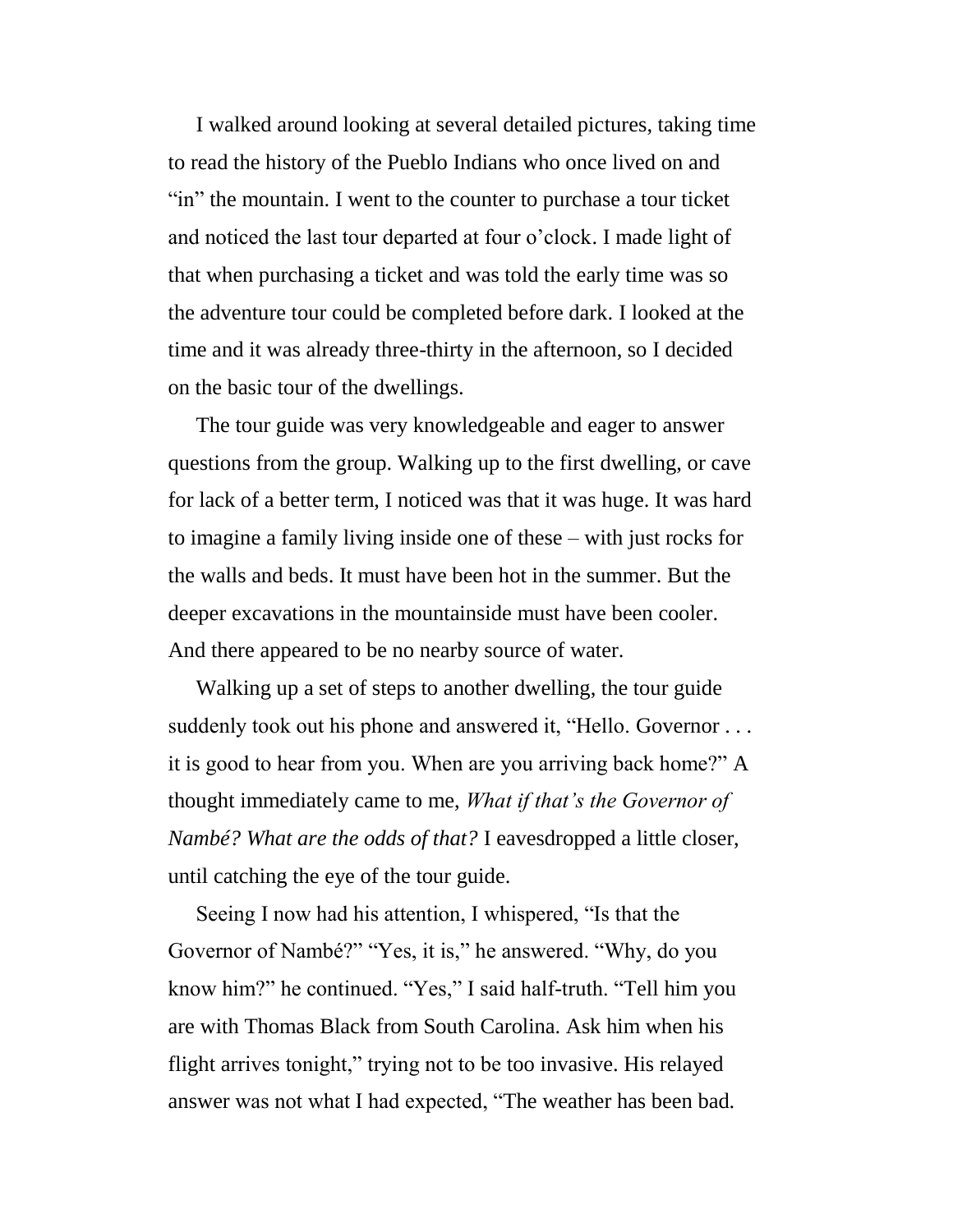He is flying standby and will arrive Sunday evening. He got your message . . . and can meet you early Monday morning at his office."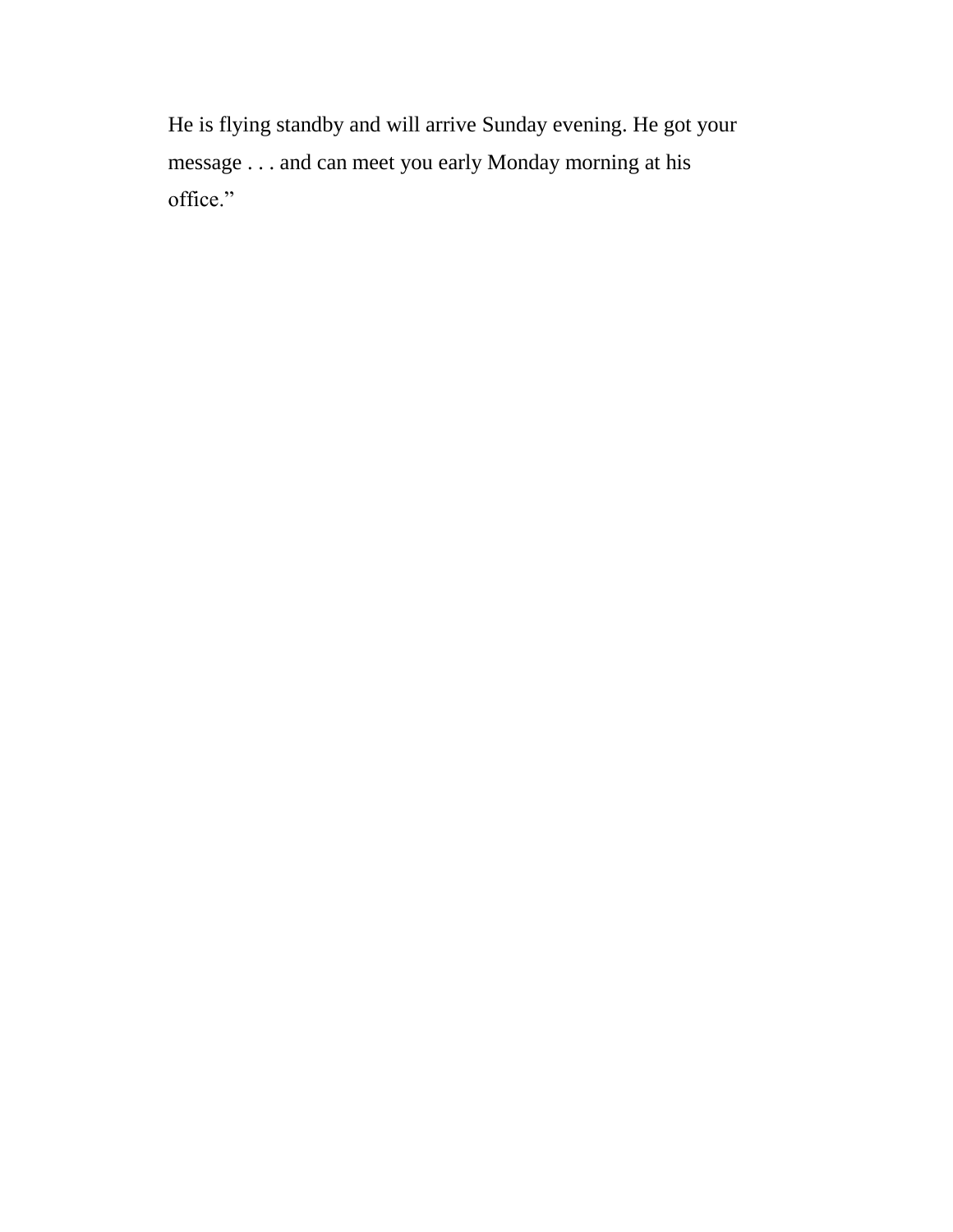# A DECISION

I woke up early Sunday morning knowing I had not slept well. My current flight from Santa Fe to Houston was scheduled to leave at 4 PM today. I wrestled all night with the decision of whether to stay one more night to be able to meet with the Governor of Nambé on Monday. I had already built in an extra day into the trip. But if I did not stay, the whole trip would be a wasted effort – since my primary objective was to search at Nambé falls for the treasure.

My other option would be to come back after the falls opened and search while amongst other visitors. But with so much money and time invested in this trip already, I had to make staying this additional night happen.

I began by calling my wife, Cynthia, to discuss my new plans – she agreed. Then I called my boss, Bill, to ask him for a lastminute request for Monday off – he approved. And finally, I drove to the airport and changed my fight schedule . . . and added another day to the car rental.

Now staying in New Mexico another day, I decided to drive around and get more acquainted with the Nambé area. I knew there was no guarantee the treasure was at the falls. However, I had a strong gut feeling that the treasure was in this general area of New Mexico.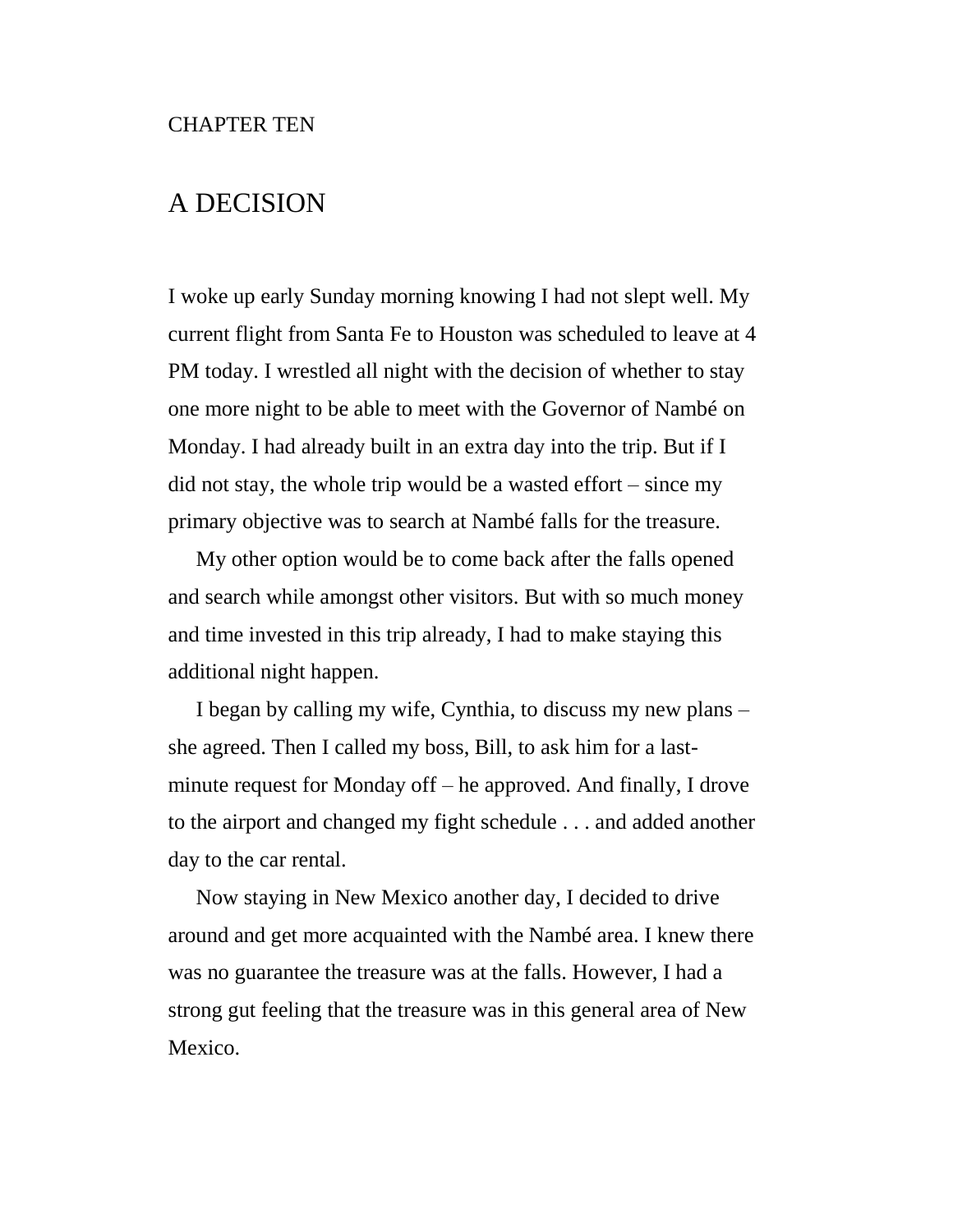I could not imagine Fenn, an old man, driving farther than thirty-minutes from a populated area to hide the treasure. Why? Because the areas north of Nambé involved long stretches of sparsely travelled and populated highways. An older driver carrying a chest filled with one-million dollars in gold and rare jewels would not likely travel too far into these areas for fear of their car breaking down. And finally, a short trip to the Nambé area from his home in Santa Fe would allow him to easily check if anyone had found the treasure.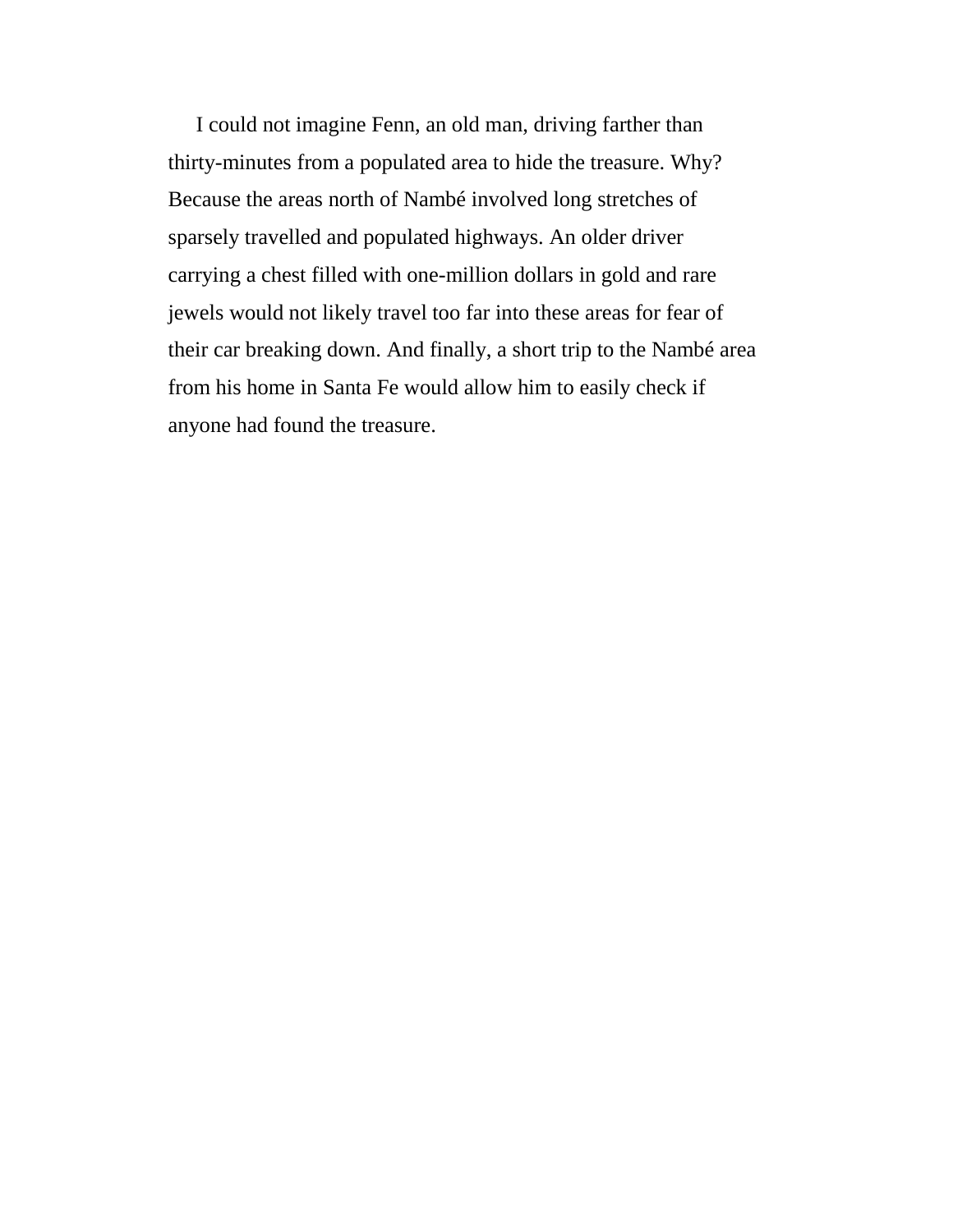## CHAPTER ELEVEN

# GHOST RANCH

Leaving the cliffs I continued north on Highway 84. It wasn't long before the busyness of the small towns disappeared. I was now driving alongside undeveloped land and hillsides. And as the afternoon sun stretched its rays onto the horizon, I let down my window and took a deep breath.

I was ready to turn around when I saw a sign in the distance. Getting nearer I made out the words, "Ghost Ranch." It sounded like an interesting place, so I turned in and drove up to the first building. There was a woman standing at her car in the parking lot, so I asked her what this was? She smiled, "This is a spiritual retreat center. We are closed right now, but please feel free to take a look around." I thanked her and drove further into the facility, looking at the names on each building as I passed.

Turning around at the art center building, I noticed a well beaten path off to my left. I saw several signs along the path. Curious, I parked and began walking down the narrow path. At first they appeared to be just randomly placed rocks in a circular pattern on the ground. But getting closer I saw they were neatly arranged in expanding circles, with several larger rocks placed in the center. I initially thought it was our solar system – then a maze, except at the entrance was a sign explaining the purpose of the life sized . . . labyrinth. I stepped in and began walking.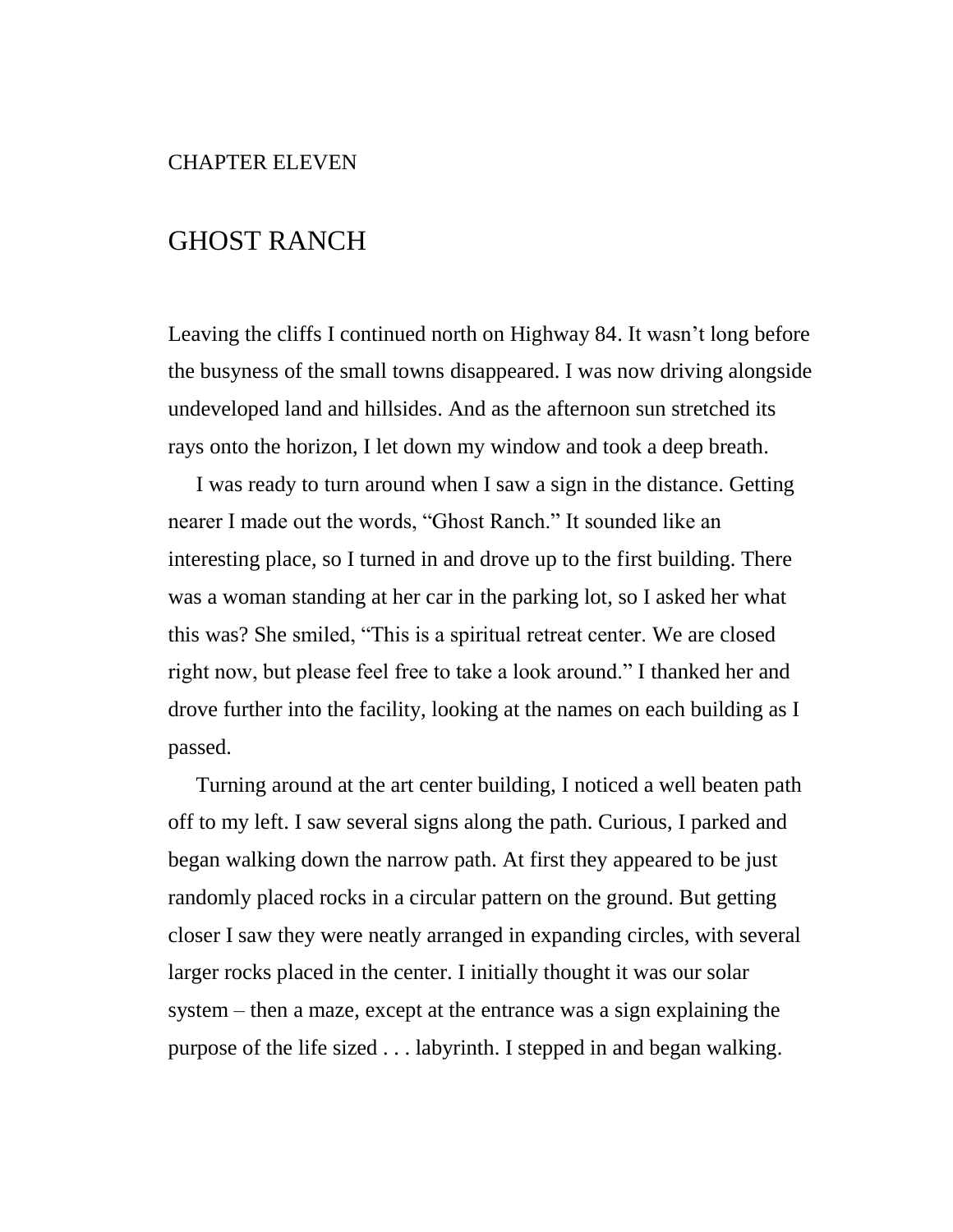Winding my way around one path, I quickly came to a dead end. I looked at the center and decided to save time by stepping over the small rock pathway. In the center was an inspirational poem to read. Now I felt bad that I had cheated. I started back at the beginning and this time followed the correct path to the center. I sat down on one of the large rocks, collected my thoughts from the weekend, and said a prayer.

Before leaving Ghost Ranch I looked through the visitor brochures again. I read one about a church – the El Santuario De Chimayo church. This would be my last stop for the evening.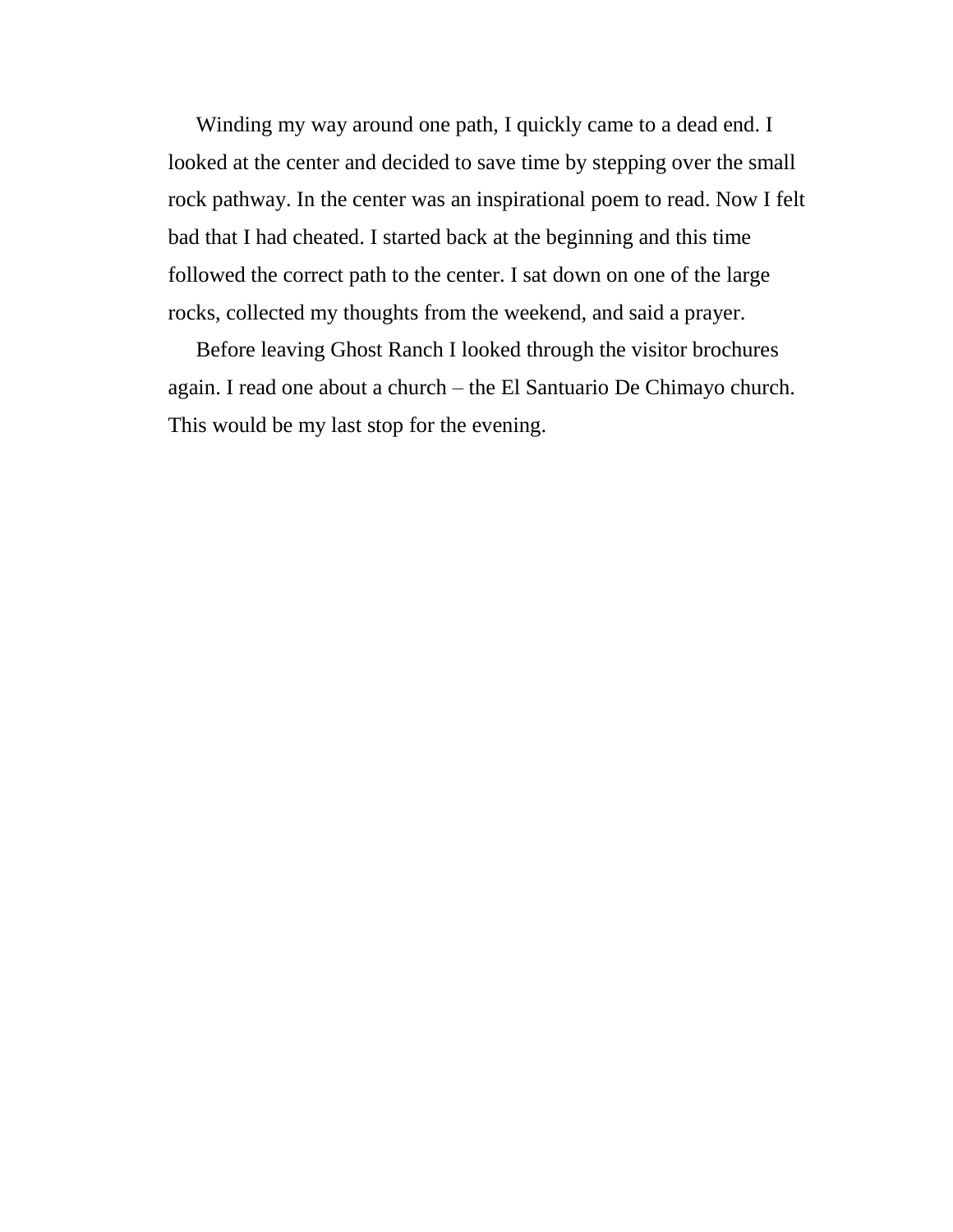# THE CHURCH

I made a left turn off the main road and then an immediate right to access the church's parking lot. The pedestrian entrance from the parking lot was through an iron gate. Beside the gate was a sign with the historical and spiritual significance of the El Santuario De Chimayo church. I grabbed hold of the wooden cross on the necklace I was wearing – purchased while building the pedestrian walking bridge in Nicaragua in 2011. I was entering Holy Ground.

A paved walkway took visitors to the back of the church property. From a distance I saw what appeared to be a wishing station. But getting closer and seeing all the dangling cross necklaces and candles, I quickly realized it was a prayer station.

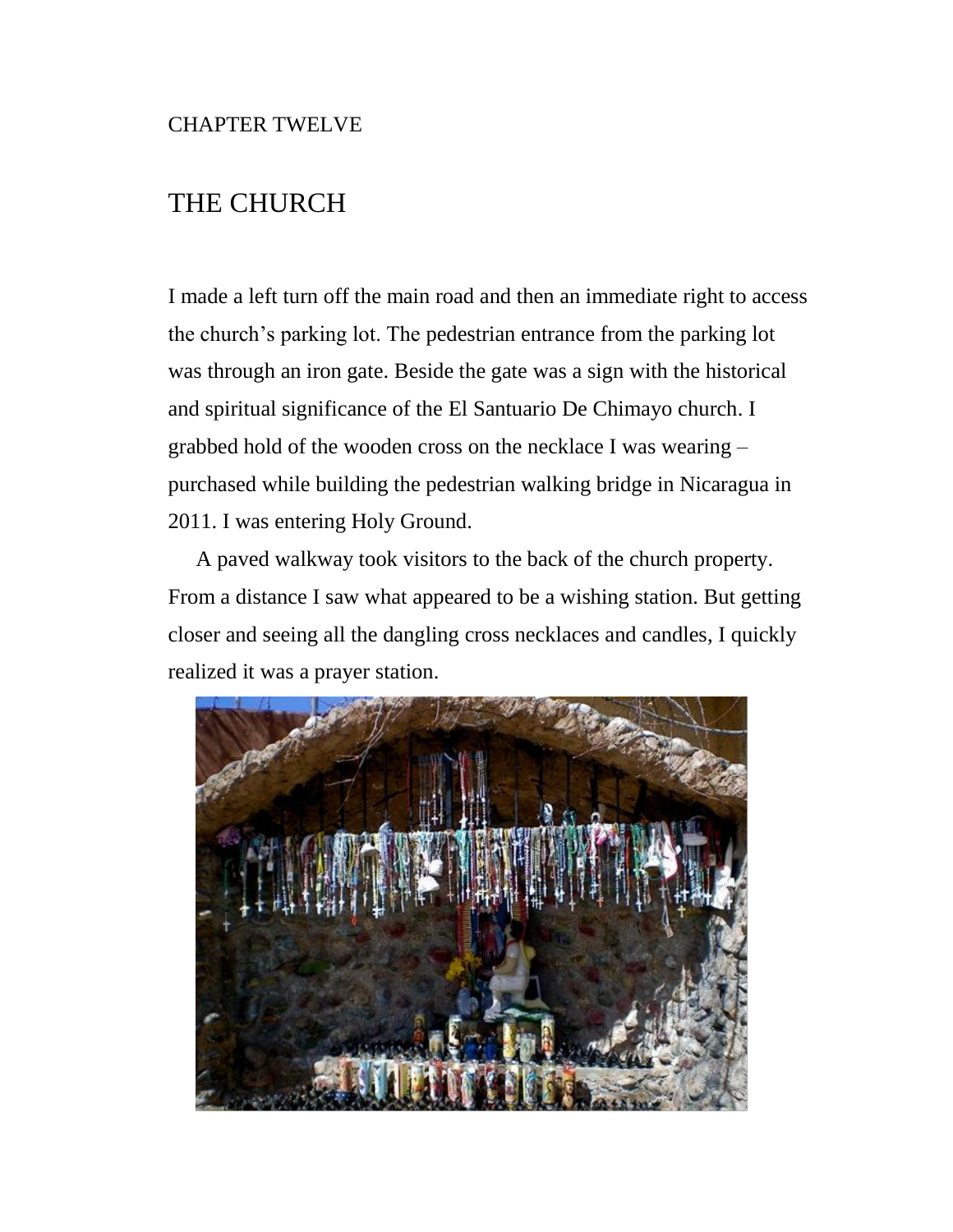I looked around, then slowly took off my cross necklace. I said a prayer and hung it in the midst of the others. I prayed that God would allow me to find the treasure so I could share it with the church. I faintly recalled Fenn stating, "I hope the person who finds the treasure does the right thing."

I continued walking to the main sanctuary; a short line had already formed. People were single file through the front door and down the center aisle. I gazed around the inside of the church. It was very basic, with bare wooden pews and a beautifully adorned altar at the front. Continuing with the flow of the small crowd, I followed a few people through a small doorway into a small, dimly lit room.

A few lit candles cast shadows around the room, which was merely the size of a small bathroom. The room's floor was bare earth, with a small hole filled with dirt in its center. The only sound was that of a man and a woman on their knees, frantically raking the loose dirt from the hole into plastic drinking bottles. I was mesmerized. Suddenly a woman pressed by me, dropped to her knees, and began filling her small pill bottle with dirt. I slowly leaned in closer to get a better look, and then took a step back towards the door.

At that moment a man stood up and started to leave, but stopped at where I was standing. "What are they doing?" I softly whispered. "That's Holy Dirt," he explained, "and those people believe it has healing power. They will take it back home and place it on a loved one or a friend who is sick with cancer or an incurable illness." I stood there for a moment . . . processing his words; I had never heard of anything like this. Then I quietly turned and eased out of the room.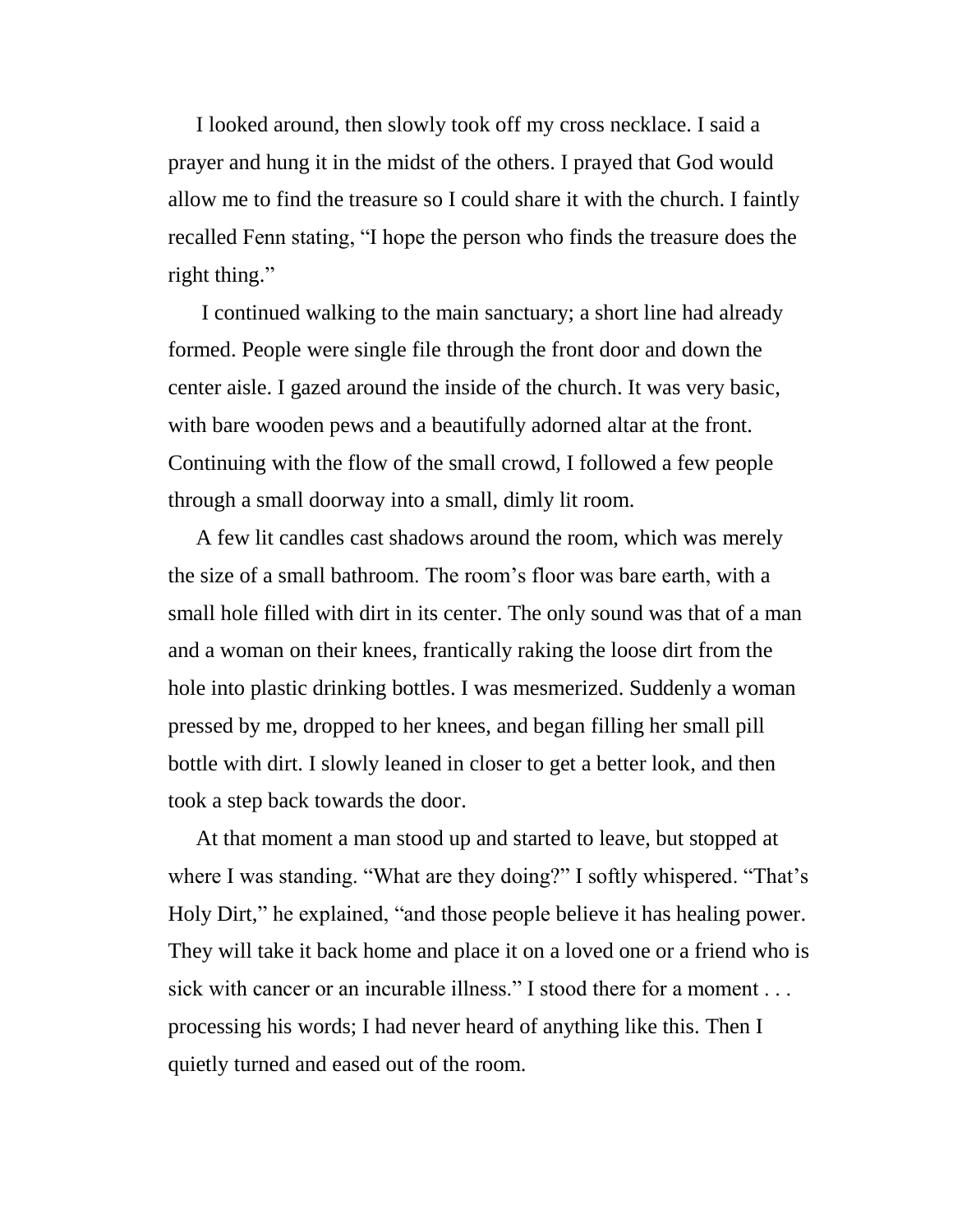Gathering my thoughts, I realized something. It was late in the afternoon, yet there was still plenty of dirt in the hole for these people. Even after seeing several bottles filled with the dirt, the hole still appeared to be full. It was as if the dirt was replenishing itself, like a well refilling itself with water from the earth. But this was dirt. How could this be? Yes, I *was* standing on Holy Ground.

Walking towards the exit, I looked on the walls. There were dozens of pairs of crutches, walkers, and canes hanging on the walls. I imagined each was from an individual who had been healed, giving the church their walking aid as a "witness." My eyes filled with tears just seeing these items.

Once outside I saw a brown building . . . an older church sanctuary. I walked and stood in front of it, admiring the painted murals decorating its front. Santo Niño Chapel was painted across a wooden beam above the entrance. Off to the right I noticed a path, so I followed it. The path led down to several benches and a large wooden gazebo. I looked back and realized I was standing at the back of the church property.

Behind the gazebo was a rock retaining wall running along a creek bank. Continuing to stand there and study my surroundings, I noticed a small set of steps in the wall; *this obviously made for a very scenic baptismal setting behind the historic church*.

Walking back to the parking lot, down near the creek were seven large crosses constructed of hand laid stones. Each cross was adorned with flowers and smaller, handmade crosses placed by visitors. It was obvious these churches and their grounds were a significant spiritual focal point to the surrounding communities.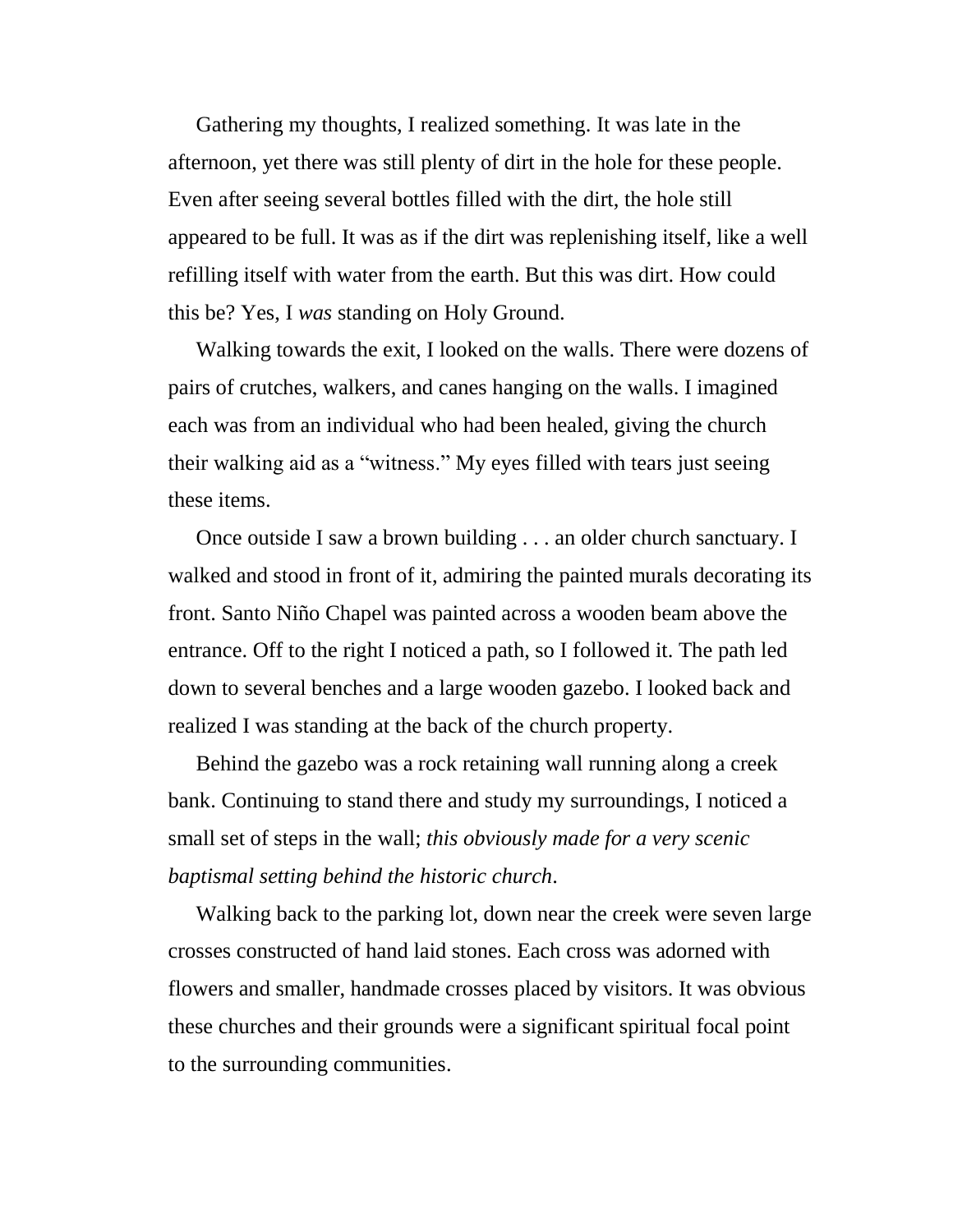### CHAPTER THIRTEEN

## MEETING THE GOVERNOR

I got up early Monday morning and drove straight to the governor's office. He pulled up about five minutes later. Getting out of our vehicles I immediately thanked him for meeting with me at such short notice. He assured me it was no problem, and then asked me to tell him details about the treasure. I started at the beginning, just as I had done with his office staff, and then explained my interpretation of the first two stanzas of the poem.

When I finished, the governor asked one question, "Thomas, why do you think the treasure is near the falls?"

"Because one line in the poem is, 'Put in below the home of Brown.' I believe that Fenn capitalized the word brown because he was referring to the German brown trout that is stocked in the Nambé Lake."

Immediately the governor's demeanor changed from one of enthusiasm to disappointment. "Thomas," he interjected, "the Nambé Lake is stocked with rainbow trout."

"So, the Nambé Lake doesn't have brown trout?" I asked to verify his statement.

"That is correct," he affirmed, and then matter-of-factly stated, "The Santa Cruz Lake is stocked with the browns. That is the home of brown."

"I know where that is. I went by there yesterday," I said somewhat elated before thanking him for his help.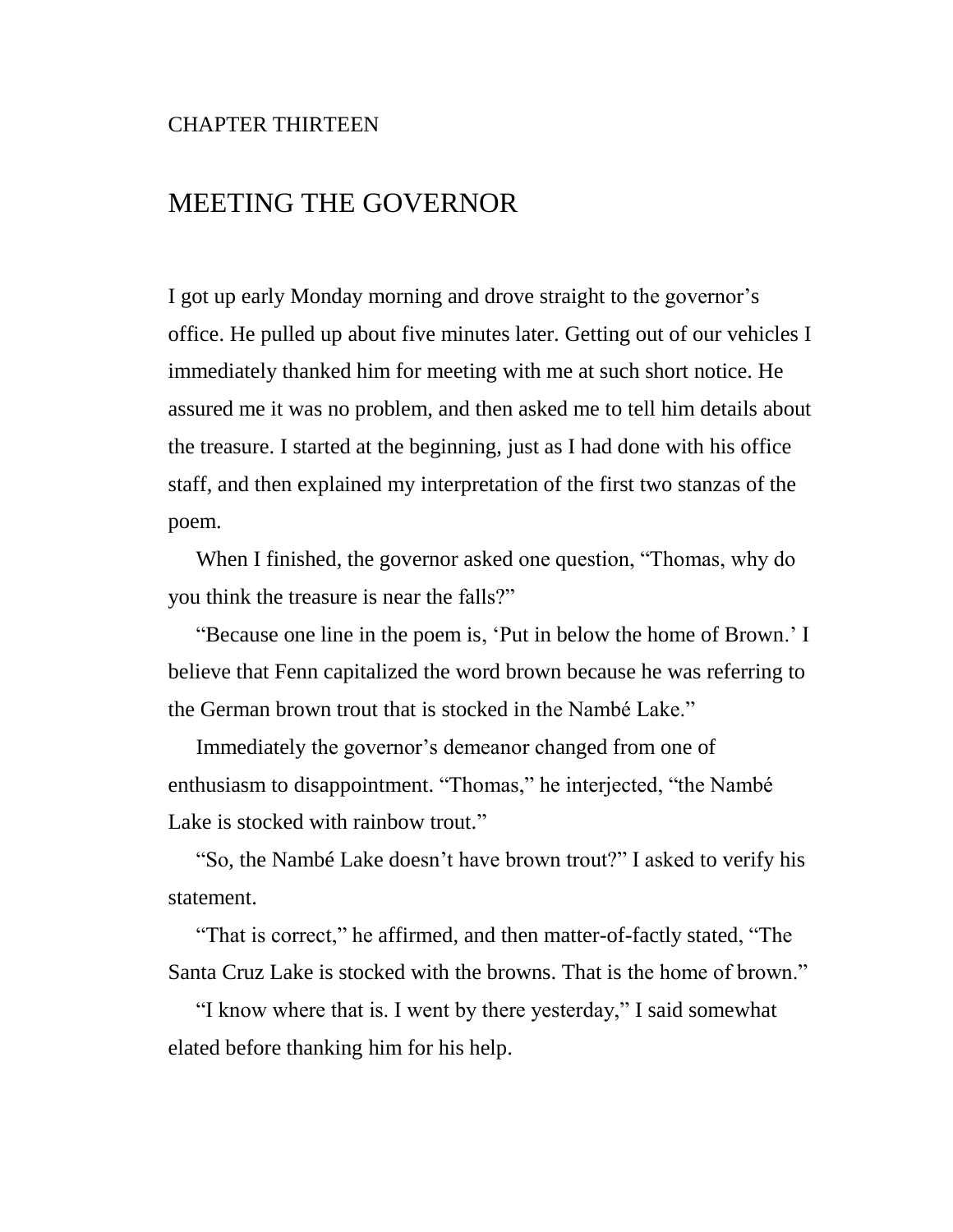#### CHAPTER FOURTEEN

# THE SANTA CRUZ DAM

I drove a short distance from the governor's office before I pulled over on the shoulder of the road to park. I read back over several pages of notes taken from the Internet. I, as well as others, had noted the word Brown as being the only capitalized word within the poem, as if Fenn was purposely drawing attention to its interpretive importance. Whether or not the first line in the second stanza referred to a waterfall or a dam was still up for debate, but the fourth line and clue "put in below the home of Brown" had to refer to the German brown trout stocked in a lake. Other searchers also shared a lake as a possible interpretation of the second stanza's fourth line.

I had noted several rivers north of the city of Santa Fe had a dam. And knowing Forrest was from Santa Fe and assuming that a person of his age would not travel more than an hour from his home to hide the treasure, I had narrowed the search to three dams: Abiquiu Reservoir dam, Santa Cruz Lake dam, and the small Jemez Soda dam.

Now, if the Santa Cruz Lake dam above the small town of Chimayo was the beginning, then the next line of "and take it in the canyon down" fit perfectly since once the water leaves a dam it flows away from it. So after checking my phone for emails and texts, I began driving northward on the High Road to Taos towards the Santa Cruz Lake Road.

Passing the road for the Overlook Campground, I saw the gate was still closed. I kept driving and soon turned onto the Santa Cruz Lake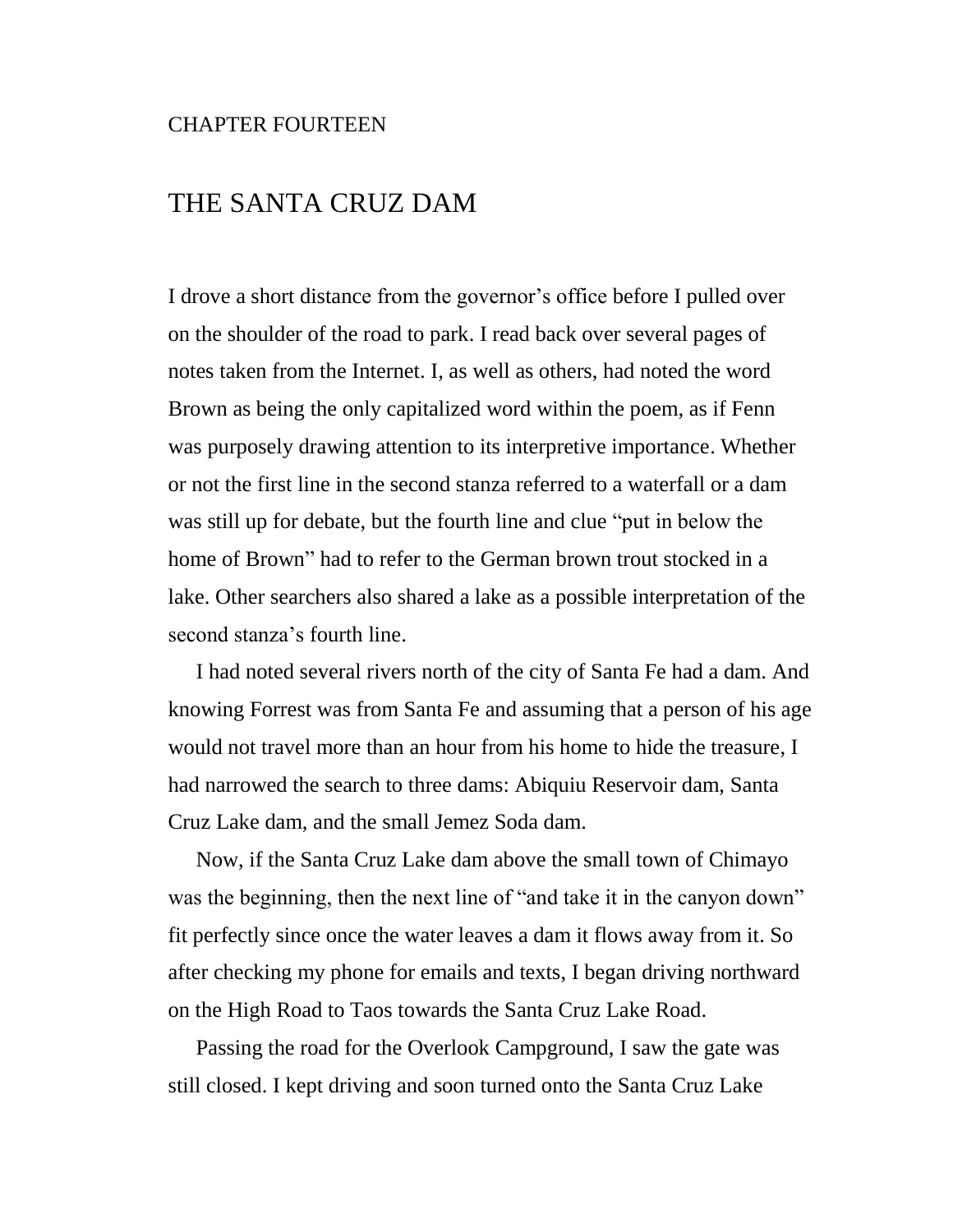Road. I knew the treasure was not hidden at the lake, but needed to establish its dam as the starting point for the search – and the lake as the "home of Brown"

I had driven what seemed like a mile down the winding mountain road, and had started to become worried, until I saw a large colorful sign on the right side of the road: Santa Cruz Lake Recreation Area. And there displayed in the middle of the sign, amongst those words, was a graphic of a brown trout. The governor was correct! And knowing from my research that Fenn was an avid fisherman, I was now confident that the Santa Cruz Lake was "the home of Brown."



Thanks to the Governor of Nambé, I had just solved the first four clues in the poem (*Or at least I thought I had*). Now I needed to find out how to get to the other side of the dam. There were still more clues in the poem to decipher.

I stopped at the small check-in station beside the road. Knowing there was a fee, and knowing the treasure was probably hidden somewhere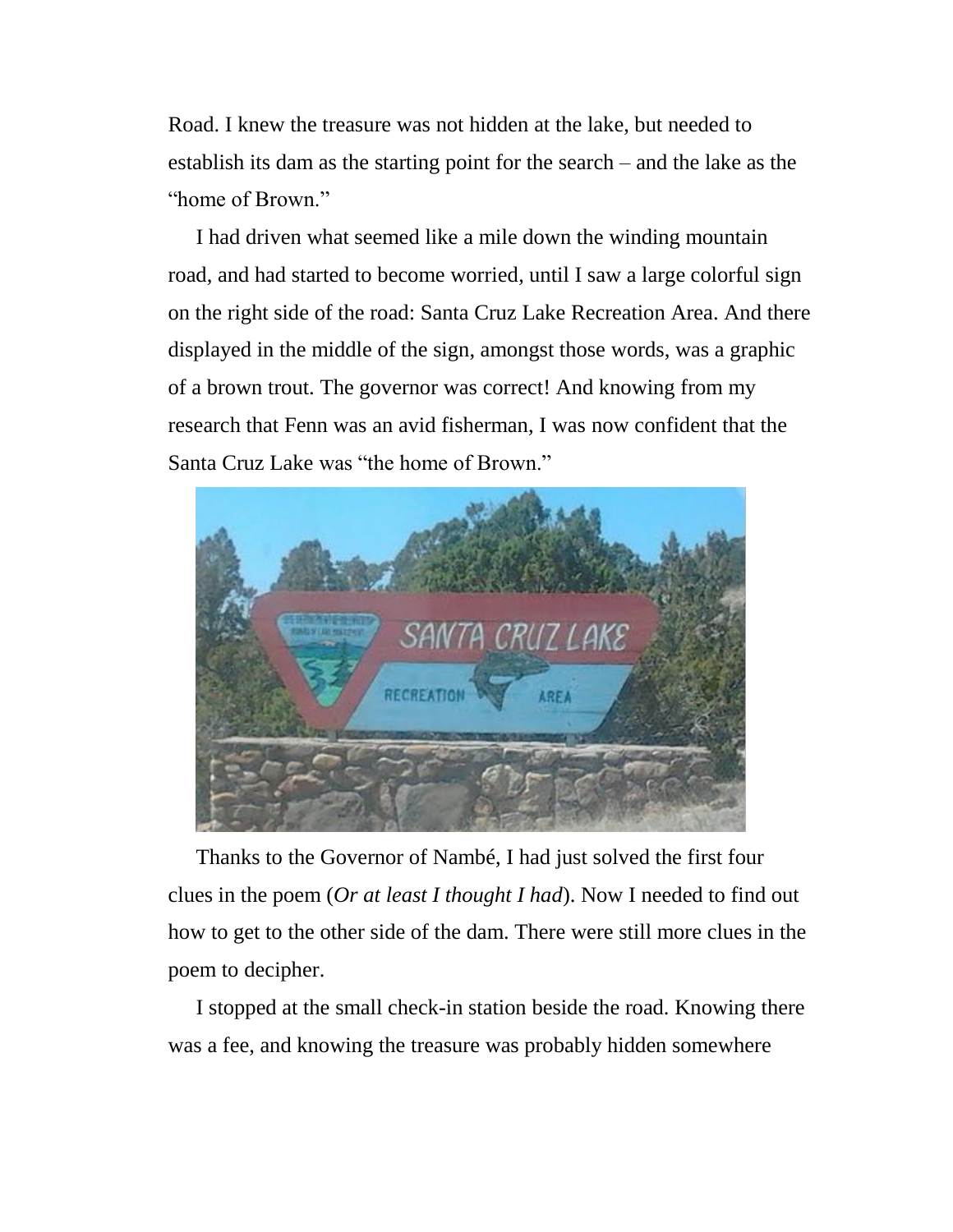below the dam, I asked the young men if I could turn around without paying. They both agreed that I could.

Before driving off, I asked them how to get to the other side of the dam. The older one spoke up, "When you leave here take a left and follow the main highway another mile or two. Then take a left onto State Road 98 into the town of Chimayo. The dirt road beside the fire station will take you below the dam." I thanked them both for their help. I felt one step closer to finding the treasure.

I found the dirt road by the given directions, and continued driving until the dam come into view. Excitement grew inside of me as I continued driving until my car's windshield was completely filled with concrete. The dam was not that wide, but was really high. Water slowly trickled down its stair-stepped face.

Getting out of my car to gain a clearer view, I noticed that each step had painted names and initials from one end to the other. The design of the dam's spillway made it relatively easy for a person to travel up and down the face of the dam. If Fenn made two trips to hide the treasure as he stated, then one trip could have been to paint the blaze and the second to place the treasure.

At the bottom of the spillway was a large pool of water. There were a few teenagers walking around it. I walked to the opposite side to get a better view of the pool and the dam. Around this side were large rocks to maneuver, and then the shoreline became small loose pebbles. Looking into the water I saw it immediately became sandy with an extremely steep descent as far as I could see. I became somewhat frightened just thinking if someone accidentally slipped into the water – the person frantically clawing in the sand trying to get out.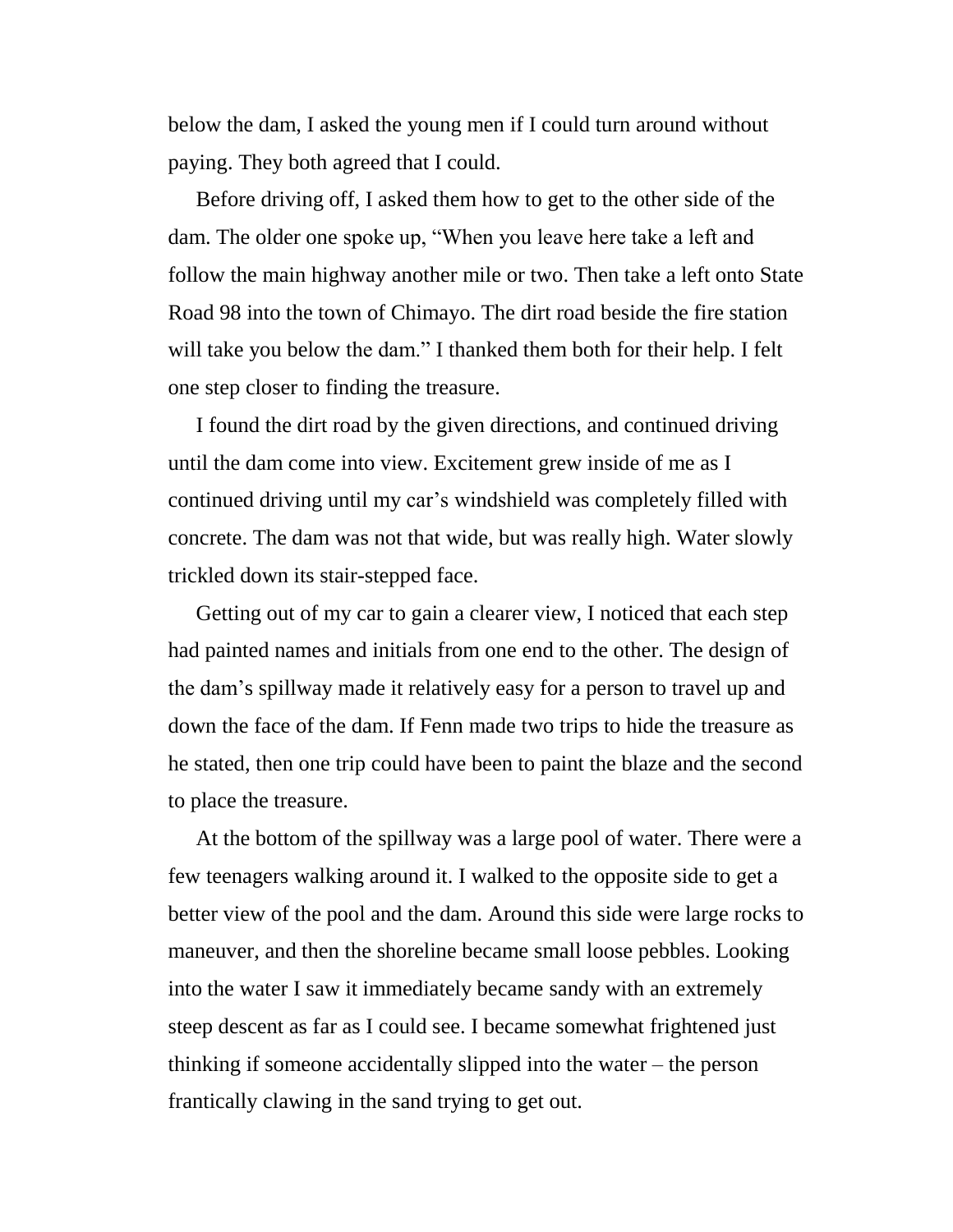Then I saw something shiny a few feet from the surface of the water – almost completely buried in the sand. Could this be the top of Fenn's treasure chest? I leaned in to get a closer look. I could a-l-m-o-s-t touch it. My right foot began slipping into the water. I was frantic while regaining my footing . . . then struggling to get back from the edge of the water. That was a close call.

After taking a few deep breaths, I gingerly moved forward to get another look at the object. I deduced it to be a piece of fishing tackle – maybe a spoon lure – partially buried in the sand. It was not the treasure.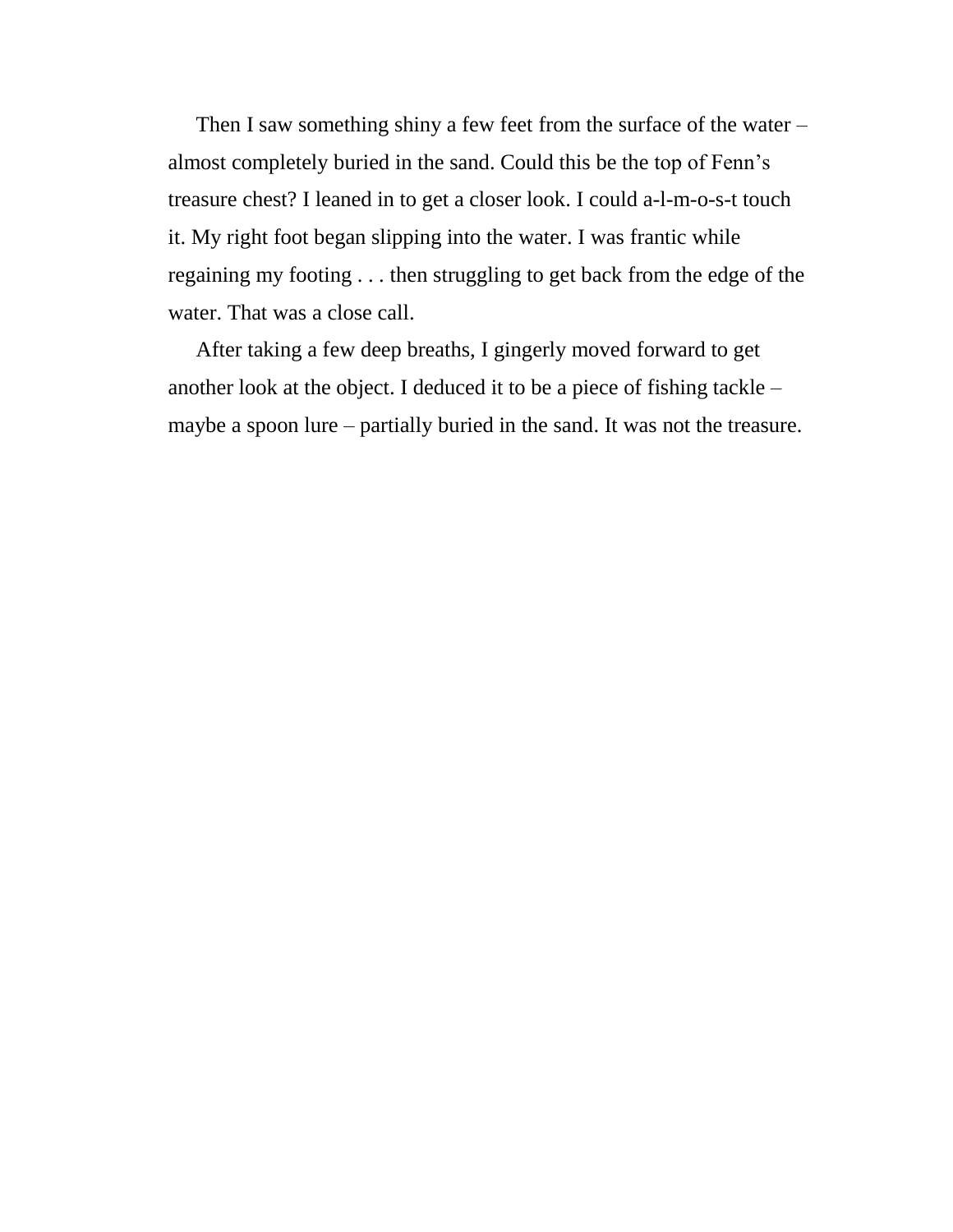# THE SEARCH

I looked across to the other side of the small pool of water. There were several small bushes near the edge of the water and two fallen trees hanging precariously over the water. I waited for the two teenagers and family with three small children to leave before going to the other side.

I walked back-and-forth along the shoreline several times, moving the small bushes and looking underneath the fallen trees from every possible vantage point. I was certain the treasure had to be hidden here. But the more time that passed, the more feeling of doubt sank in. I took a copy of the poem from my pants pocket and read back through it.

In the fourth stanza in the poem Fenn penned the line, "If you've been wise and found the blaze," followed by "Look quickly down, your quest to cease." Fenn had a long discussion on his Facebook page explaining the blaze as being a trail marking. When asked to give an example, he posted two photos: one of a hand-drawn stick figure and a second of a thickly painted "F," both shown on the trunk of a tree.

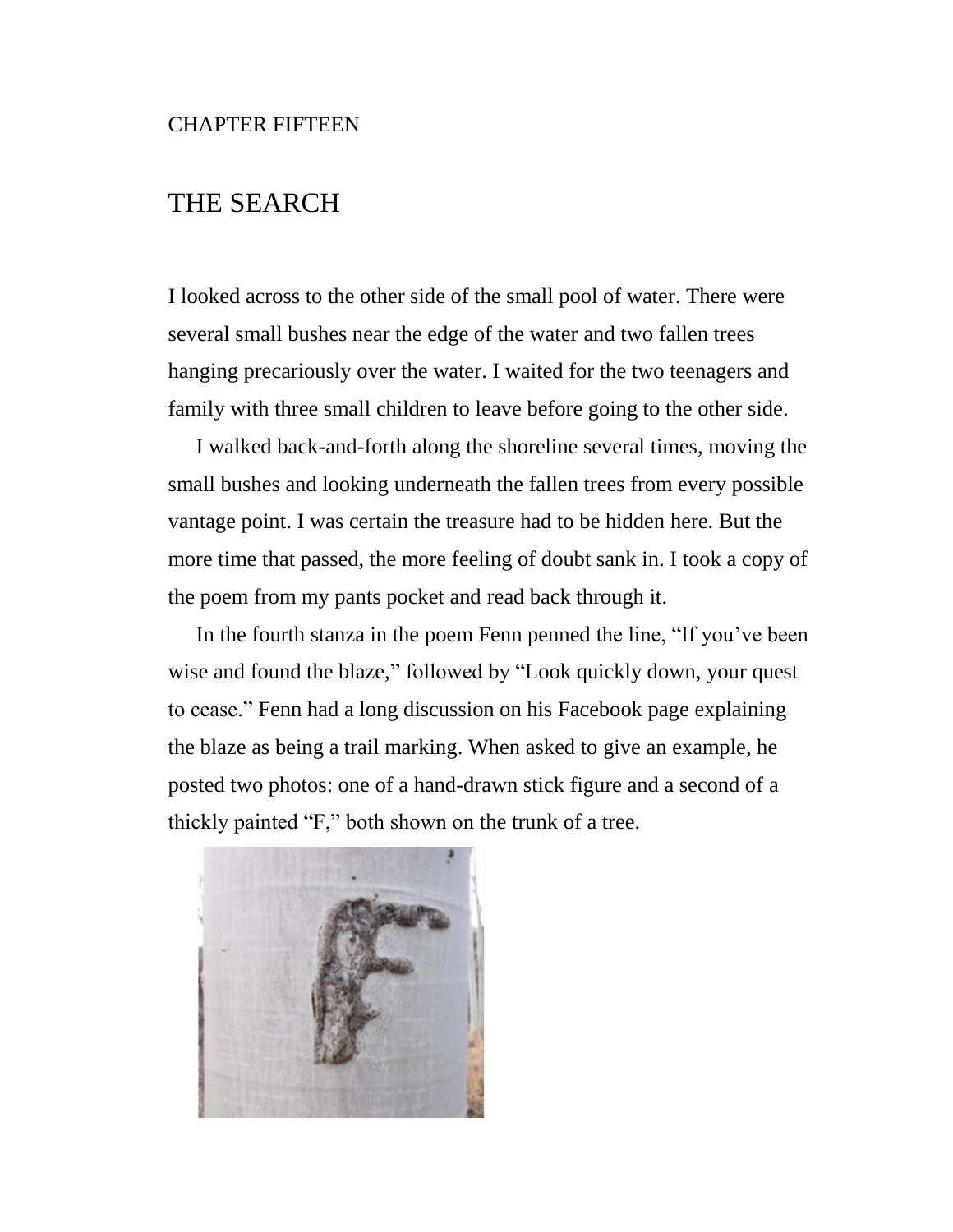Another searcher then asked if Fenn thought the blaze could be gone, to which he responded, "While it is not impossible to remove the blaze, it is not feasible to try. I am certain it is still there." Further down a searcher commented he believed even the blaze was hidden or cleverly disguised. This type of thinking can be both challenging and at the same time discouraging. A searcher could literally be looking for a needle in a haystack.

I looked around the shoreline . . . and then up and down the surrounding hillsides for the blaze. I used binoculars and studied the face of every large rock on those hillsides, and then on the surrounding trees. When I looked over at the dam, I thought about one possibility: *What if Fenn painted his initials on the face of the dam?* The blaze would indeed be hidden amongst the other graffiti.

It could take an eager searcher several hours to walk each step of the dam – looking for Fenn's painted initial, or initials, among the hundreds of others. And if found the searcher would do as instructed by the poem, "Look quickly down," and immediately see the treasure chest. This made sense because the searcher would be high up on the face of the dam.

Then I remembered Fenn stating the treasure would not be found by accident. I believe he meant the treasure was hidden out of plain sight to a person not actually looking for it, but could also mean that someone simply walking by would not notice it. Only someone standing at a higher elevation looking down would recognize the treasure chest.

I spent fifteen to twenty minutes with my binoculars looking at most of the initials on the dam, and then scanned the surrounding hillsides for additional markings. After finding none, I went back to my truck and got a snack and a bottle of water. It bothered me that I had not seen any other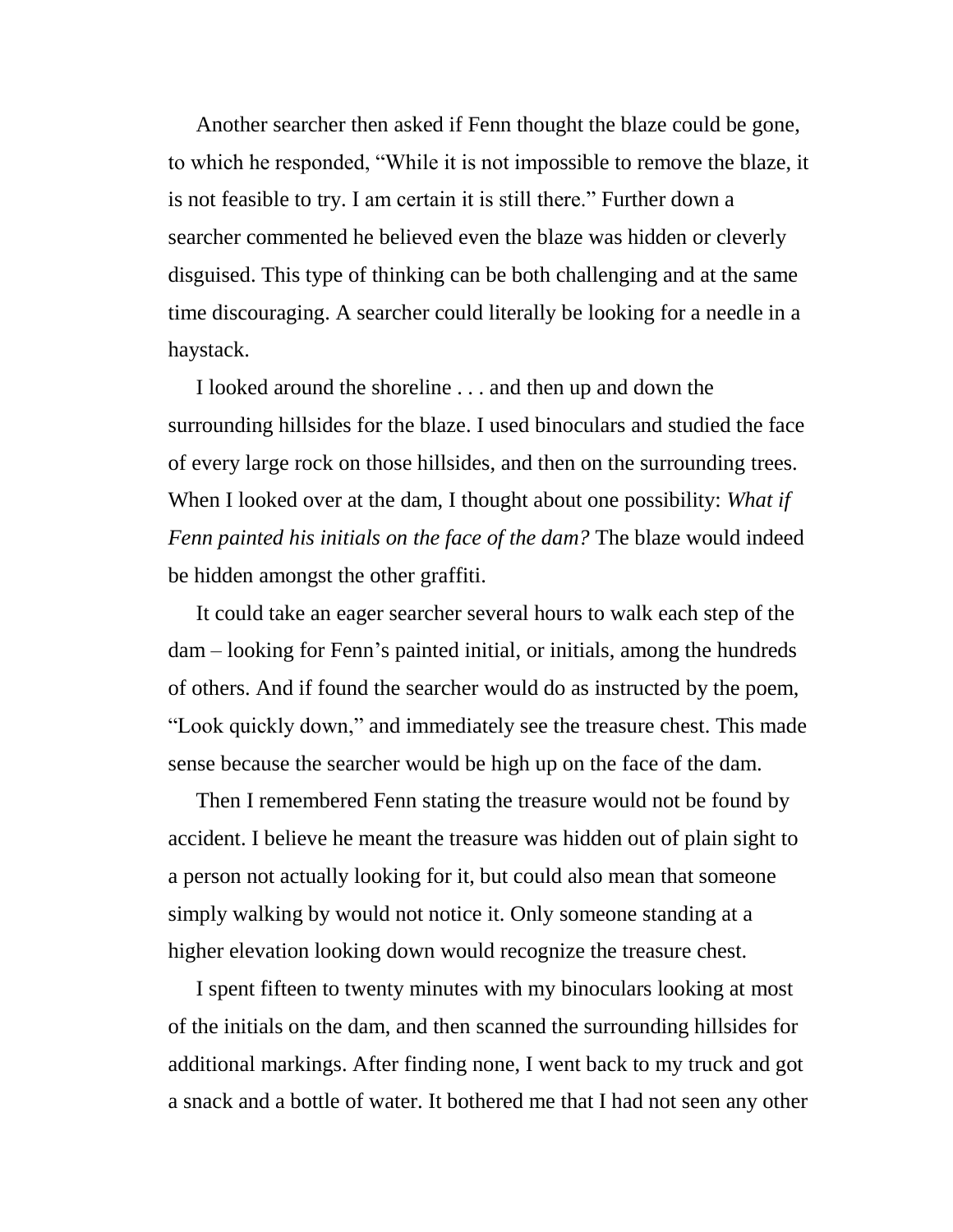searchers. Maybe I was not in the right place. Maybe I was walking in their wasted footsteps. I read back through my notes.

Fenn had stated in an interview, "The problem searchers make is that they do not dwell long enough on the first clue. If you cannot find the first clue you do not have anything. People driving down the street looking for a blaze because that is one of the clues, but you cannot start in the middle of the poem and find the treasure."

I focused on the second stanza in the poem. The first sentence "Begin it where warm waters halt" definitely referred to a dam. "And take it in the canyon down" meant to take the search below the dam. "Not far, but too far to walk" implies either driving or boating from the starting location – not walking. From where I started at the Santa Cruz Dam Lake road, I did in fact drive to where I was sitting now. The next line "Put in below the home of Brown" directed the searcher to get into the water below a lake filled with brown trout. I was sure the Santa Cruz Lake was the home of brown.

The next stanza provides a lot of information to decipher, starting with "From there it's no place for the meek." I looked at the surrounding area, and then at the overgrown creek bed – which at this time was completely dry. I interpreted "The end is ever drawing nigh" as simply meaning that as the searcher following the creek they had just entered, they were getting closer to the end of the search – or to finding the treasure.

The "There'll be no paddle up your creek" fit the description of the dry and overgrown creek bed, since there was no way to paddle any type of boat – even when water flowed in it. And the next line, "Just heavy loads and water high," referred to the large rocks (heavy loads) in the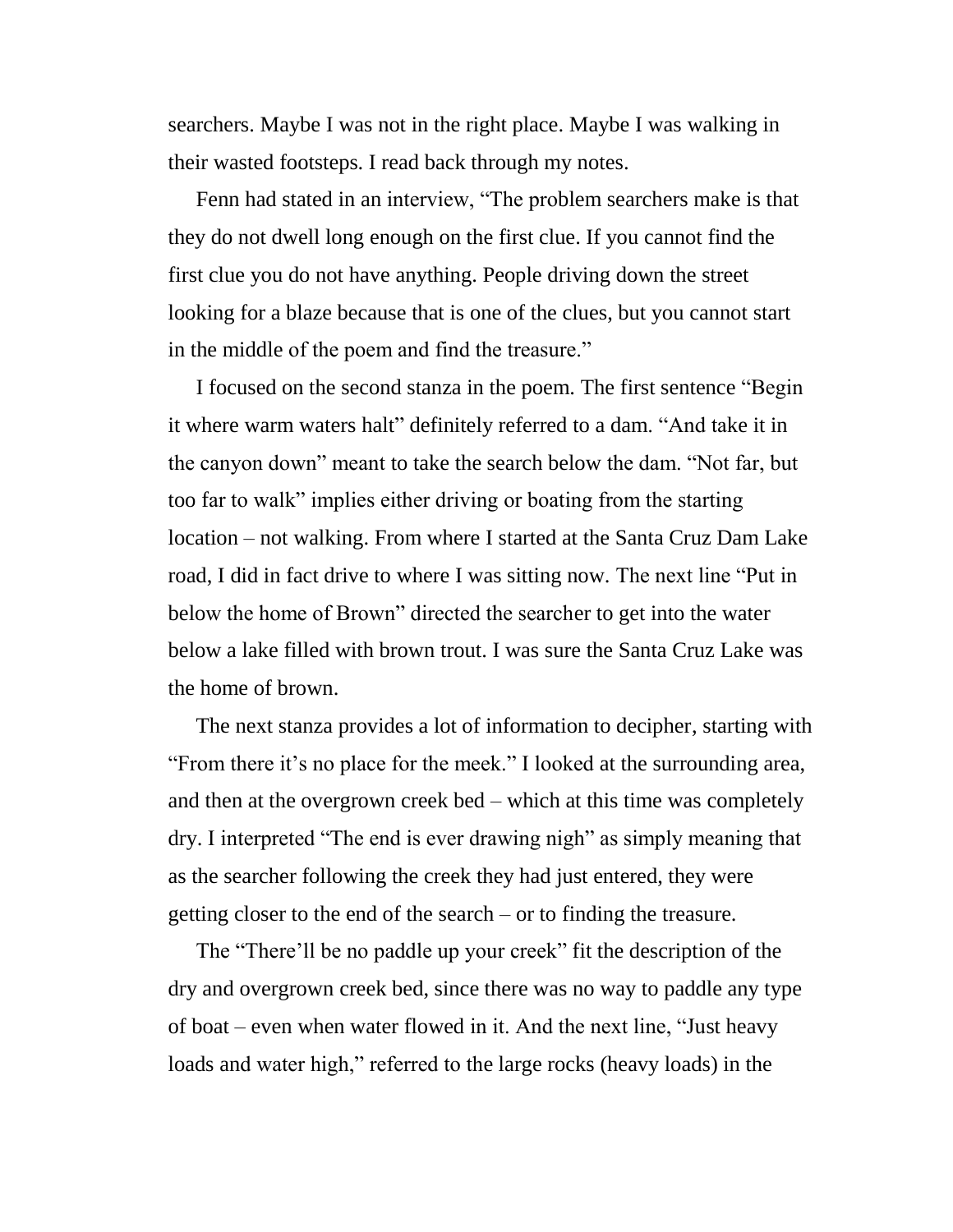creek bed and the lake (water high) above. Excitement grew inside as I again read the third stanza, "If you've been wise and found the blaze."

Satisfied with my re-analysis of the poem, I took a deep breath and stepped out of the car. I walked to the edge of the wood line, looking for an animal path leading to the creek below. Seeing none, I began highstepping through the tall grass.

I maneuvered through the thick brush and around a few small trees to reach the creek bank. There were trees on both sides, which meant the blaze could be nearby. I stepped into the middle of the dry creek bed. The sunlight barely penetrated through the canopy of trees. The creek was relatively straight at this location, so I was able to see several hundred feet in both directions.

I began walking in the direction of the dam, scanning the trees on each hillside for any type of trail marking, or blaze. When I got to where I saw the dam, I turned around and began walking back, being careful not to miss a single tree or rock. Eventually the creek bed narrowed and the overhanging tree branches became too low to walk under them. At that point I decided to retrace my steps, but this time walked up each bank at several locations to view the trees from above. I walked completely around the larger trees, looking up and down the trunk as I did.

Continuing walking in the creek bed, I came to a point where the creek split into two paths. I had not noticed this before. I took the path to the left to see where it would lead. I continued my search method of looking at the trees and rocks while I walked before coming upon a large pipe. I peered inside. It was large enough to almost walk into without having to bend over. I did not remember seeing a pipe anywhere near the pond at the dam. What if this pipe went under the dam?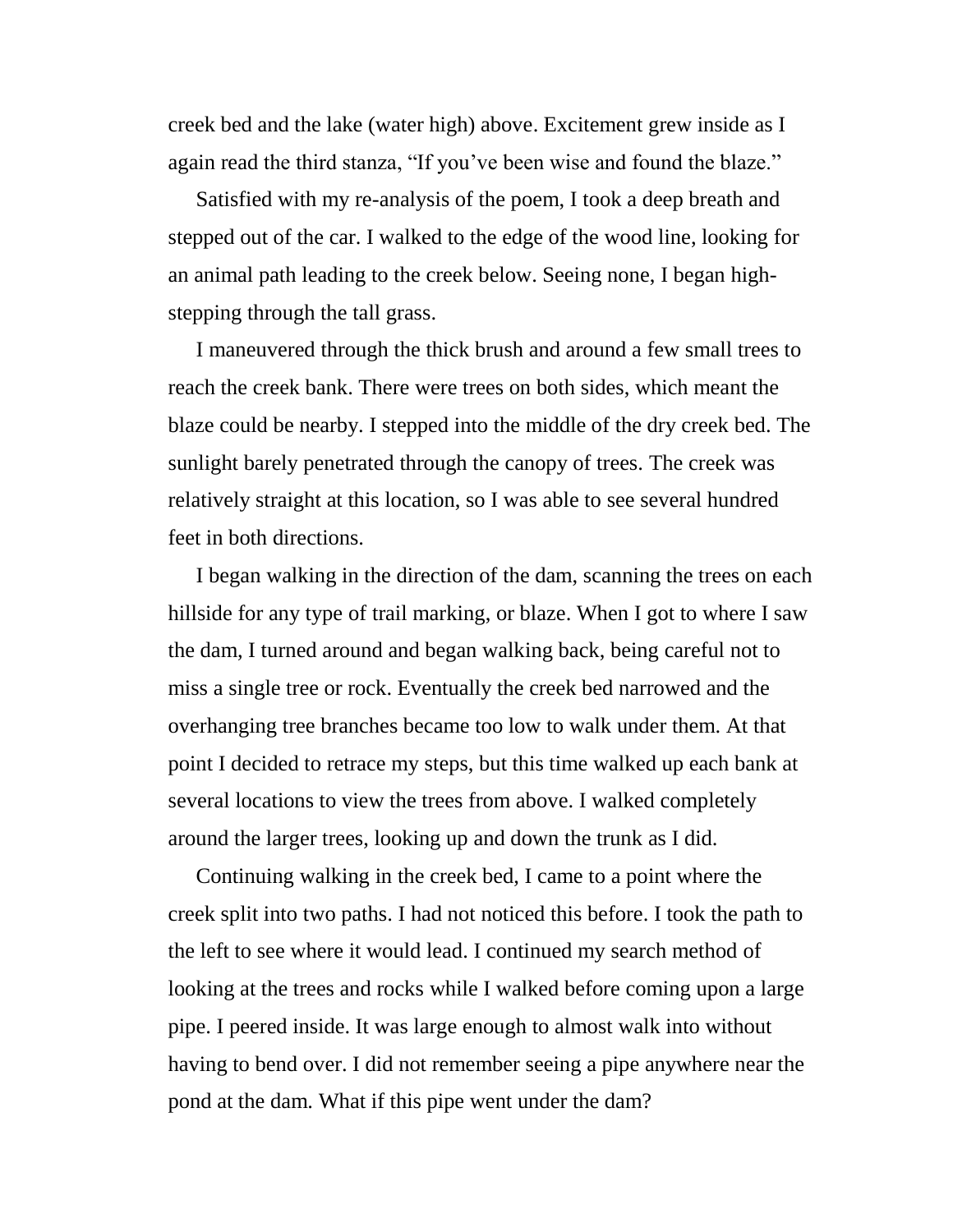I went in a good ways before getting scared and scampering back out. At that moment I had the thought, *What if the other searchers had found this pipe and not went in. What if the treasure was inside?* Putting my fears aside, I went back into the pipe. The natural light filling the pipe quickly faded. I got out my small flashlight.

I travelled deeper into the darkness until stopping to catch my breath. I looked ahead and saw an object lying on the bottom of the pipe. Getting closer, I discovered it was a large pipe wrench. I picked it up and inspected it. It was open and looked like the letter F. *If this is the blaze, then it is definitely hidden.* Then I wondered how it got here. There was no reason for anyone to have brought it in here. And why was it left here?

I continued and, with only a few more crawling steps, reached the end. It was actually a large closed valve. I shone my light all around the walls of the pipe, but saw no markings. I had at least learned where the treasure was not hidden. Exiting the pipe, I climbed on top of it and began briskly walking.

At the other end was a small metal catwalk. Standing on the catwalk I peered underneath; there was the other side of that closed valve. Directly beneath my feet was the mechanism one would turn to open the valve to allow the water to flow into the pipe. It was apparent the last time the valve was opened the person dropped the wrench into the water, and the rushing water swept it several feet into the pipe.

Then I looked at my phone and realized my return flight home was scheduled to leave from the Santa Fe airport in a little more than three hours. I had at least solved one mystery. As for the treasure, the search was over . . . at least for now.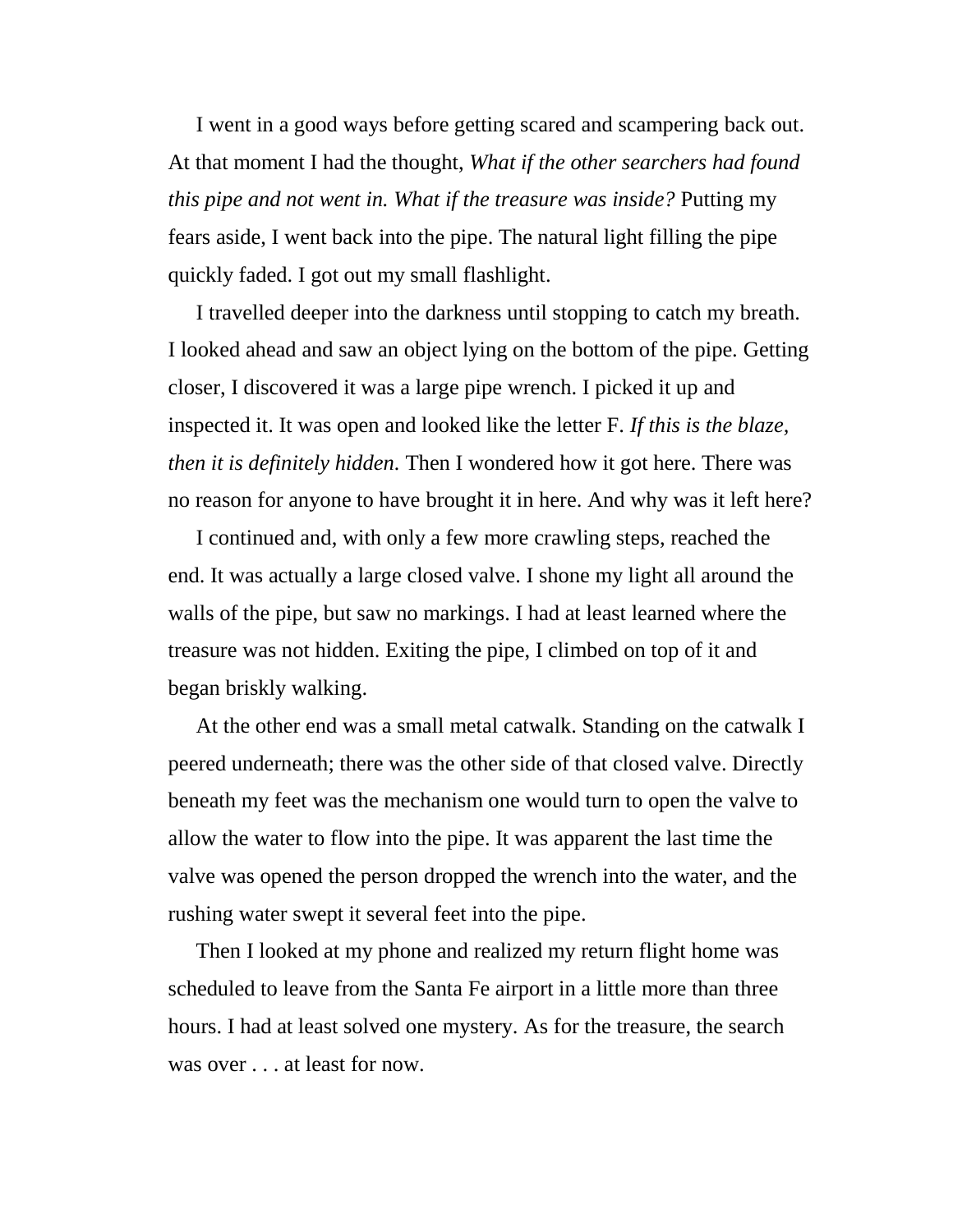# PART 3 NEW CLUES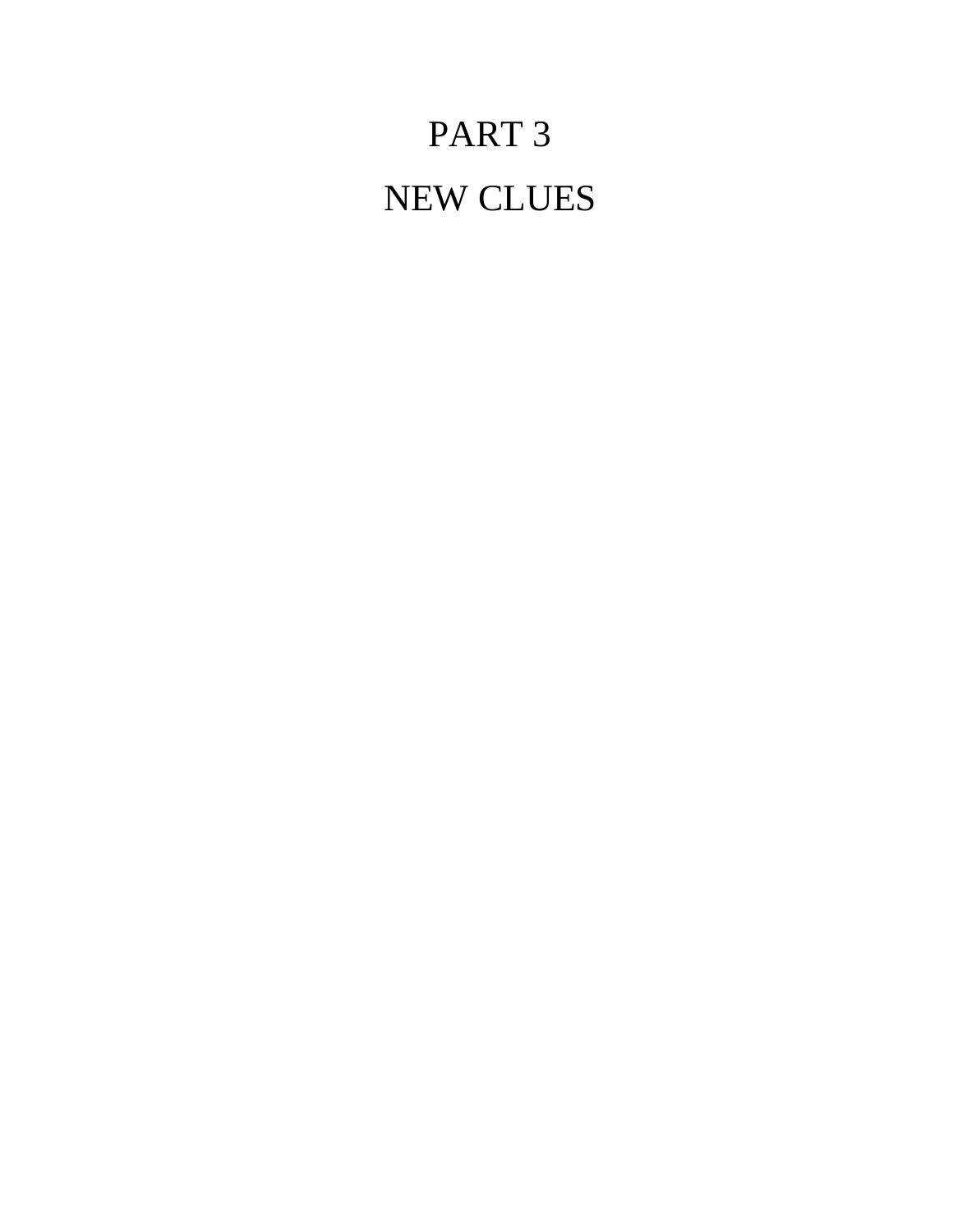# A KEY WORD

The following weekend I started with a blank page. I began recalling the places where I had searched and the people whom I had met. And now, in addition to revealing clues on Internet blogs, Fenn began giving weekly clues on the Today show. Most of these clues seemed vague, like "The treasure is hidden higher than five-thousand feet above sea level" and "No need to dig up the old outhouses; the treasure is not associated with any structure."

This brought me back to a previous thought – how can someone be one-hundred percent confident they are on the correct path? Even Fenn had revealed this fact when he said, "Some folks correctly mentioned the first two clues to me in an email and then they went right past the other seven, not knowing that they had been so close."

If some searchers had correctly solved the first two clues, then why had no one correctly solved the third and fourth clues? Was the wording in each line specific enough to take a searcher to one distinct landmark? Maybe there was intentional vagueness such that a line could refer to two different locations. Or maybe it was Fenn's intention to make several places fit each clue, so that either interpretation would steer a searcher in the correct direction. Fenn's hints were obviously meant to give some searchers confidence to continue on the path they were looking – increasing the chances of the treasure being found.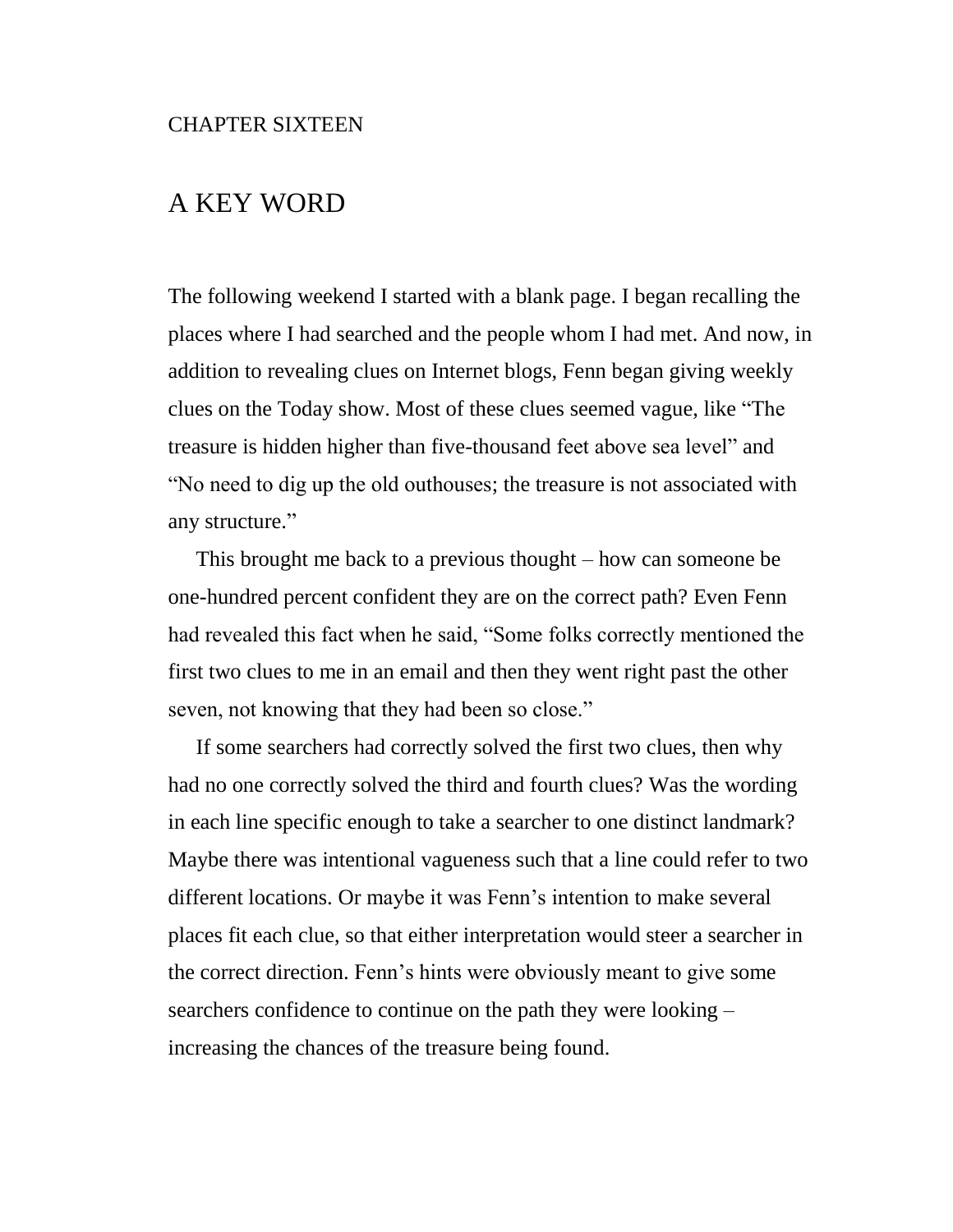Then Fenn made an intriguing statement, "Many are giving serious thought to the clues in my poem, but only a few are in tight focus with a word that is key." But which word? In the fourth line of the poem, "Put in below the home of Brown," Fenn purposely chose to capitalize the word brown. This gave many searchers the idea that he was referring to the home of brown trout, or a lake. I agreed with them since my initial search took me to the Nambé Lake and waterfall.

When that location did not pan out, the Nambé governor gave me a more plausible location, "The Santa Cruz Lake . . . that's the home of brown." And in fact the road leading to the lake had a painted sign with a brown trout symbol – giving me more confidence in his statement. But if Fenn, an avid trout fisherman, was referring to the home of Brown being the trout filled Santa Cruz Lake, I had taken my search down below it – or at least as far as a person could travel on foot after "putting in."

So why else would Fenn choose to capitalize the word brown? Maybe the word brown did not refer to brown trout at all but to a place more significant; an important place requiring the pronoun itself be capitalized. What if Fenn was referring to the small brown church in Chimayo? Fenn had included a reference to a church in the statement, "My church is in the mountains and along the river bottoms where dreams and fantasies alike go and play." I was convinced I was on the right path. At that moment I made the decision to go back to New Mexico. This time I would search in the creek below the brown church.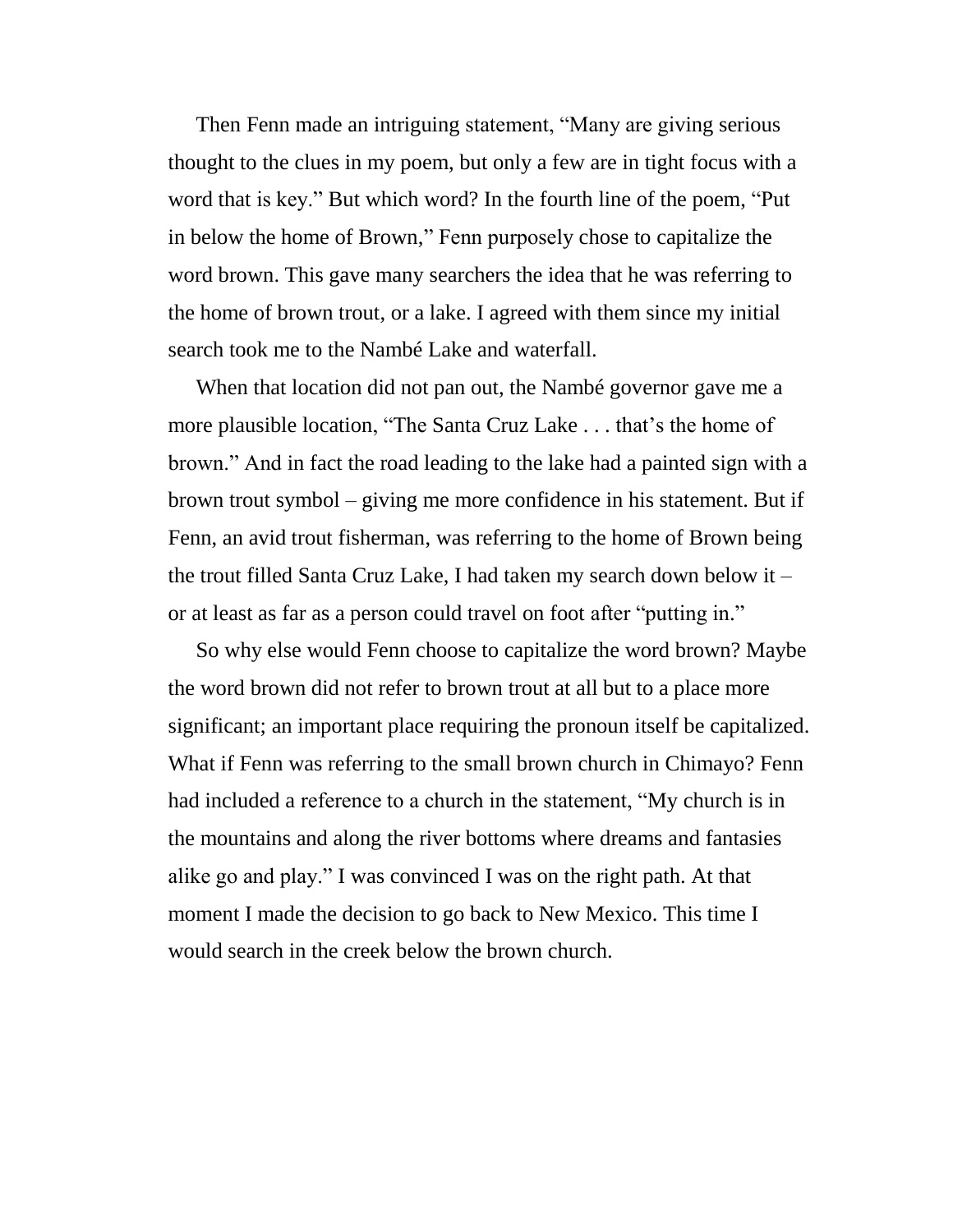#### CHAPTER SEVENTEEN

## TOO FAR TO WALK

A missed connection flight in Dallas the night before provided for an early start that Good Friday morning. Travelling on a religious holiday, I had chosen to fly into the larger Albuquerque International Sunport airport. After grabbing my bags and choosing a rental car, I travelled on Interstate 25 north towards Santa Fe.

About five miles from the airport I came upon an individual walking in the emergency lane of the interstate. He was carrying a large object on his back. It was a cross. It was Good Friday, a religious holiday where Christians give remembrance of Jesus Christ being placed on the cross for our sins. But where was this man carrying the cross to? My GPS indicated another sixty miles to Santa Fe – and that was too far to walk.

I was about twenty miles from Santa Fe when I came upon another person walking. He was carrying a much larger cross and was being closely followed by two other people. This appeared to be a team effort. And the closer I got to Nambe, the number of people walking with and without crosses increased exponentially.

After making a right turn onto the High Road to Taos, I had to drive in the middle of the road because of so many people walking. There were people with tables set up on the shoulder of the road handing out water, while others watched and cheered as the cross bearers walked by. This was a pilgrimage, but to where?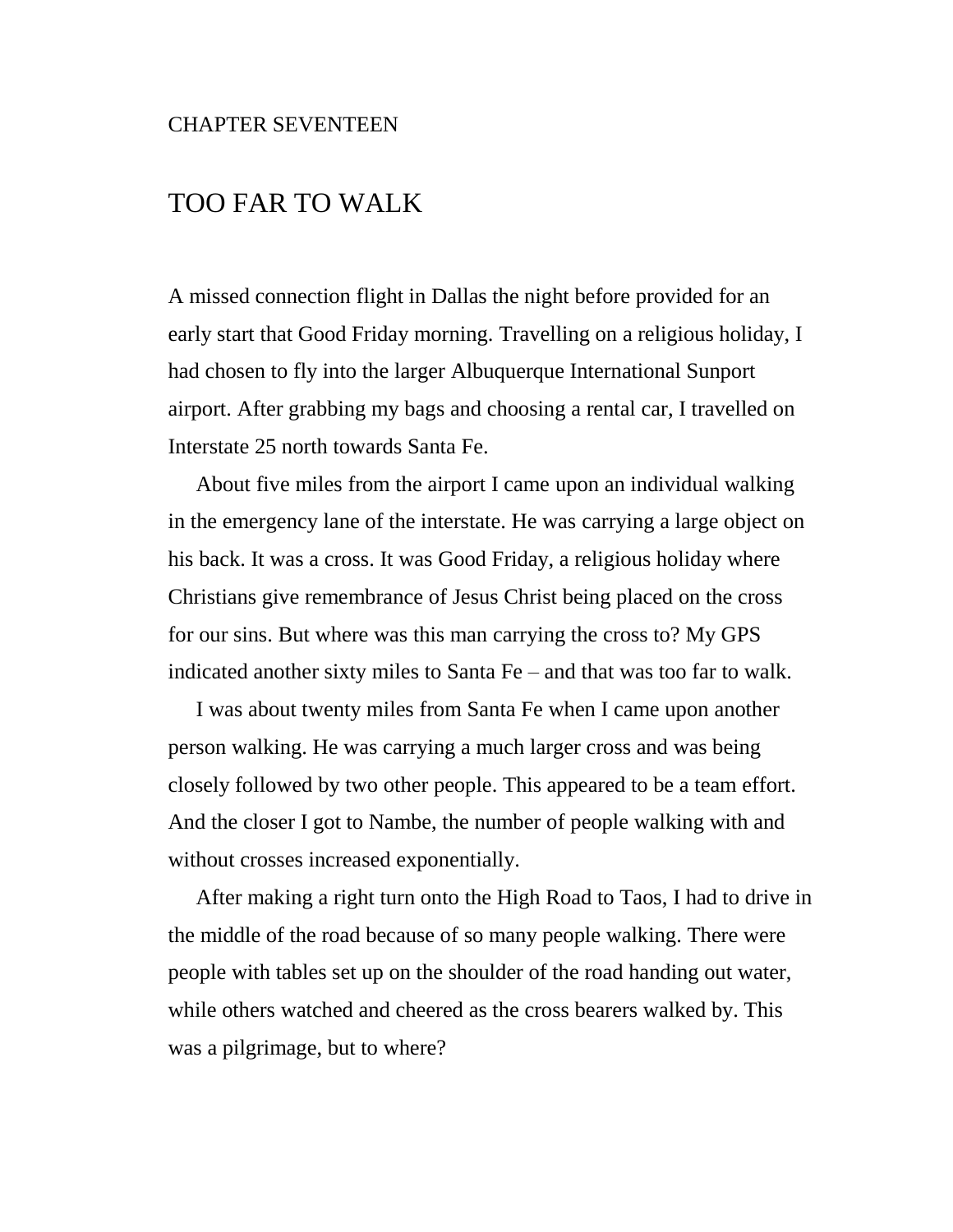Approaching the road to turn to go to Chimayo, there was a police officer standing in the intersection stopping traffic. People were parking their vehicles and walking down the road from this point. Others had set up tents and were handing out water. The police officer was instructing everyone else to turn around in the intersection and head back to Nambe. I now realize the pilgrimage was to the El Santuario De Chimayo Church – one of the most holy places in New Mexico.

The next morning I went to visit the church. My mind kept wandering if this was the home of Brown, could Fenn have hidden the treasure on the near the church? I veered from the paved pathway which took visitors to the sanctuary and walked over to a well. It was an old style hand-dug well with a small roofed structure, a rope, and a bucket with which to draw water. I peering down into the well, just to make sure there was no way that Fenn could have placed the treasure box down in it.

Adjacent to the well was a grand oak tree, one large enough to have a hollowed out center. I remembered reading a story of another man who wrote a book containing riddled clues which, when solved, revealed the location of a hidden treasure; the treasure was hidden deep within an old hollowed out tree. The last two lines in Fenn's poem gives the location of his treasure, "If you are brave and in the wood, I give you title to the gold." I began to wonder if Fenn had read about this other story and chose to hide his treasure in a similar way.

I walked around the tree, stopping briefly to inspect a small hole in its center. Then I walked to the back of the property and walked into the gazebo. I looked back and scanned the area for anything I thought could be a blaze. Seeing nothing obvious, I turned and stepped from the top of the retaining wall and walked down into the creek.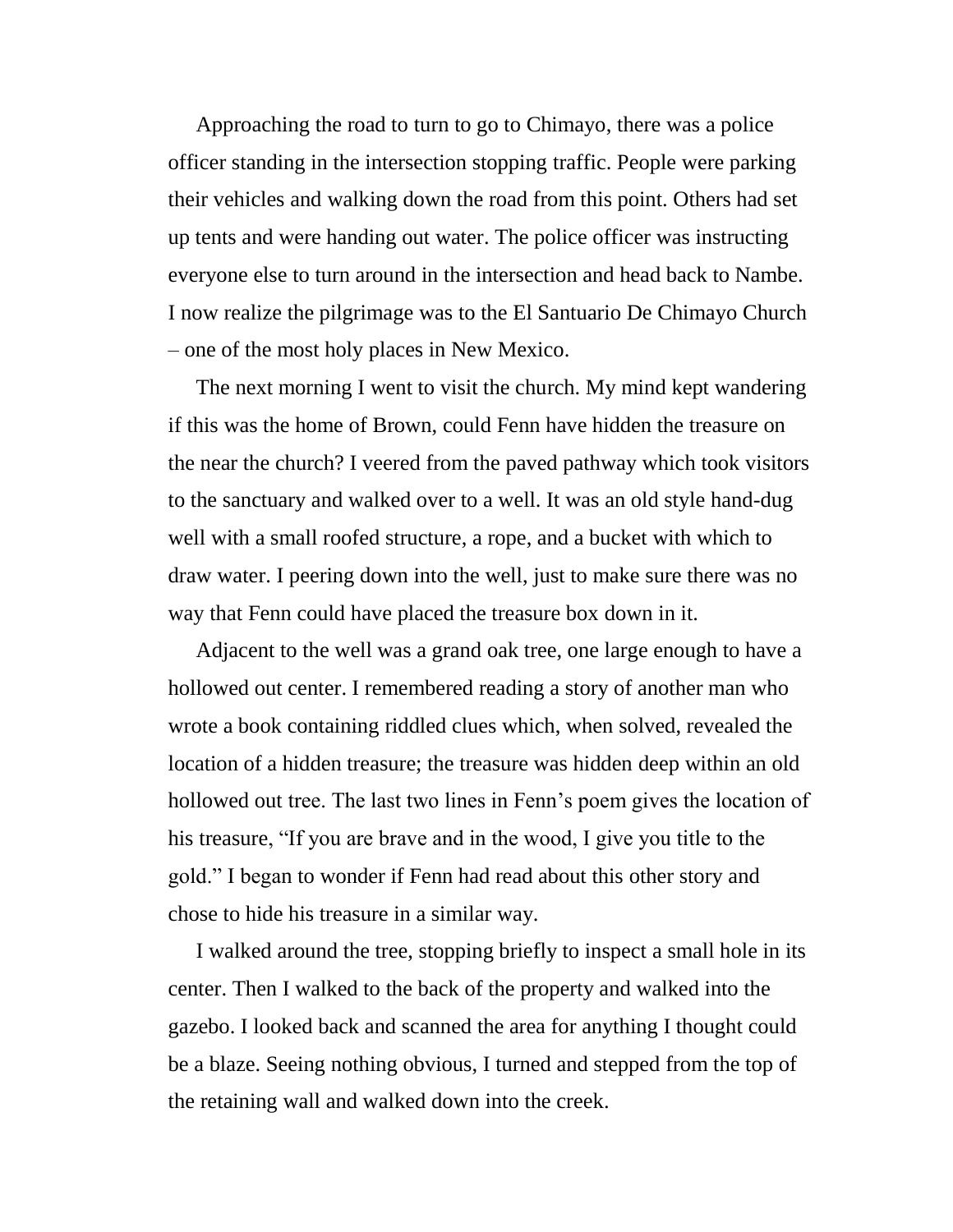Standing in the shallow water, I looked both ways as far as I could see. I turned and began walking in the creek towards the Santa Cruz Lake Dam, having to walk around two fallen trees and stoop underneath several low hanging limbs. If the church was the "home of Brown" and a person was to "put in" below it, then walking through this creek would definitely qualify for "no place for the meek."

Further down there were several trees whose roots had been exposed from years of erosion. I made sure to stop and look underneath each one, knowing Fenn said the treasure is placed "where a child could pick it up." Then I came to a part of the creek that was thick with overgrown bushes and low hanging branches. I had to crawl in the water to go under them.

When I was finally able to stand up straight again, I was behind the church's parking lot. There was a four-foot chain link fence. Interwoven in multiple sections of the square fence fabric were hundreds of small crosses crafted from twigs and sticks. Could these crosses and the crosses placed around the church property form the blaze? I also looked for an "F" hidden among them. I looked several more minutes before moving farther up the creek, paying close attention to the trees and looking for any man-made markings on them.

Of course Fenn could have marked a tree on the other side, such that someone simply walking in the creek bed would not see it. Fenn had revealed in response to a question, "There are several people that have deciphered the first two clues. I do not think they knew it, because they walked right on past the treasure chest." I felt confident enough to look on the other side of the larger trees near the creek.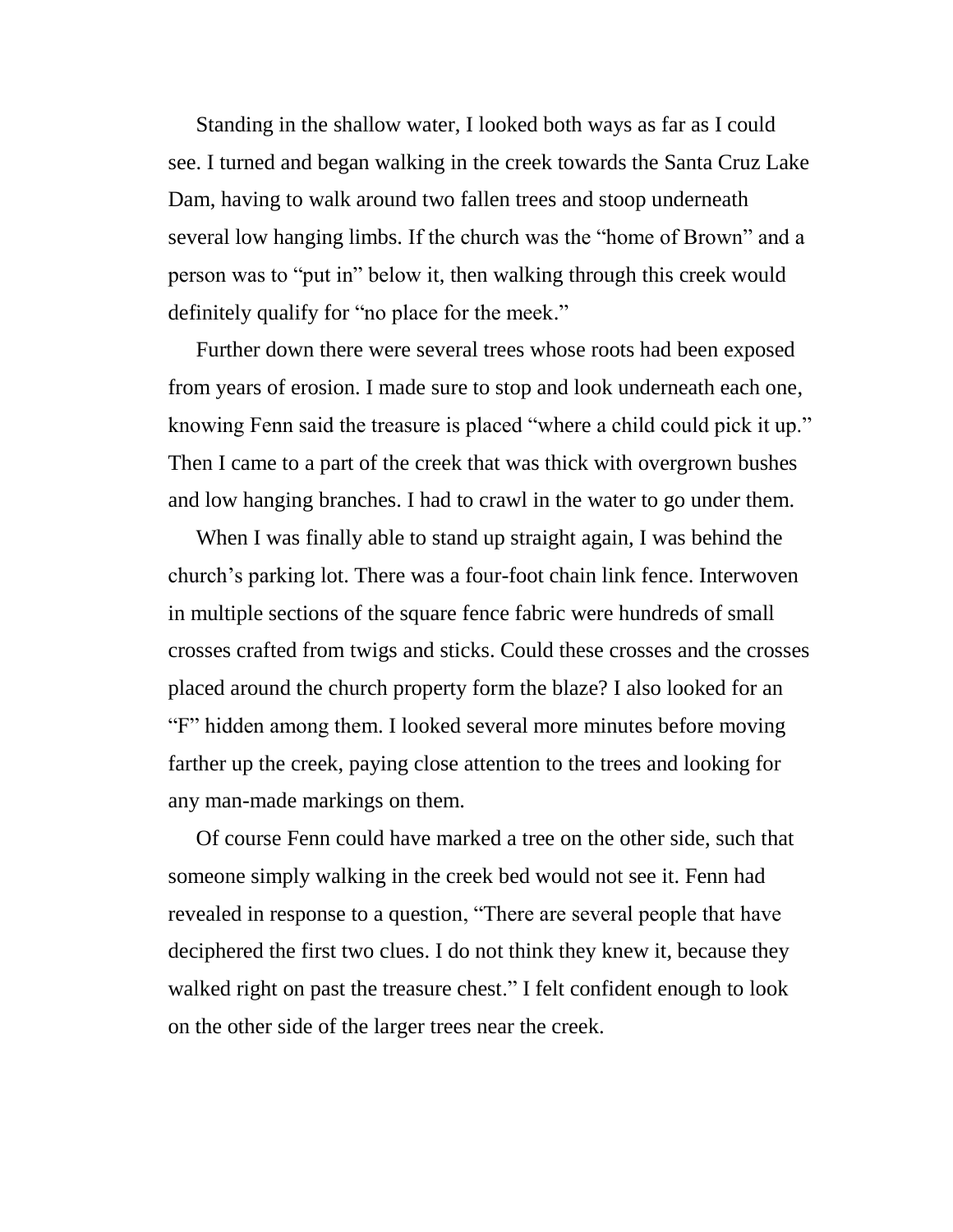I continued walking until coming insight of several houses. The creek made a turn towards them, so I decided to stop. It seemed too risky for Fenn to have hidden the treasure beyond here without being seen.

Walking back to the church, I studied the trunk of every tree for any type of marking. I even stopped at the chain link fence to relook over those hand laced stick crosses too. Stepping out of the river behind the church, I stopped to catch my breath and give the grounds another onceover. I looked for anything which the poem could be referencing. Seeing nothing, I went back to my truck to retrieve my backpack, a bottle of water, and gather my thoughts.

If Fenn had written the clues in the poem such that each line referenced an exact location, then I had to be on the right path. "Put in below the home of Brown" meant to get into the river or creek, and putting in behind the brown church would be below it. I headed back to the creek behind the church.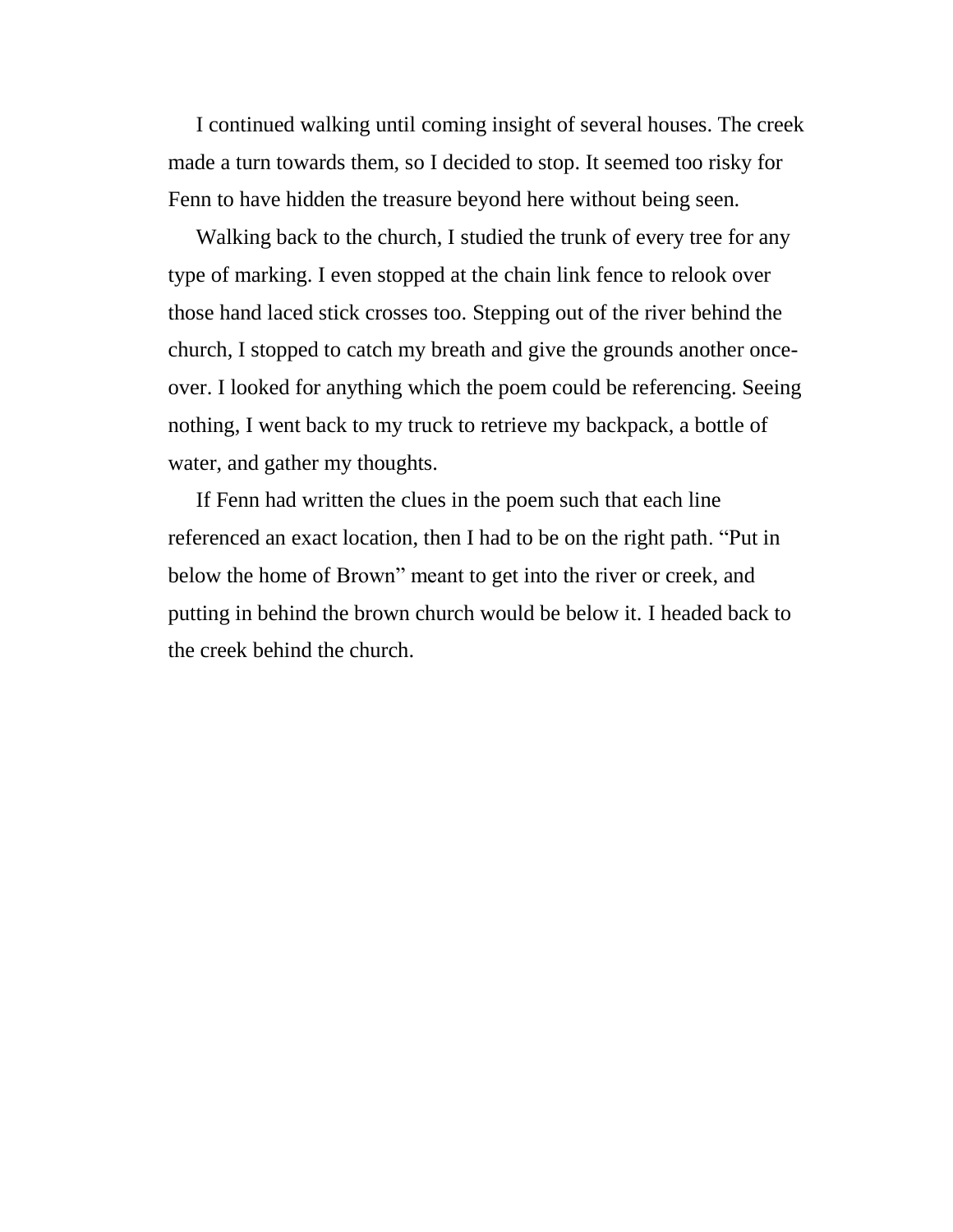# THE BLAZE

Walking downstream and away from the dam, I came to a place where the river widened slightly and flowed a little more swiftly. I looked and saw a small, narrow stream flowing through a green grassy field and into the creek. Snow-capped mountains on the horizon completed the picture.

A little farther was the main road with a large solid concrete bridge stretching over the creek. I made my way underneath it. Some places were barely four feet high. The sunlight pushed out most of the darkness underneath it. There was a large hollowed out tree trunk lying on the sandy bank underneath the bridge. I stopped and took out my flashlight, then took a look. There was nothing inside.

Exiting from underneath the bridge to the other side, both creek banks consisted of thick wooded forests. I stood there for a moment studying my surroundings, trying to envision if this is where Fenn had found a place to hide the treasure. I spent almost an hour looking around the larger trees for the "blaze" before venturing a little farther down the creek. The creek was still shallow but had widened out a little more. I was thankful for investing in a good pair of waterproof hiking boots.

I walked for about fifteen minutes before I came upon a small dam. The dam was made completely out of steel and not much wider than the stream itself. I climbed onto the dam's walkway and looked as far as I could see in both directions; nothing but an overgrown creek bank. I stepped back down into the creek and began walking further downstream,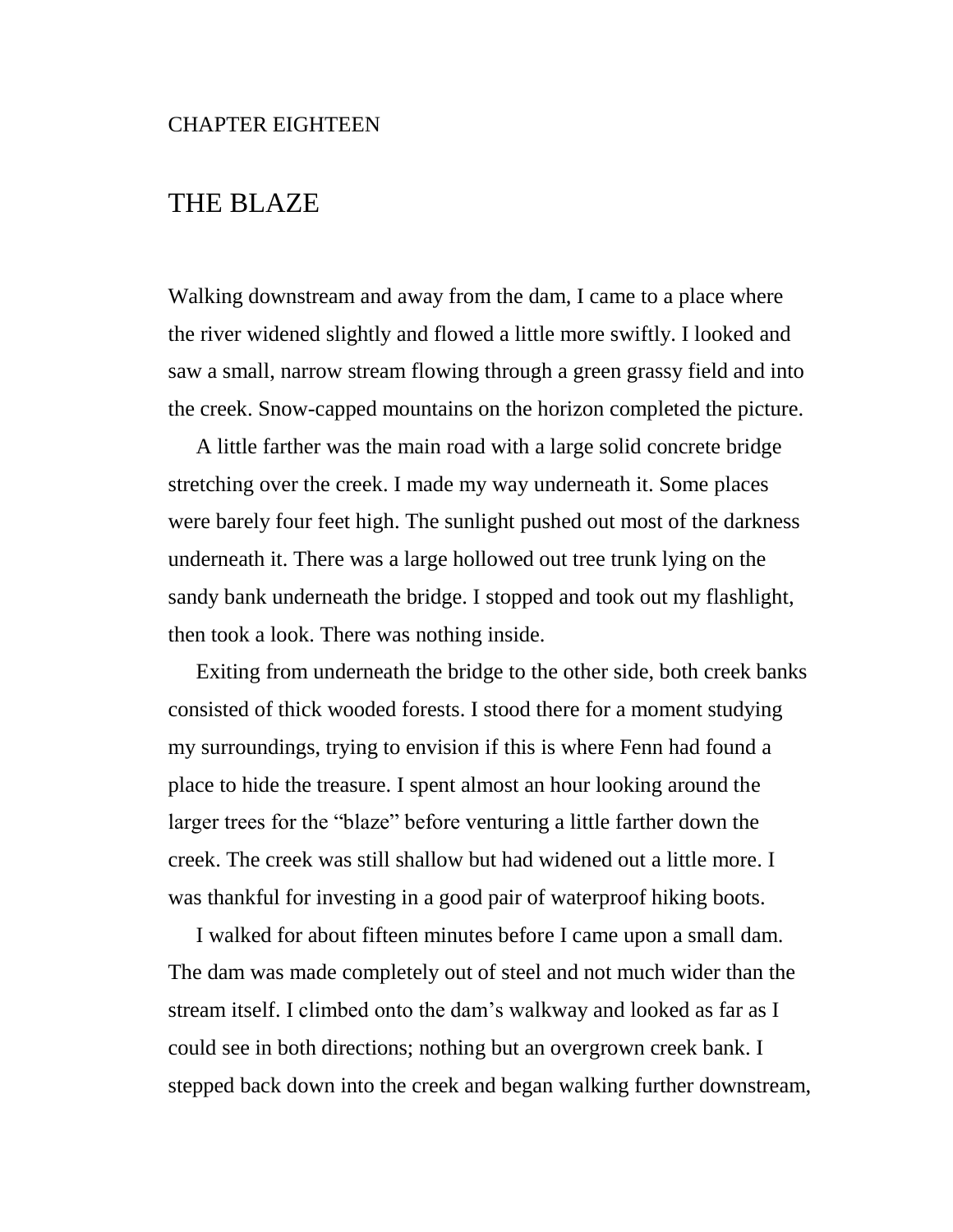looking up into the woods for any sign of a trail marking. Then I came to where a small branch entered the river.

By this time I was exhausted. It had been almost an hour since I had finished my last bit of water. Thankfully there was a trail leading to a road. After walking a little way back towards the town, I noticed a large water tank sitting on top of a hill. I began contemplating an alternative to a dam being where warm waters halt.

I knew water pumped out of the ground was generally cold, but when held in the tank could be warmed by the sun. It would become cooler once it exited through the piping in the ground to the houses below. I knew this was a real stretch, but considering different interpretations of the clues I believed was necessary in correctly cracking the poem. So I walked up the narrow dirt road and stopped at a gate.

The gate was locked, but I easily walked around it and up to the water tank. I walked around the tank several times, and then looked down into the valley below at the town and the two churches. I thought back over one line in the poem, "Begin it where warm waters halt." Regardless of the possibility of that place being a dam or the water tank, I had put in and diligently searched along the creek below both of these. Then I began to get discouraged.

Fenn could have stopped his car anywhere and travelled into the woods wearing a small backpack with the empty treasure box. After finding a suitable location to hide the treasure, place the box there and paint a trail marking. Then make a second trip with the backpack carrying the Native American artifacts, gold and jewels – and placing those inside the box.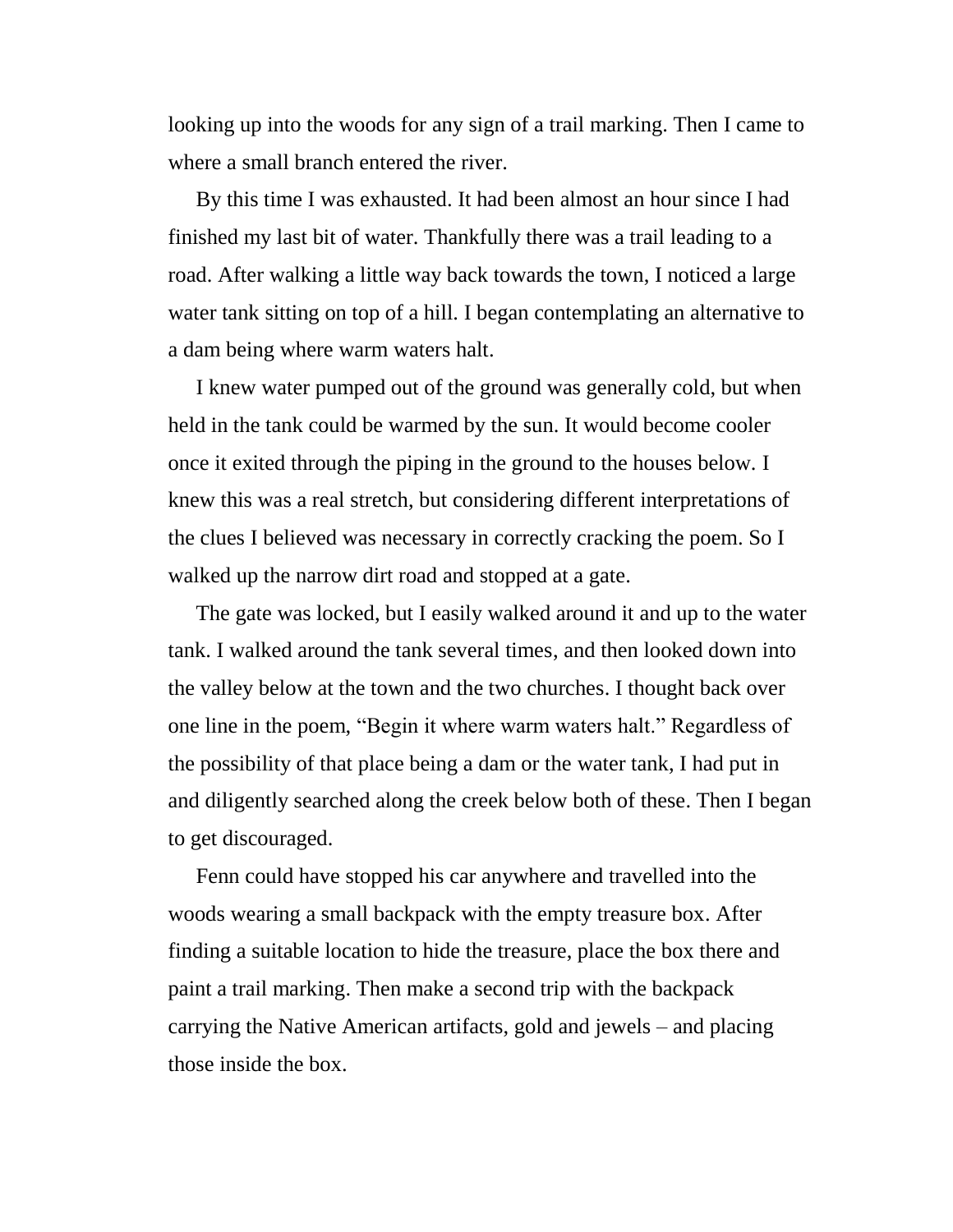But this scenario would be in conflict with the clue about being wise and introduce blind luck into the search, which I believe was never his intent. The places and directional clues in the poem, when followed in exact order, MUST lead the searcher on the path to the treasure's location. Fenn said, "When the clues are followed precisely they lead to the end of the rainbow and the treasure."

At that moment I looked up and saw a cross on almost every hilltop within sight. I began slowly walking up the first mountain, really a small hill. Reaching the top, I looked around and soaked in the surrounding horizon.

When I looked from where I was standing to the nearest cross, I could almost see a trail along the top of the connecting ridgeline. I began walking, thinking these crosses could be the blaze, and the treasure could be hidden near one of them. In an early draft of the poem Fenn included the line "Then take the chest and leave my bones." In the final version of the poem Fenn penned the line, "Just take the chest and go in peace." "I will not die in a hospital bed if I have a few breaths remaining," Fenn had stated, "I do not want to give any more clues, but if I am not too feeble to return to the chest when my turn comes, I cannot think of any better place for my bones to rest for a few millennia."

After some careful stepping – and even taking a small leap across a gap in the trail, I made it to the trailhead leading to the nearest cross. I reverently approached the cross and looked around it . . . and then down each side of the steep hill, being careful not to lose my footing. I fully realized the danger of where I stood, even though others had made the same trek to place flowers at the base of the cross. For a brief moment I stood in silence – in respect for the person buried beneath it.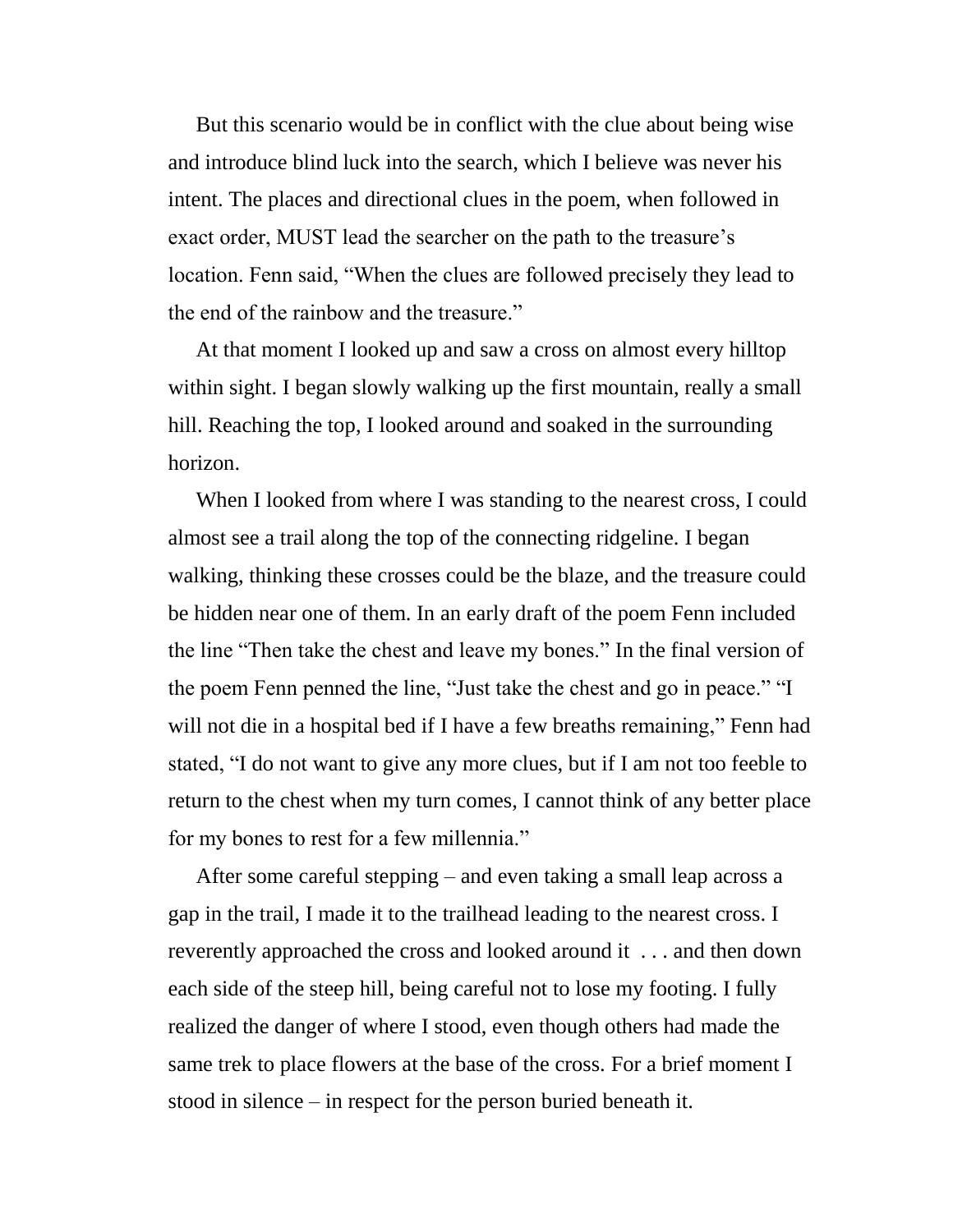Looking over at the adjacent hillside bearing a cross, I looked around to determine the safest route to descend. The sun was setting. Gazing out onto the horizon one last time, something moving towards the hillside below caught my eye. I wiped the dust off my eyeglasses. The only suggestive feature from this distance was its slow walk on four legs. I continued watching while my mind frantically raced through possibilities, finally settling on one frightening thought – mountain lion!

From the direction the wind was blowing I knew he could easily pick up my scent. Looking down the other side, there was what appeared to be a faint trail leading downward. I quickly began my descent. Several portions of the "trail" were steep. Even wearing my hiking boots I still slipped more than once on patches of loose pebbles.

Not far down the hill, past heavy rains had eroded the hillside into dozens of slender, deep ravines. This made the descent a lot more difficult. Then I saw what appeared to be a flat, leveled out plateau  $-a$ good place to catch my breath. But before taking the final steps to reach it, I lost my footing and quickly began sliding down the hillside.

I slid almost ten feet before finally able to break my slide. Regaining my footing, I slowly crawled back up to the small plateau. It had a circular diameter of about five feet and did not fit with the surrounding hillsides. It was flat and free from even the tiniest of pebbles, swept clean like the dirt floor in a house in Nicaragua.

Then I noticed several small bones scattered at the back against the hillside. There were a few fragments of hair, too. The thought of this belonging to that mountain lion flashed through my mind. I scanned the hillside for any movement. Seeing none, I *s-l-o-w-l-y* began crawling down, trying not to make even the faintest sound.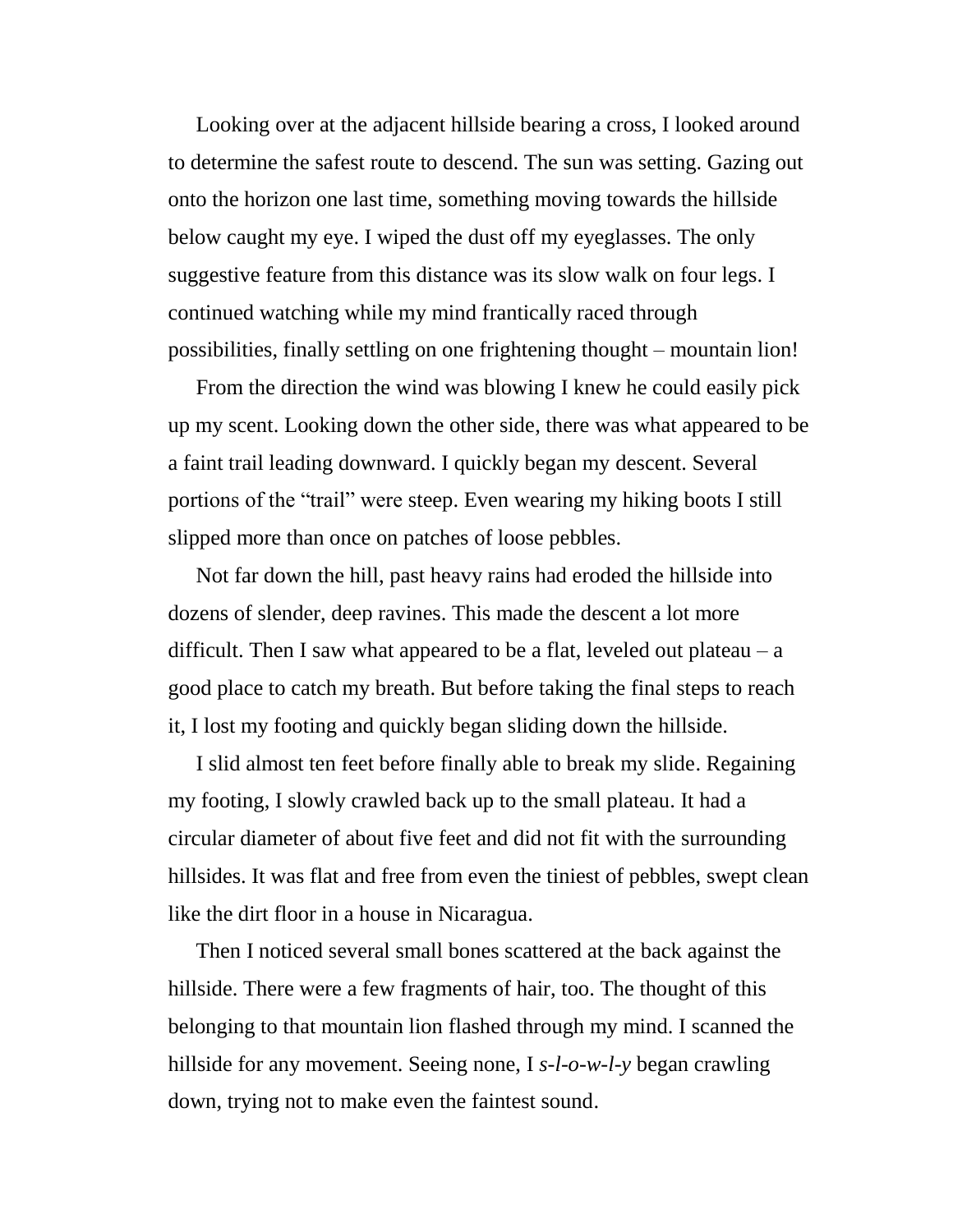As soon as I was below the small clearing, I jumped down into one of the ravines. It was over head high when I stood up. Making my down in the winding, narrow pathway, I noticed several small bushes growing on top of the walls separating the ravines. Then I looked up to the top of the mountain and there, walking along the ridge of the hillside – the same trek I had taken earlier to reach the cross on top of the hill – was the lion! I panicked, knowing he was probably headed back to his resting pad where he would easily pick up my scent.

I began running, bumping into the hard dirt walls, bouncing off, and picking up my speed again. It was still a long way to the bottom. Then I tripped on an exposed tree root and fell face down into the dirt and pebbles. As I was falling I caught a glimpse of something yellow woven in the small, lower lying bush. I looked up from where I was laying and was both astonished and frightened at the same moment. It was a long, golden yellow snake!

As I continued staring at him I caught sight of his head . . . he was staring right back at me. I scrambled and crawled to a safe distance before getting up to run again. This encounter made me almost forget about the mountain lion who, thankfully, was now nowhere to be seen . . . at least for the moment.

Exiting the ravine, I found myself walking in large flattened plain area. I passed by a pile of old lumber and firewood and recalled the line in Fenn's poem, "If you are brave and in the wood," and thought, *Would Fenn choose to hide his treasure in such an obscure place? Probably not.* I continued walking towards the base of another small mountain with a cross.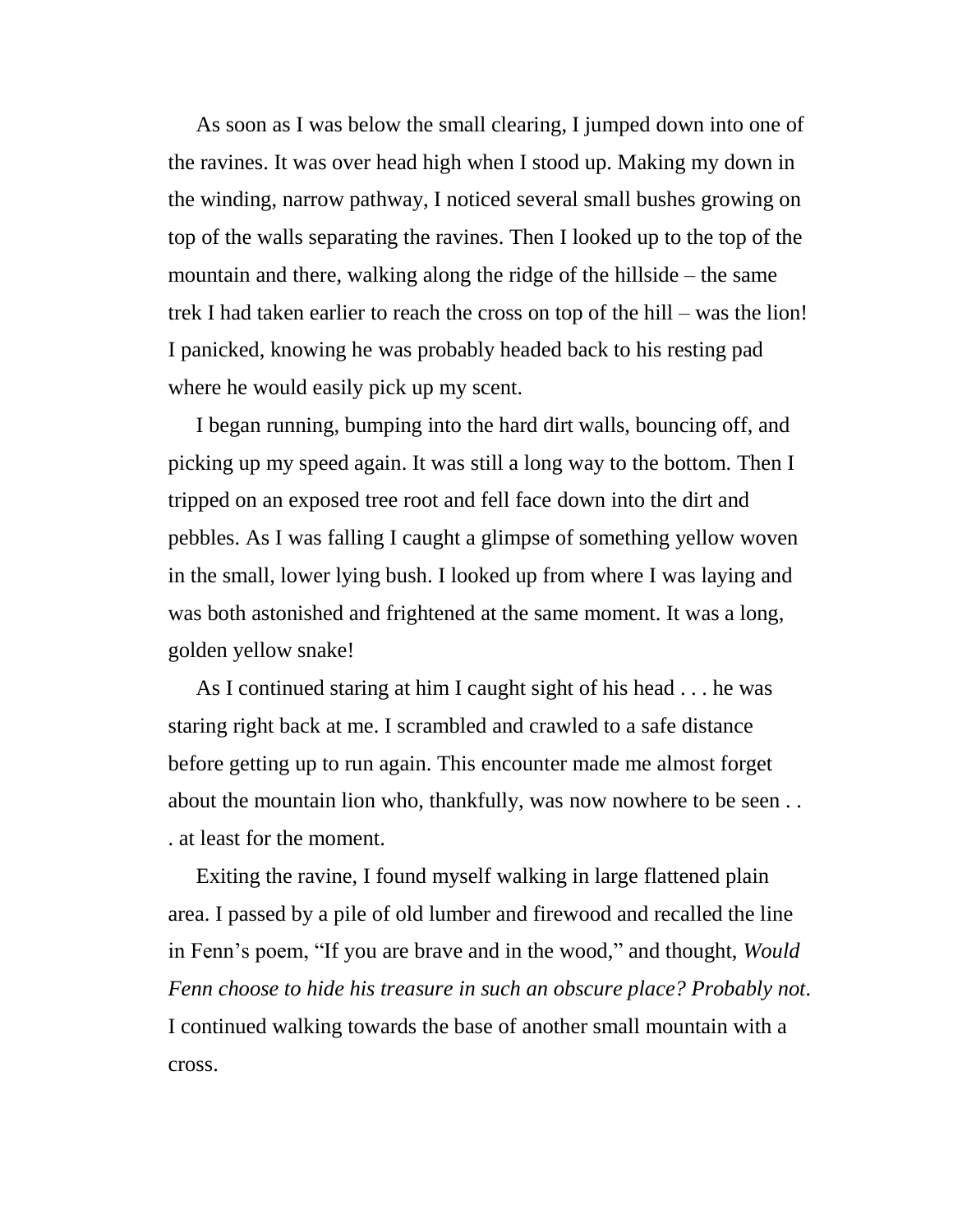I made it to the top of that second mountain and again paid reverence at its cross grave marker. I looked around and recognized that Fenn would really have no place to hide his treasure here or at any of these cross locations. From the hilltop I walked down a winding dirt road to the main road, then toward the church.

As I walked past an intersecting road, I noticed a cemetery in the distance. It was unkempt and surrounded by a rusting fence. This was definitely a place for Fenn to lay his bones. I looked over each grave marker, and then continued up the roadway.

I came upon a dry creek bed which ran under the road. This appeared to be the same dried up branch that I had looked earlier, but further down. A hard summer rain or winter snow melt from the above hillside would serve as its headwater. So if the water tower on the hill above was the place where "warm waters halt" and this creek the "no paddle up your creek," then I may be on the right path.

I looked intently into the overgrown creek bed for any clues that Fenn would have ventured in to hide his treasure. Fenn had said, "When I am in the mountains or in the desert, the last place I want to be is on a trail." And the first line of the treasure poem stated, "As I have gone alone in there."

But "there" could be anywhere. This was crazy. Fenn could have stopped anywhere along the road to hide the treasure. Could anyone find the location of the treasure from the lines of the poem? This was Fenn's game . . . and Fenn's rules. But if his intention was for someone to be able to find the treasure by exactly following the clues found in the poem, then each described location must be deliberate and exact, with only one interpretation.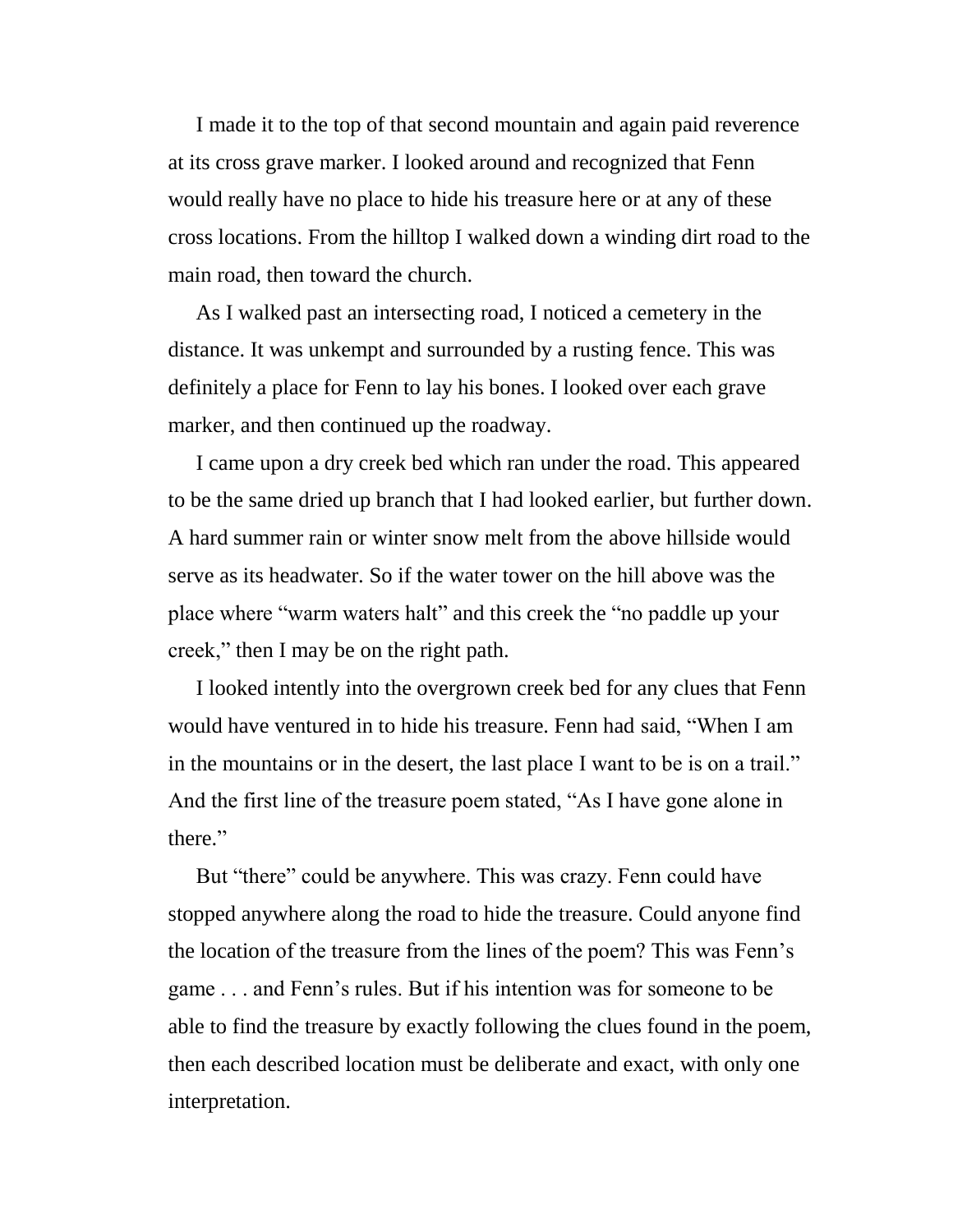If someone was on the right trail, then each place and turn of direction must exactly fit the words penned by Fenn. If a searcher had to stretch the meaning of a clue to fit a location, then that location was wrong. I had to believe that Fenn truly intended for the treasure to be found by following the clues in order.

Finally arriving at the small town center near the church, I walked into the first open door I saw; thankfully it was a store. I quickly glanced around and located the drink cooler. Unfortunately they did not have a candy counter.

I approached the lady at the counter with the drink and an exhausted look on my face. She asked me what I had been doing all day, which I replied, "Climbing to the top of those hillsides to see the crosses up close. I'm looking for something. And . . . do you have any candy bars?" "Ah, you are on a spiritual journey," she quipped, as she stepped from behind the counter to a small room behind her.

I watched as she reached into her purse and retrieved an item. She walked back out and approached me, then placed a giant sized Snicker bar into my hand. "I do not have my wallet with me," I admitted, "so I only have enough money to pay for the drink. My truck is parked at the church; I promise to come back to pay you." She smiled and whispered, "It is my gift to you."

I sat down and quickly ate the candy bar. I had finished most of the soda before I reached into my backpack and pulled out a copy of my book, "Ten One-Dollar Bills;" this would be my gift to her. She smiled, thanked me, and then asked if I had visited the El Santuario de Chimayo church and its healing room. "I have," before thanking her again.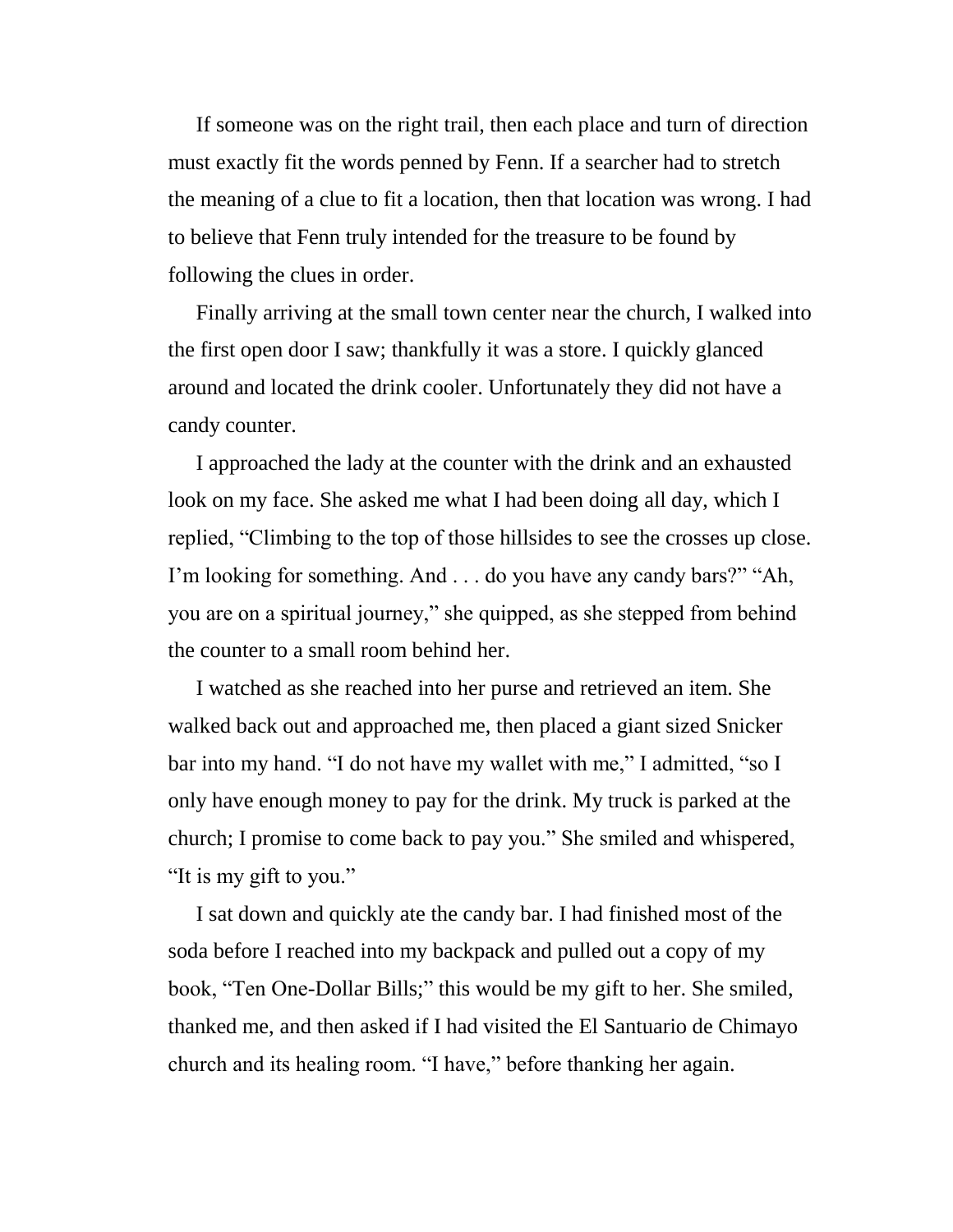I grabbed my backpack and headed back to my truck. This day of searching was done. I would leave New Mexico disheartened, knowing that Fenn's riddled statement now applied to my search attempts too: "A good solve is frequently lost in poor execution." I would be back.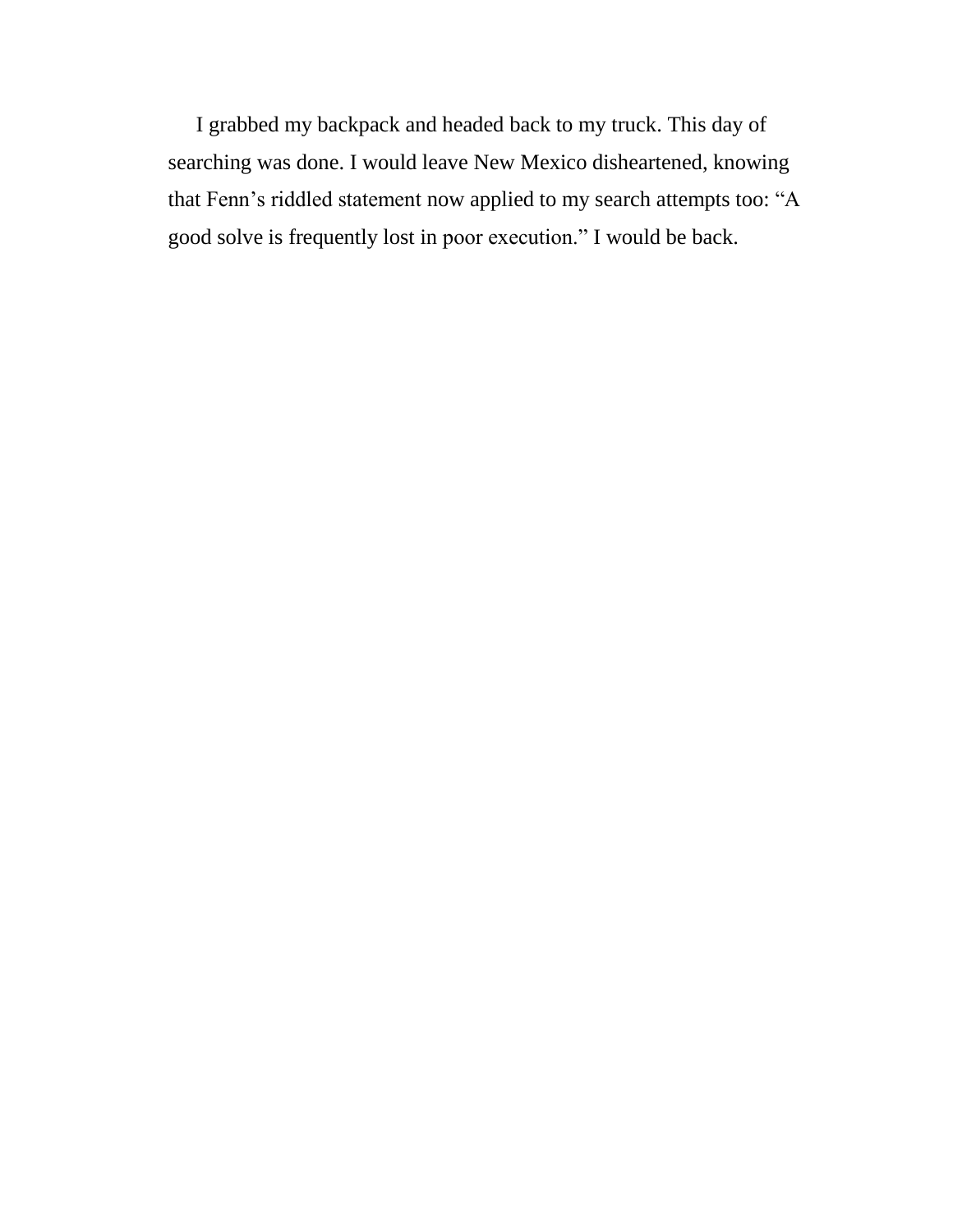# PART 4

## X MARKS THE SPOT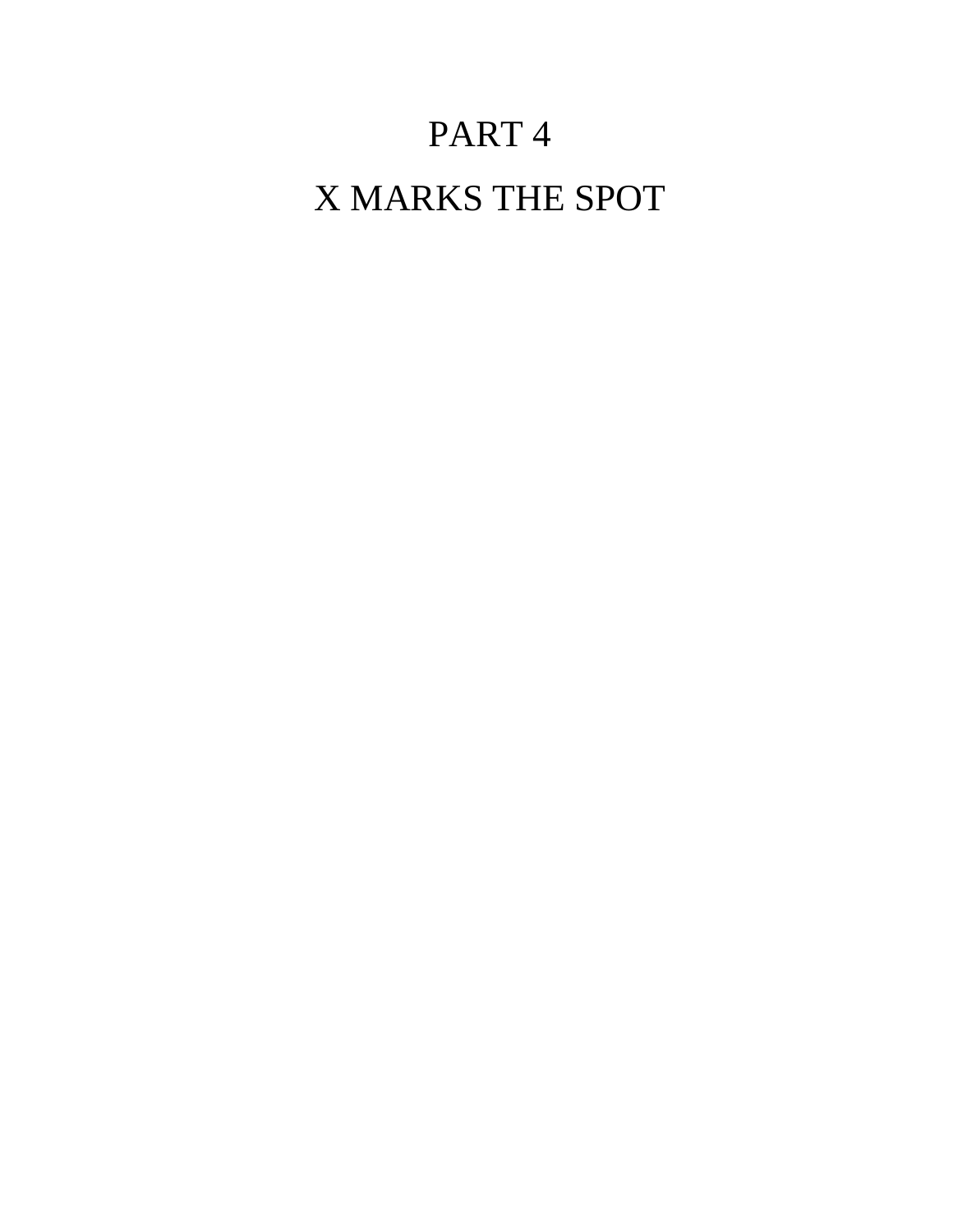### NOT A DAM

After arriving back home that Sunday night, I could not wait to read back over the treasure hunter blogs and seek out alternate interpretations for each line of the poem, particularly for the first clue – "where warm waters halt." Forrest Fenn places a lot of importance on correctly solving the first clue when he stated, "Although many have tried, I doubt that anyone will find the blaze before they have figured out the first clue."

Forrest Fenn was explicit in revealing to searchers that the first clue is "Begin it where warm waters halt." This implied the first four lines in the poem were penned only to provide introductory information, and did not contain any of the nine clues.

Forrest Fenn also said this: "The most common mistake that I see searchers make is that they underestimate the importance of the first clue. If you do not have that one nailed down you might as well stay home and play Canasta." And that following week Fenn would help searchers eliminate one possibility for the first clue.

Fenn clarified a statement made in an earlier interview with an explanation, "Many searchers have thought that warm waters halt at a dam because water being released through flues near the bottom of the dam is much colder than water on the surface of the lake. I have discussed around that subject with several people in the last few days and am concerned that not all searchers are aware of what has been said. So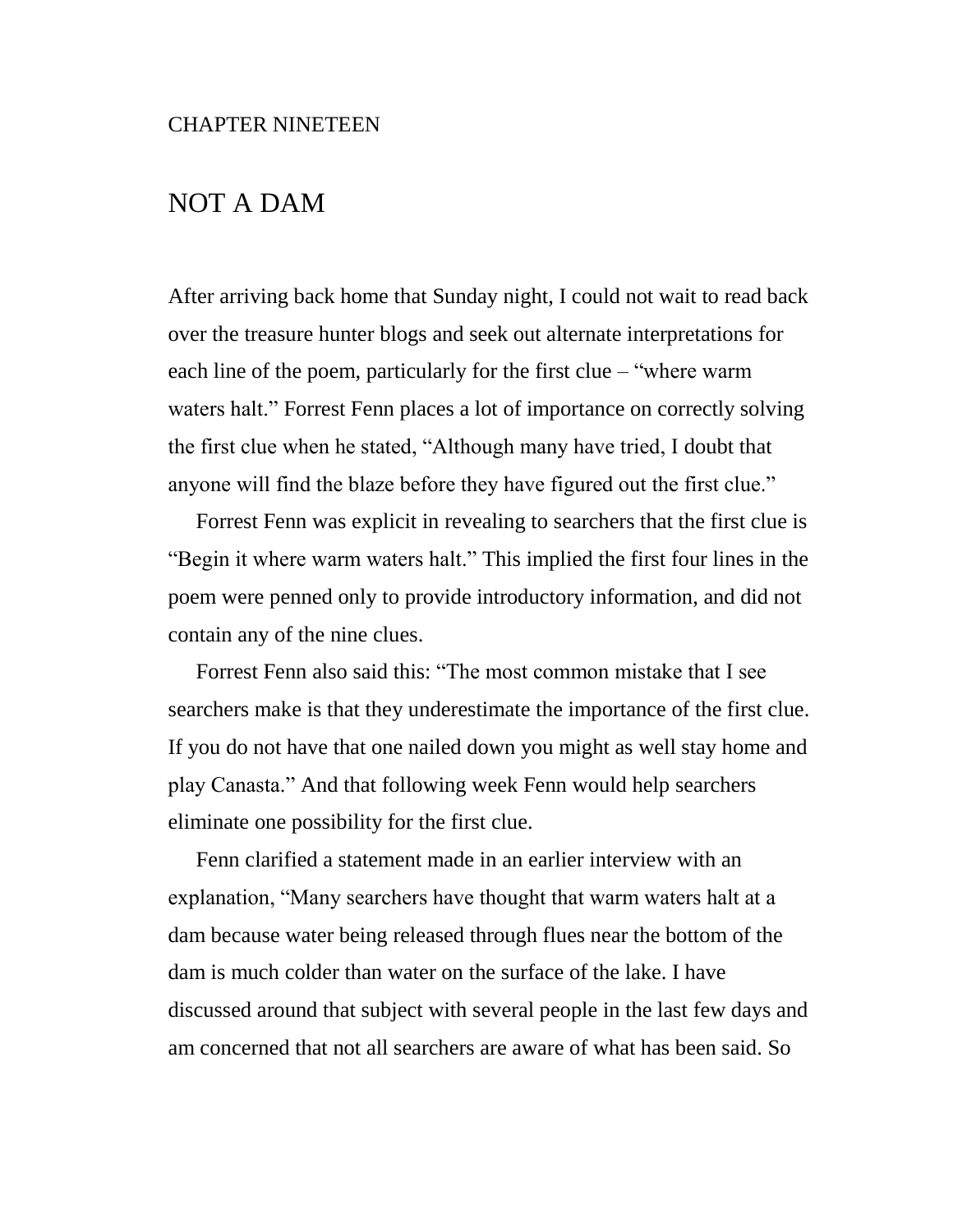to level the playing field to give everyone an equal chance I will say now that WWWH is not related to any dam."

Now knowing that a dam is not where warm waters halt, it had to be the home of brown. This meant the correct interpretation of the first clue must be the hot springs in the river. It was at this point in my thinking that I had a hypothesis.

With the first clue giving the starting location for the search, then the second line of "And take it in the canyon down" gave the direction. Was the second line the second clue in the poem? Or was the poem written such that two consecutive lines combined to form a single clue, giving the searcher a location and then the direction in which to travel?

Forrest Fenn said, "Some folks correctly mentioned the first two clues to me in an email and then they went right past the other seven, not knowing that they had been so close." In keeping with my two line "location and direction" clue hypothesis, the third line of "Not far, but too far to walk" gave the distance to travel to get to clue number two and the fourth line of "Put in below the home of Brown" gave the location for the second clue. My interpretive execution of the second clue was for the searcher to enter the river or creek below the Santa Cruz Lake dam.

But why had no one correctly interpreted the third clue: "From there it's no place for the meek." The only place I have seen the word meek is in the Bible in Matthew Chapter 5 Verse 5 KJV, "Blessed are the meek, for they shall inherit the earth." And in keeping with a religious focus, the next sentence could be making reference that the return of Jesus Christ is drawing near. Considering these two lines together and confident of the correct interpretation for the home of Brown, I believed the place for the meek refers to the El Santuario de Chimayo church.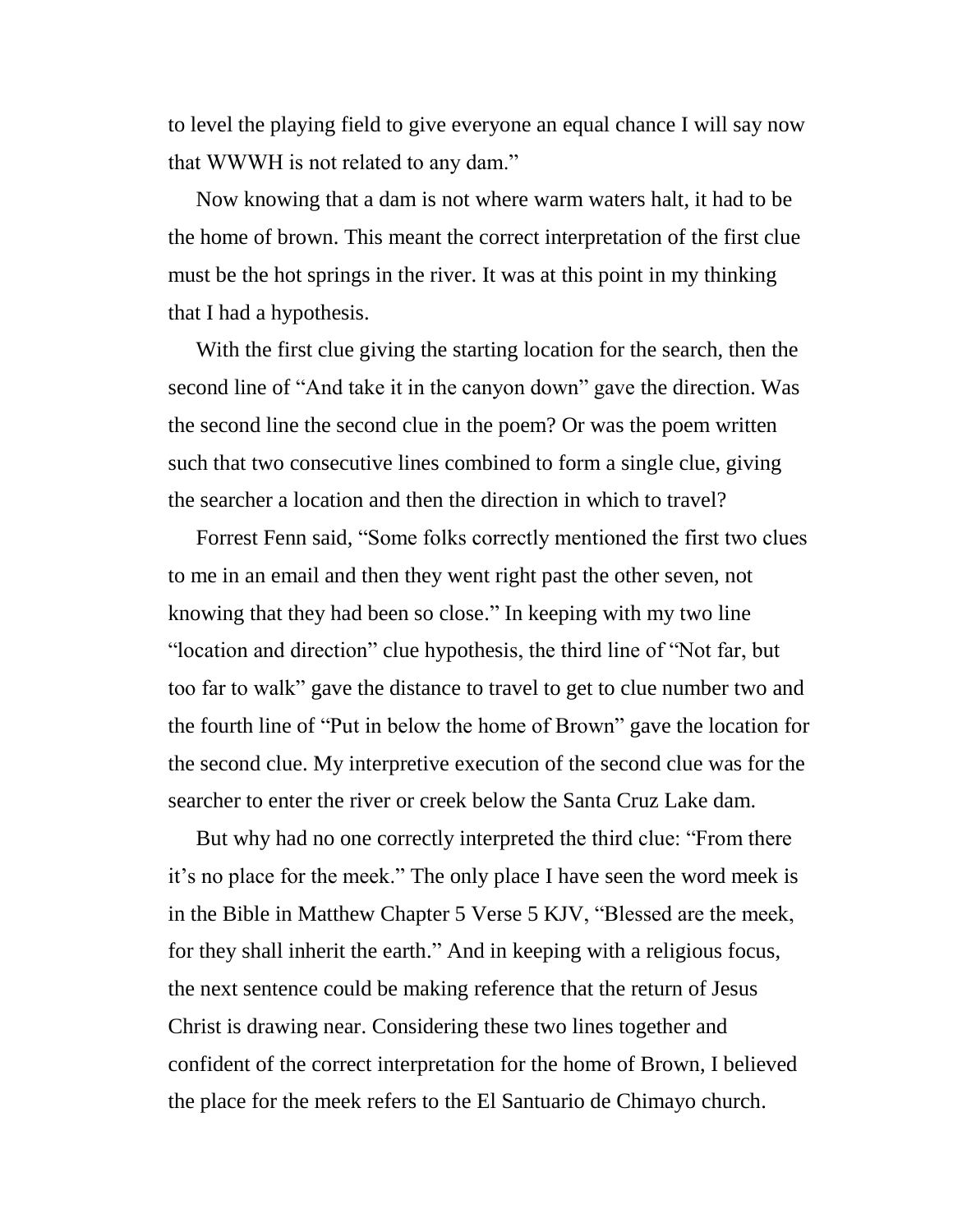I had now come to the conclusion that Fenn had carefully worded each line in the poem so it would only lead a searcher to one unique place or in one specific direction. The place or direction could not be subjective to human reasoning or rely on luck in finding it or going the right way, but must be a clear and definite "leave no room for error" interpretation. Every line in the poem and every subsequent hint given by Fenn must fit exactly. There could not be  $-$  in any possible way  $-$  an alternate solution. Fenn had stated that when the clues are followed precisely they lead to the treasure. There could only be one path.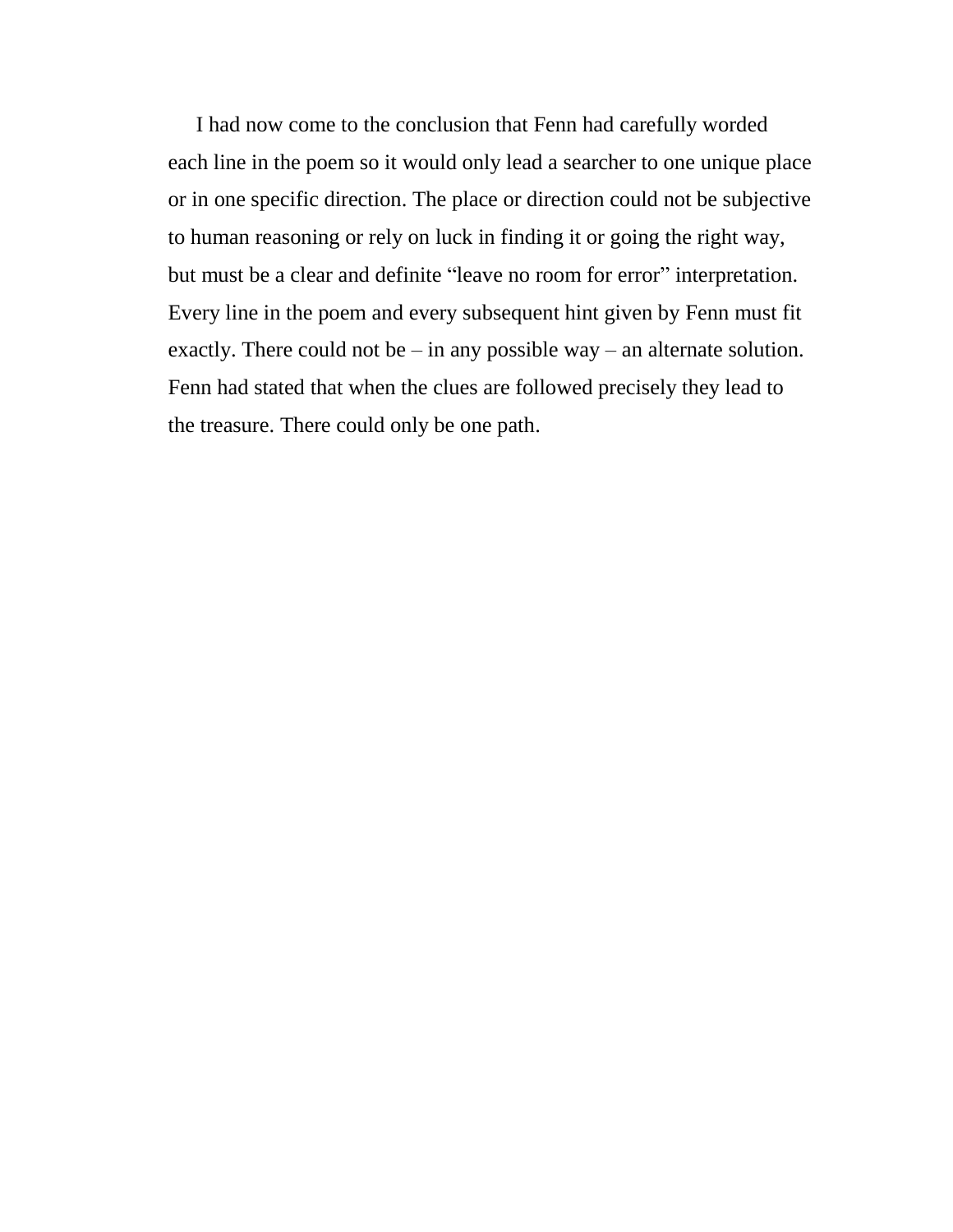## NO SHORTCUTS

In an interview Fenn was asked if the nine clues from the poem were in existence when he was a kid and his answer was, "The clues did not exist when I was a kid but most of the places the clues refer to did." And Fenn also said, "The spot where I hid the treasure was in my mind from the time I first started thinking about the chase. It is special to me and there was never another consideration. I was going to make it work no matter what. In my reverie, I often find myself stealing away to that place and I will always consider it to be mine."

With searchers now in multiple countries applying their knowledge, wit, and logic to the poem, why had not the treasure been found by now? I believe Fenn knows the answer when he made this statement, "Look at the big picture, there are no shortcuts." This statement gave me an idea: Google Earth. That night, using Google Earth, I placed a yellow location marker at three locations: the Manby Hot Springs and Black Rock Hot Springs, El Santuario de Chimayo church, and the Santa Cruz Lake dam.

The final litmus test would be if these three clues could be woven with the remaining clues in the poem to place an X on the map.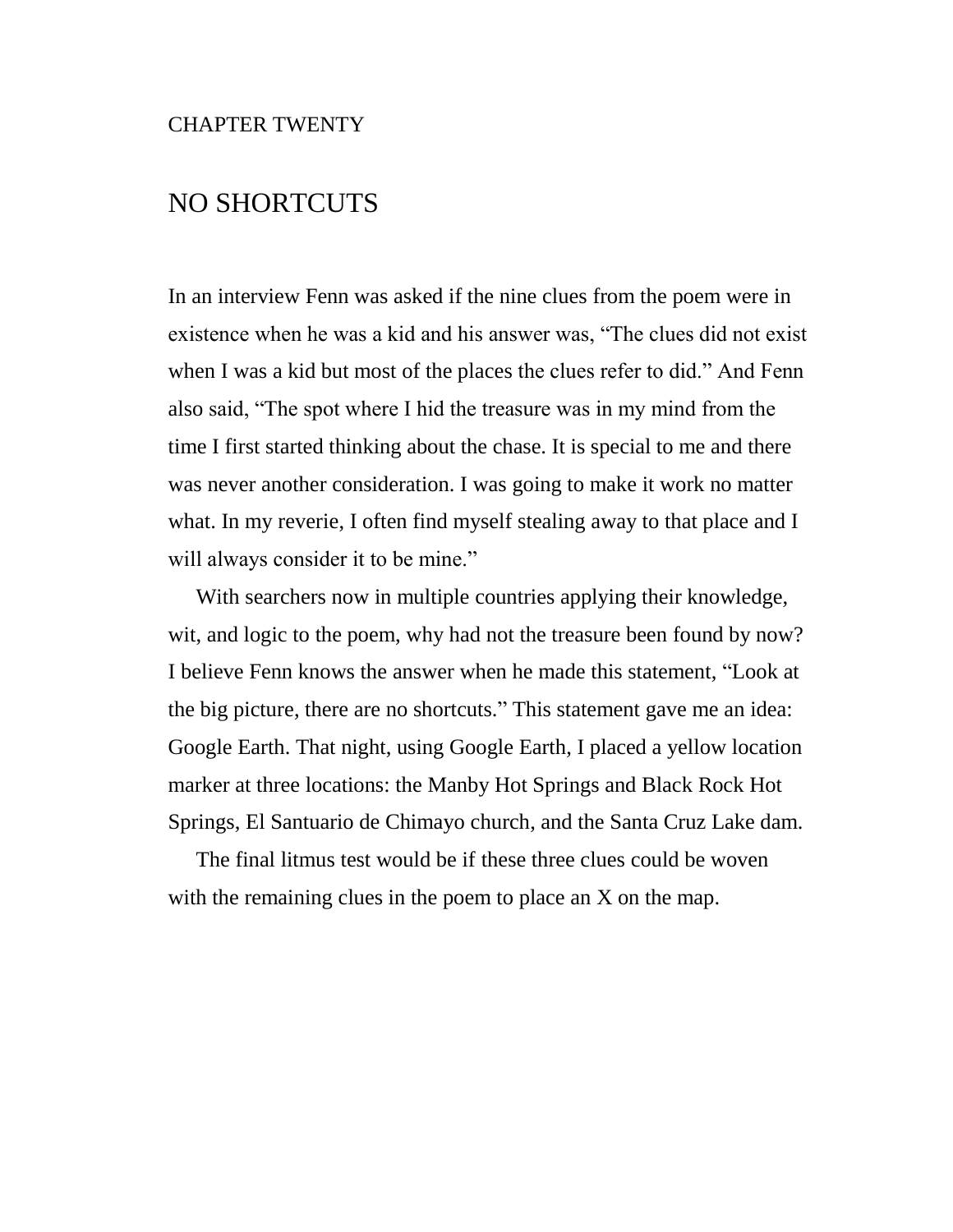#### CHAPTER TWENTY-ONE

### THE RIO GRANDE

I zoomed in to the location of the Manby Hot Springs in the Rio Grande River (begin it where warm waters halt). Up from the sides of the river grew huge walls – a canyon. I followed the twisting canyon for a long way (and take it in the canyon down) until the walls began to flatten out. There were several large towns on both sides of the river at this point.

Fenn mentioned in an interview to follow the clues in order. I read the next line in the poem, "put in below the home of Brown." I rotated the globe until the El Santuario de Chimayo church and the Santa Cruz Lake dam location markers came in to view. I zoomed in on the creek behind the church – where I searched during my previous two trips. I followed the creek until it intersected with a river. Could this be the Rio Grande?

Curious, I zoomed out to see where I was in relation to the Manby Hot Springs. And there, in the distance, was the location marker for the hot springs (not far, but too far to walk). This *was* the Rio Grande. For a moment, I just stared at the screen in awe.

Fenn had also stated, "What surprises me a little is that nobody to my uncertain knowledge has analyzed one important possibility related to the winning solve." Looking at where the creek intersected the river, and then over to the Santa Cruz Lake dam, it became instantly clear what Fenn was referring to. I had started at "the home of Brown" and went the wrong way, going down the creek, past the place for the meek, and towards the Rio Grande River.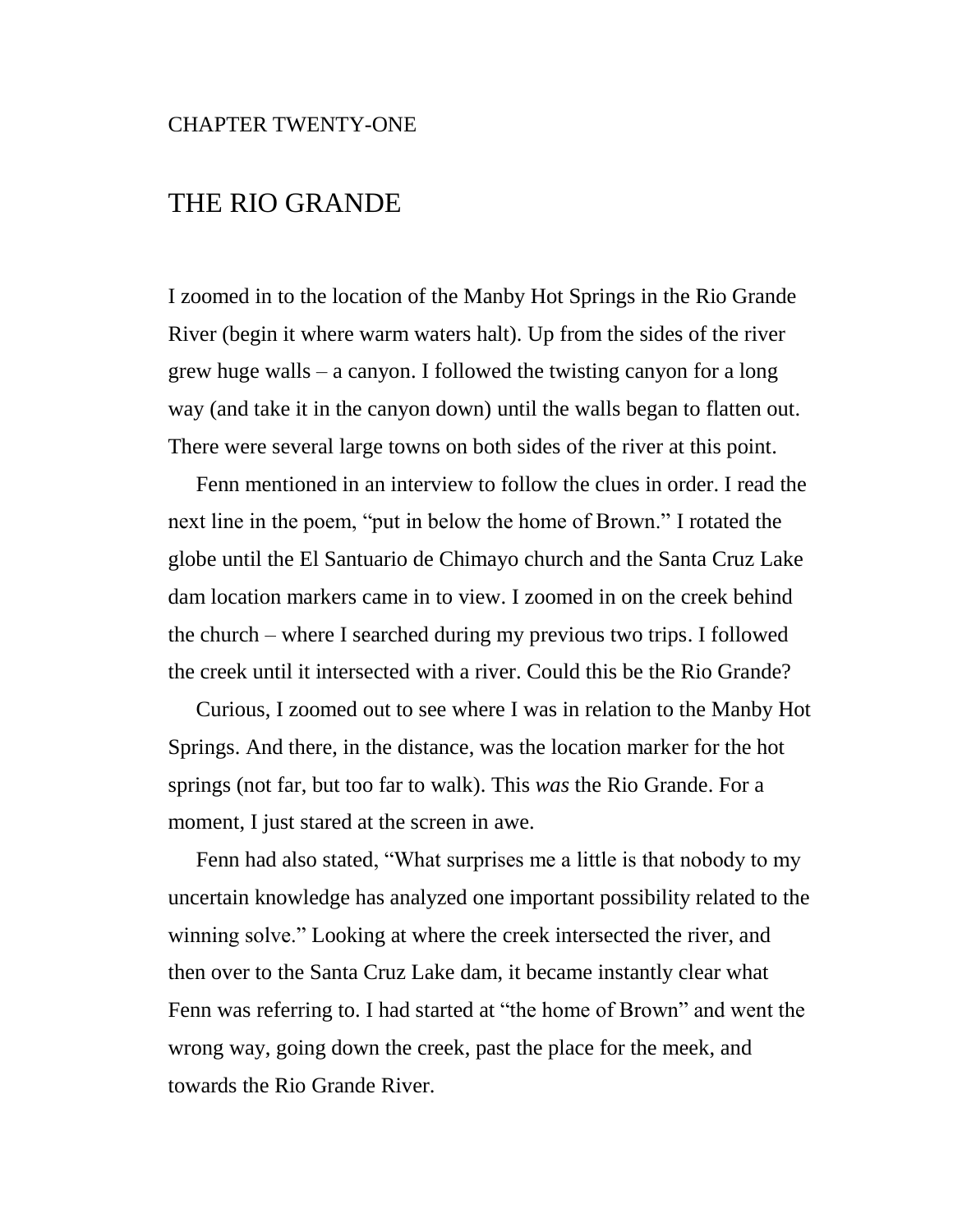To follow the clues in order, I needed to put in where the river intersects with the small creek and travel up the creek towards the church (From there it's no place for the meek and the end is ever drawing nigh). I could now confidently draw a line from the first clue to what I considered to be the third clue in the poem. And Fenn's statement of "you cannot start in the middle of the poem and find the treasure" now made perfect sense.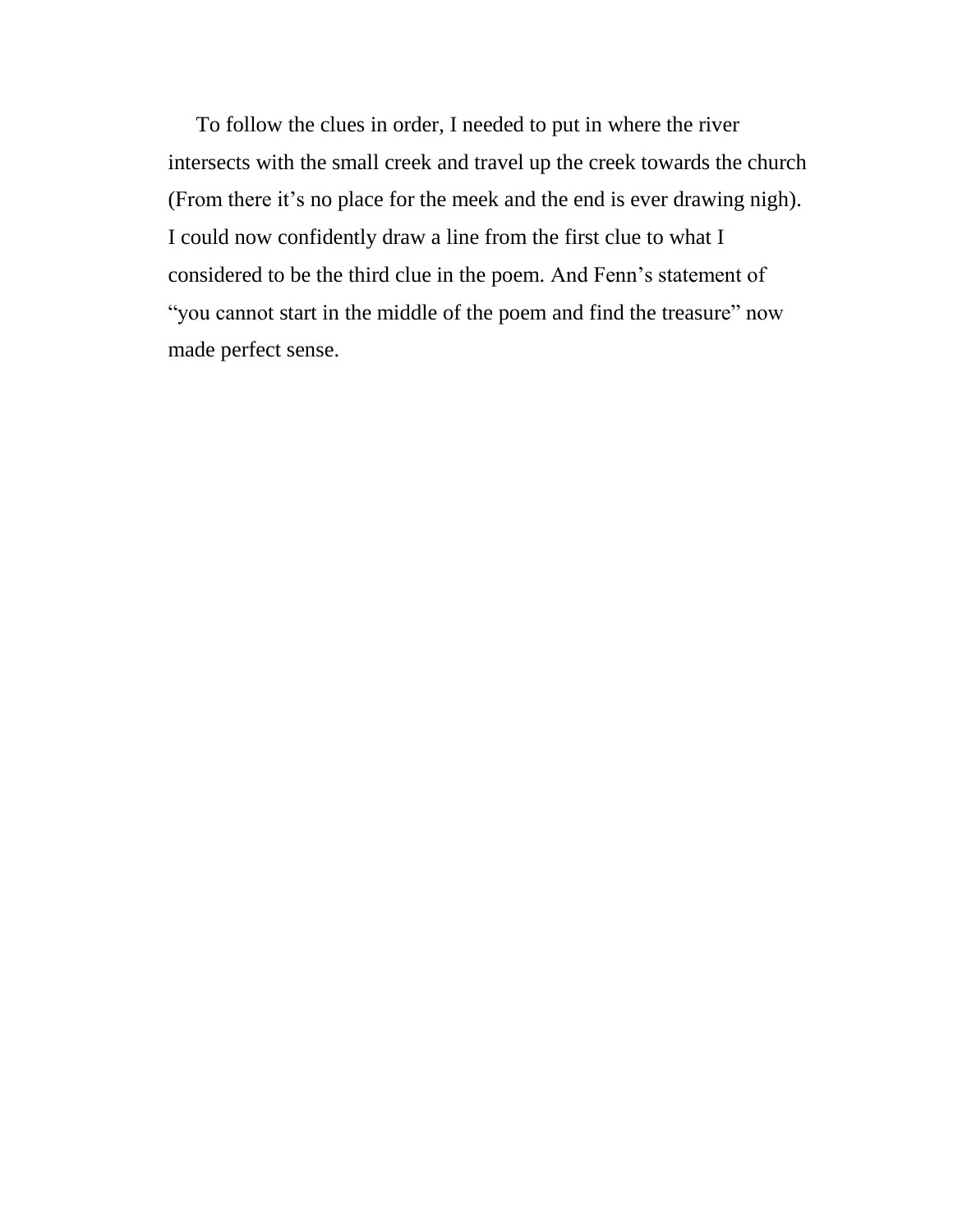## PIÑON NUTS

I had now methodically worked my way through half of the lines in the poem. Before my second search attempt, I had identified a dam as the location for the beginning of the search . . . but now found myself in the middle of the poem. Undeterred and still using Google Earth, I followed the creek until I got to the Santa Cruz Lake dam. I saw a camera symbol near the dam, so I clicked to open the link to the photo.

The photo was obviously taken after the snow melted and spring rains had fallen in the mountains, as water was flowing over and down the stair-stepped face of the dam. At the time of each of my previous searches there had been only a trickle of water – just enough to wet a narrow path down the concrete face. Then I began thinking about a dam near Great Falls that I was familiar with – the Nitrolee dam.

As a child I remember riding on Highway 200 and crossing the bridge in front of the dam. After a heavy rain, I was always mesmerized seeing the water from the Fishing Creek reservoir gushing through the open gates of the dam's spillway. When the water got high enough to overflow the small coffer dam, it would follow a small creek into Stumpy Pond, the small reservoir for the Cedar Creek dam.

The Santa Cruz Lake dam was similar to the Nitrolee dam, except for its single spillway and absence of a power generator. Envisioning myself standing at the base of the dam and considering the eleventh line (There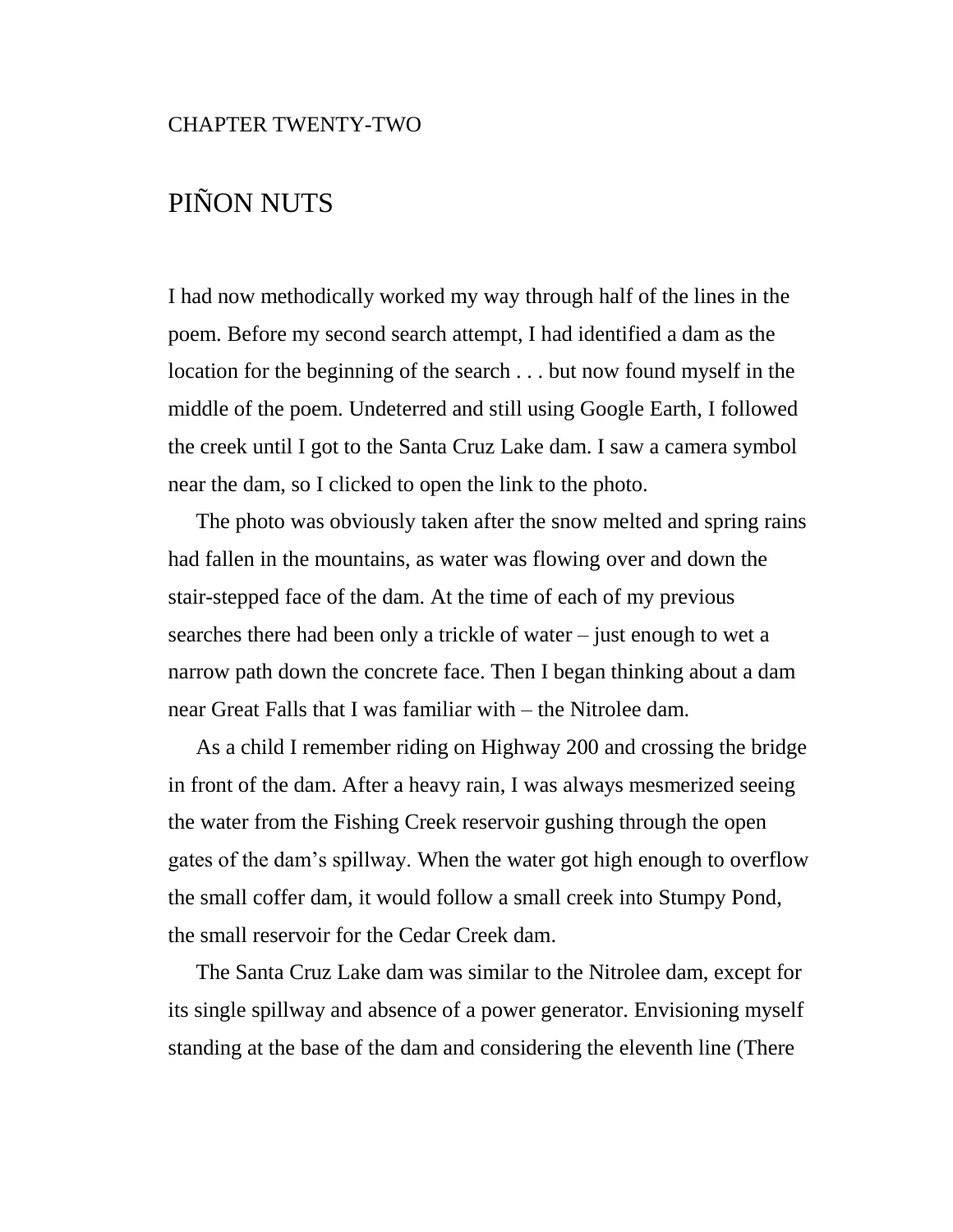will be no paddle up your creek) and twelfth line (Just heavy loads and water high) of the poem as the fourth clue, I began to pick it apart.

The first part of the clue mentions a paddle, which to me means a boat. The shallow creek I had searched in during my previous two trips was too shallow to maneuver a boat, except when the water was higher during periods of heavy rains. Remembering the dam and its stair step design, and considering the water flowing over the dam as the origins of the creek, it would be impossible to paddle a boat up its one-hundred twenty five foot spillway. Thus the "there will be no paddle up your creek" means you cannot take a boat up the creek from this point.



The second part of "just heavy loads and water high" describes what is above you at this point, or what you will find at the top of the dam – only mountains and deep water; the Santa Cruz Lake is at the base of the Sangre de Cristo Mountains.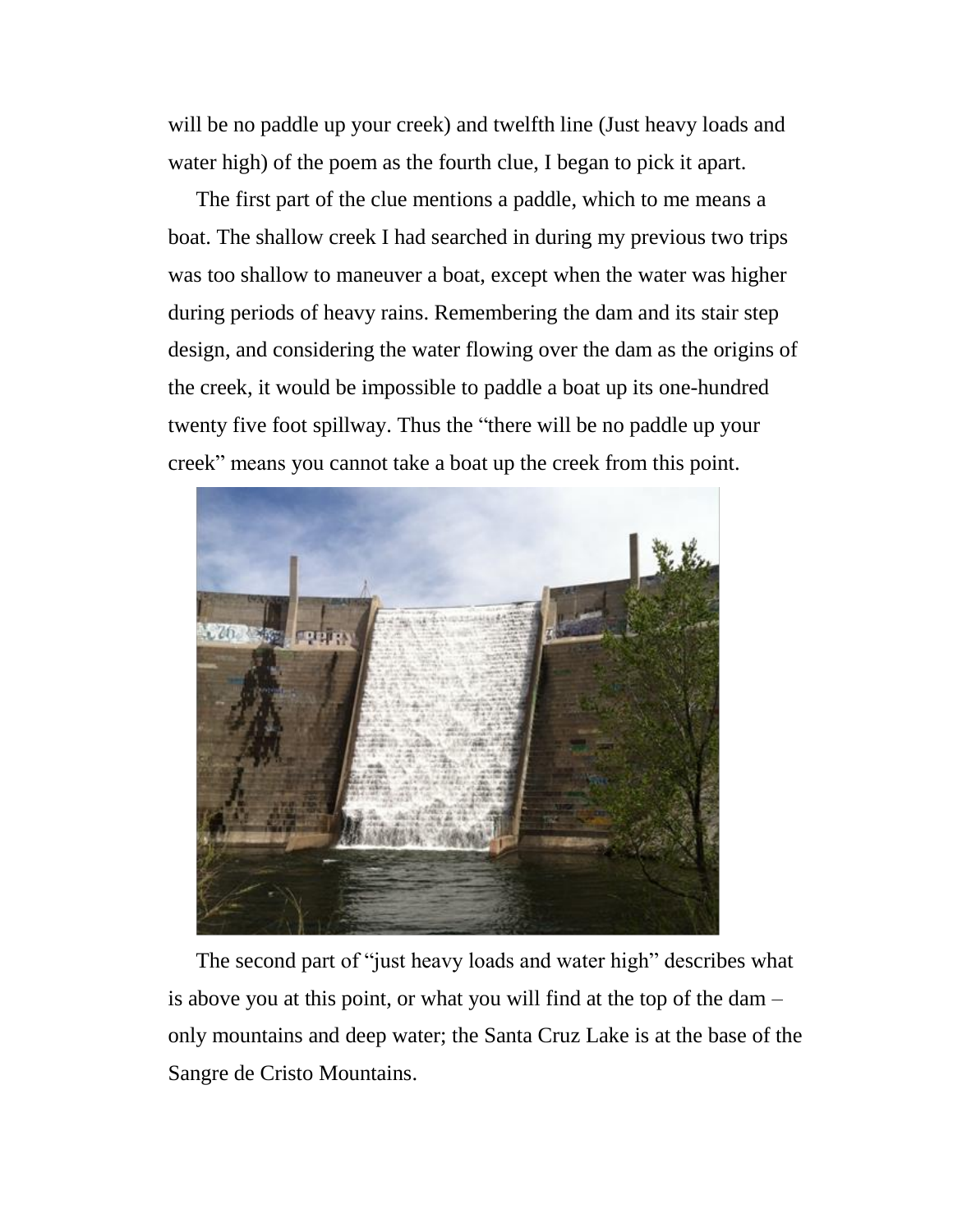With the fourth clue placing me at the lake above the dam, and assuming Fenn did research when writing the poem, I went to the Santa Cruz Lake's website. I was surprised to read swimming was not allowed in the lake due to dangerous underwater currents. To me this could imply a paddled boat would also be prohibited, giving a second plausible interpretation for the eleventh line in the poem.

The lake's website describes the eastern shoreline being bordered with juniper, piñon pine, cottonwood, and mountain mahogany, and the western shoreline dominated by a large buttress of granite. I immediately equated the granite with the heavy loads in the twelfth line. Then further down it states the lake is periodically stocked with rainbow and brown trout by the New Mexico Department of Game and Fish, which gives credence for the lake being the home of brown.

The lake is not small, so where exactly is the treasure sitting? In a video interview Fenn reveals several details about the surrounding area: "If I was standing where the treasure chest is I would see trees, I would see mountains, I would see animals, and I would smell wonderful smells of pine needles or piñon nuts . . . and sagebrush. And I know the treasure chest is wet." I believe it was his intention to drop a very specific clue in a public interview that would be accessible to all searchers. And it is apparent he did research on the Santa Cruz Lake before this interview.

Fenn mentioning seeing trees, mountains, and animals is very general and could describe any number of lakes in the Rocky Mountains north of Santa Fe. "I would see trees;" the treasure is located within or near a forest of trees, and not in a desert or open field. "I would see mountains;" the treasure is surrounded by mountains. "I would see animals;" the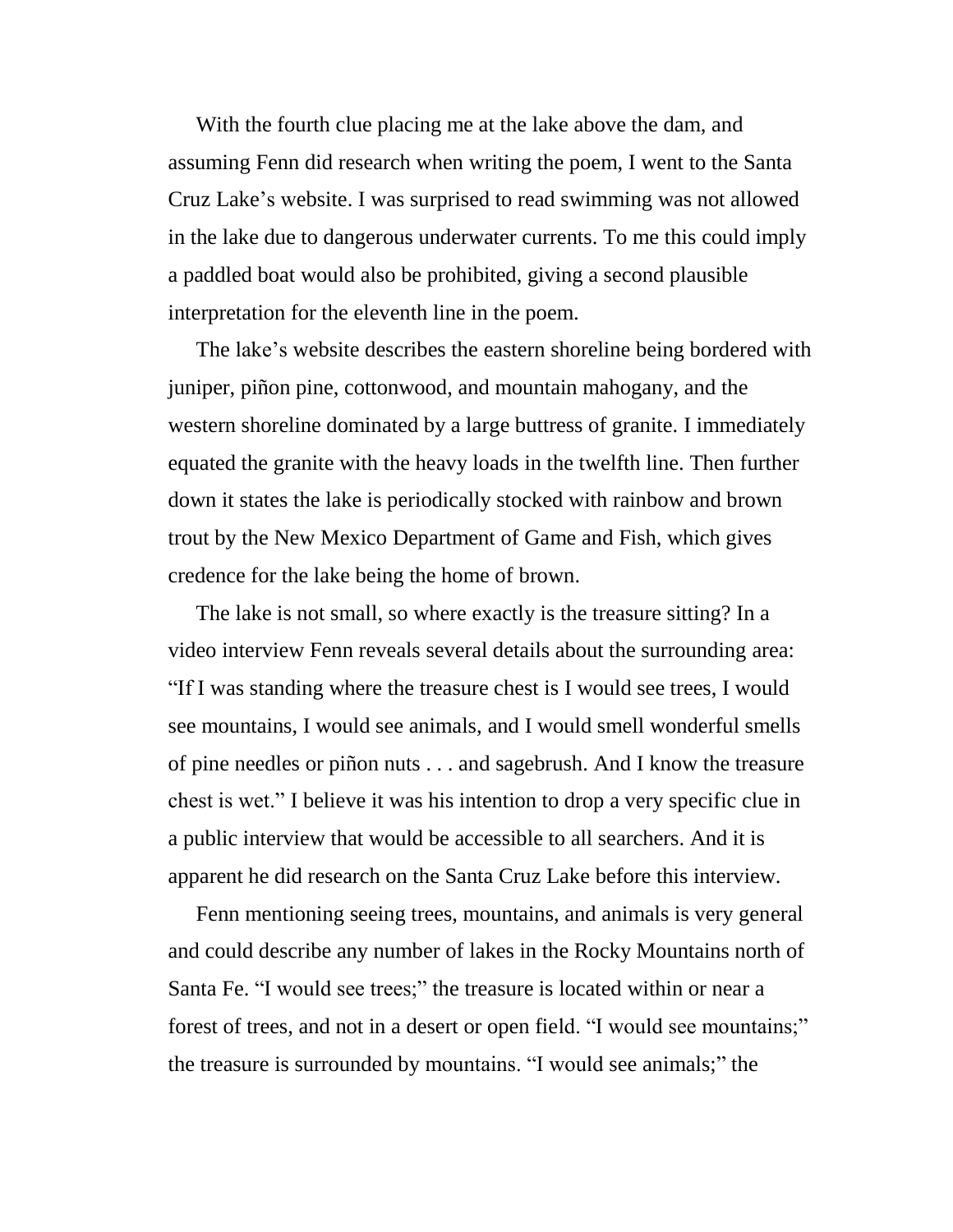treasure is in the wilderness. "And I know the treasure is wet;" the treasure is hidden outside in the weather.

But specifically including being able to smell piñon nuts points to a much smaller portion of the map. Piñon pines have a growth pattern limited by elevation and are typically found in the higher elevations of New Mexico, Colorado, and Wyoming; the Santa Cruz Lake is included.

The next day Fenn issued a variety of corrected statements, "That video did not have any clues. If the treasure were in the wilderness, of course it would be wet" and "Looking back I think I wanted to say I could smell pine needles, not piñon nuts." By specifically clarifying not being able to smell piñon nuts but pine needles, Fenn intentionally points the searcher away from the lake's eastern shoreline and to the lake's western shoreline, where there are no piñon nut pine trees.

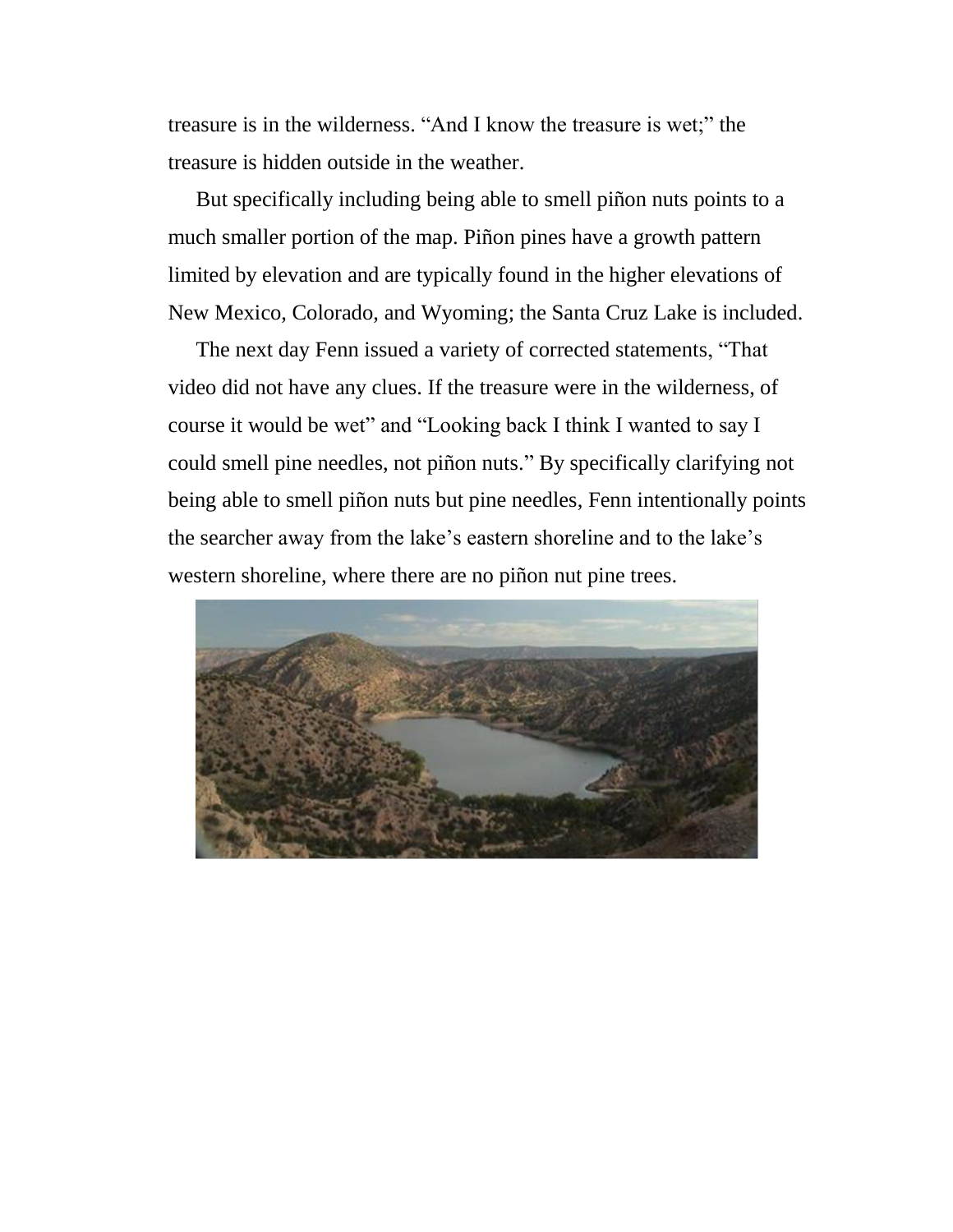#### CHAPTER TWENTY-THREE

### TAKE A FLASHLIGHT

I was now at a disadvantage. Two trips to New Mexico and a gate was locked each time which would have given me access to search the Overlook Campground and the western side of the lake. Now I must rely solely on Fenn's remaining hints in solving the remaining lines in the poem.

These hints include: "Shut your engine off until spring." "If you know precisely where it is, you can probably retrieve it in any weather." "The spot where I hid the treasure was in my mind from the time I first started thinking about the chase. It is special to me and there was never another consideration. I was going to make it work no matter what. In reverie I often find myself stealing away to that place and I will always consider it to be mine." "The clues did not exist when I was a kid but most of the places the clues refer to did. I think they might still exist in one-hundred years." "Bring a sandwich and a flashlight." "I will say that I walked less than a few miles if that will help." And, "When I am in the mountains or in the desert, the last place I want to be is on a trail. There is not a human trail in very close proximity to where I hid the treasure."

Fenn also wrote, "The treasure chest is not under water, nor is it near the Rio Grande River. It is not necessary to move large rocks or climb up or down a steep precipice." And finally, Fenn revealed people have been within five-hundred feet of the treasure based on emails, and has since mentioned "searchers have been within two-hundred feet."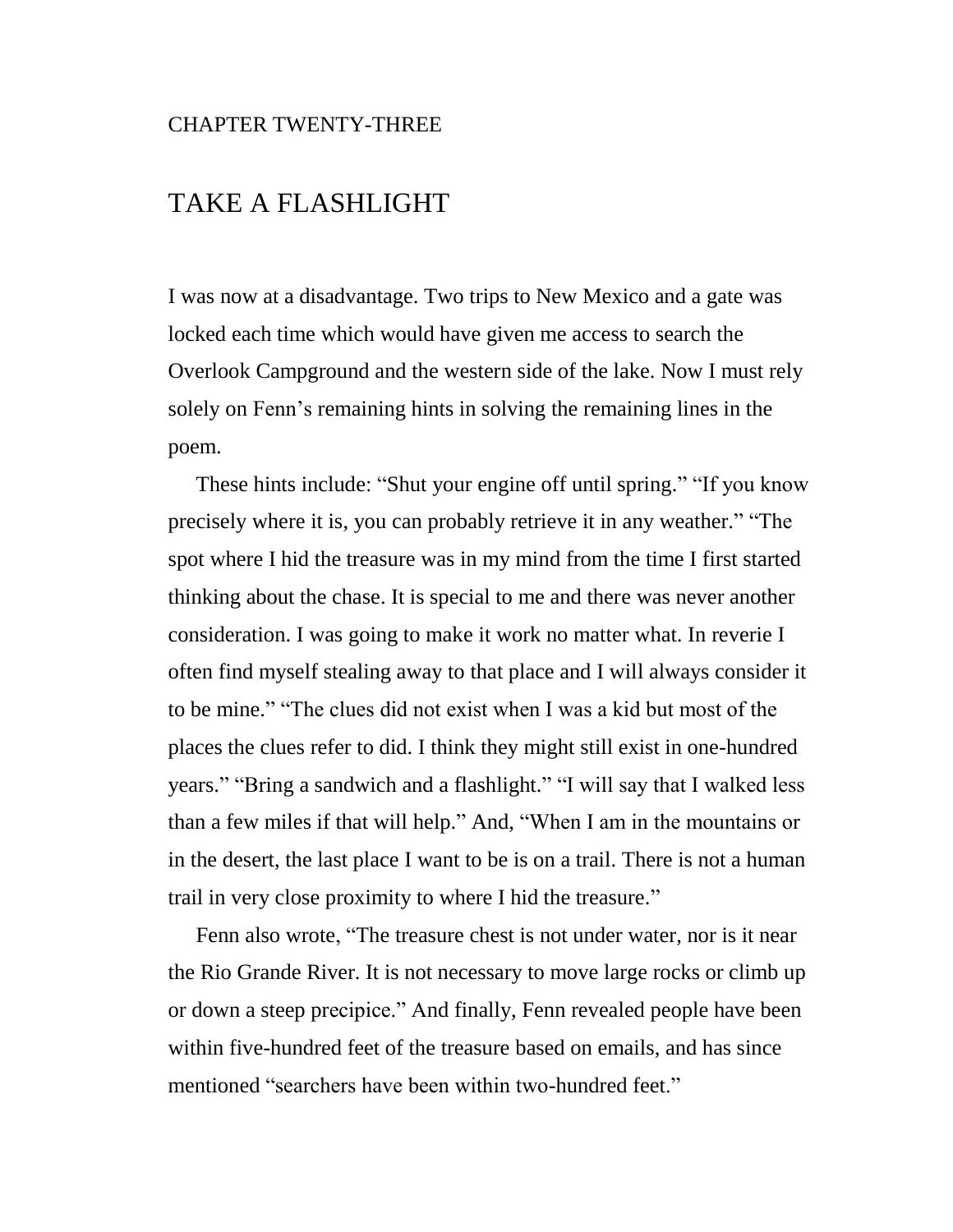I searched the Internet and found several maps of the Santa Cruz Lake. I clicked on one, and then zoomed in to the western side of the lake. I saw the Overlook Campground and several crooked lines marked "human trails." Another website listed the names for the four main trails which encompassed the lake: Overlook Trail, Debris Basin Trail, La Caja Trail and the Laguna Vista Trail. There were no trails near the Santa Cruz Lake Overlook Campground itself.



The website stated the campground is open year round, which correlates to Fenn's statement that the treasure can be retrieved in any weather. The campground has restrooms, picnic tables, fire rings for campfires, and overnight camping facilities. Fenn's statement of "bring a sandwich and a flashlight" perfectly described the camping experience at the Overlook Campground, since the campground did not have a general store or electricity. And I could not think of anywhere else a person might take a sandwich and a flashlight except when tent camping.

The Overlook Campground's website specifically stated the collection of firewood was not allowed . . . and campers should bring their own fuel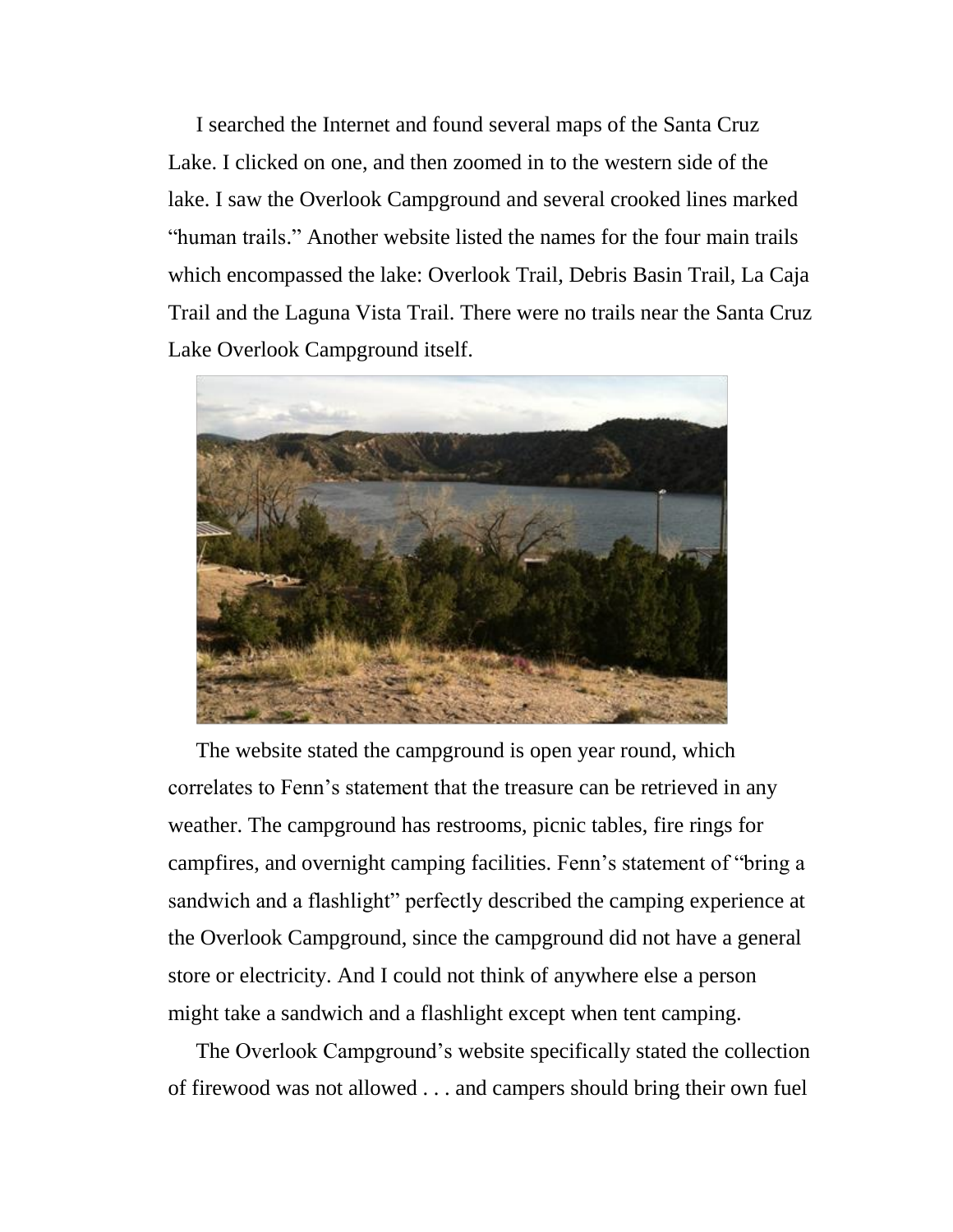source. Campfires are only allowed in firepans operated in the fire ring. This warning statement related directly to the fifth clue (If you are lucky and find the blaze). With the restriction on the type of campfire allowed, finding a blazing campfire would be a rare occurrence inside this campground. So if the blaze referred to a campfire at one of the campsites, then the luck would be choosing the correct one to look into.



Taking into consideration how close Fenn revealed a person had been to the treasure, it was more probable he parked his car at the campground and walked into the woods towards the lake. Then chose a random location and built a small mock fire pit with the areas natural stones.

Near the end of the poem is the clue, "If you are brave and in the wood," indicating he placed the treasure box within the fire pit and covered it with pieces of wood. The final hints given by Fenn are these, "Do not go anywhere an eighty year old man cannot go," "The treasure is where a small child can pick it up," and "You need gloves."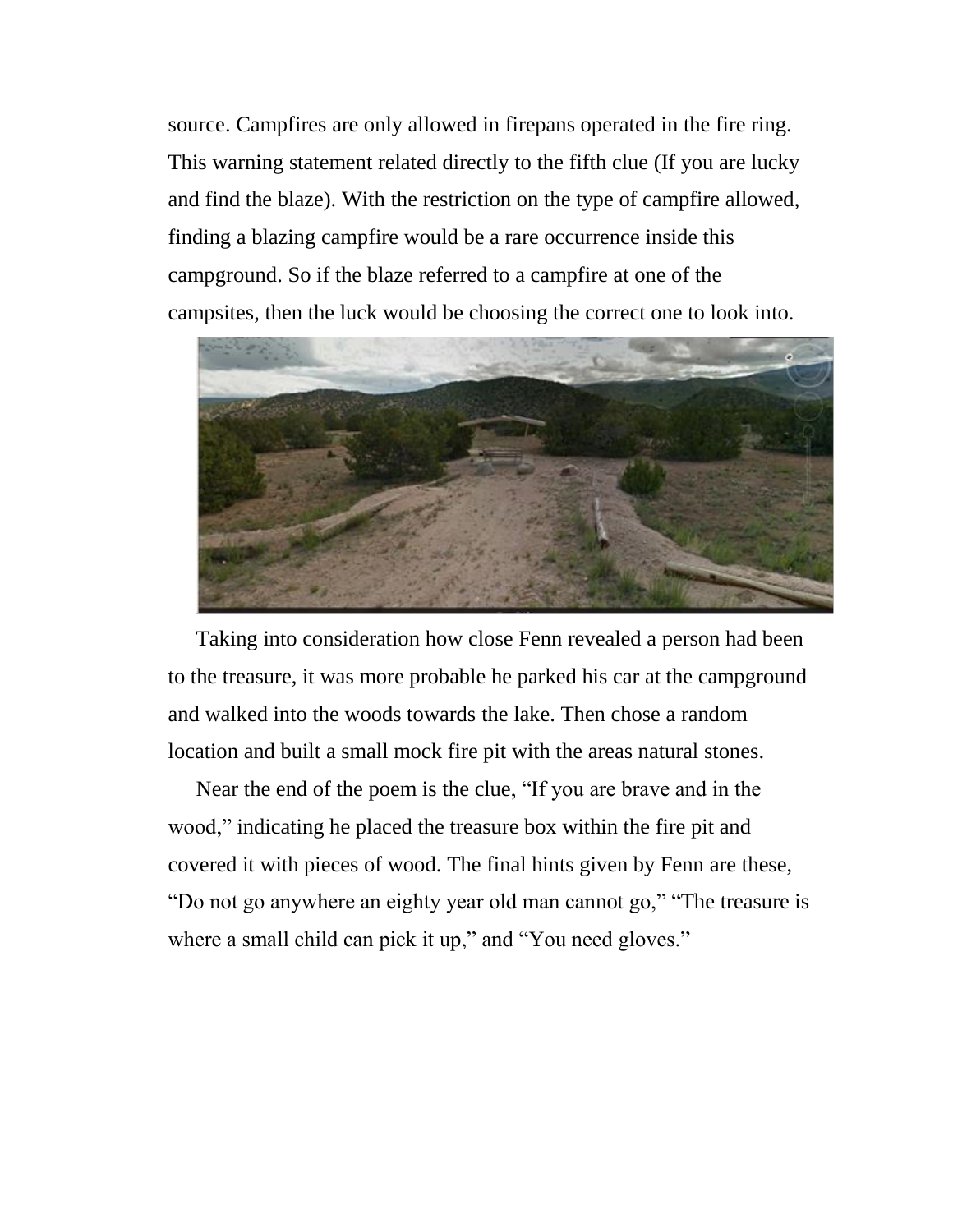## THE TREASURE

And the treasure, it is still out there to be found\* . . . by someone. So if you trust in what you just read, and believe in your heart, then pray. "For everyone who asks will receive. Everyone who searches will find. And everyone who knocks will have the door opened" (Matthew Chapter 7, Verse 8 NCV). Now, take a step of faith . . . and go.

\*Jonathan "Jack" Stuef found the treasure in June of 2020.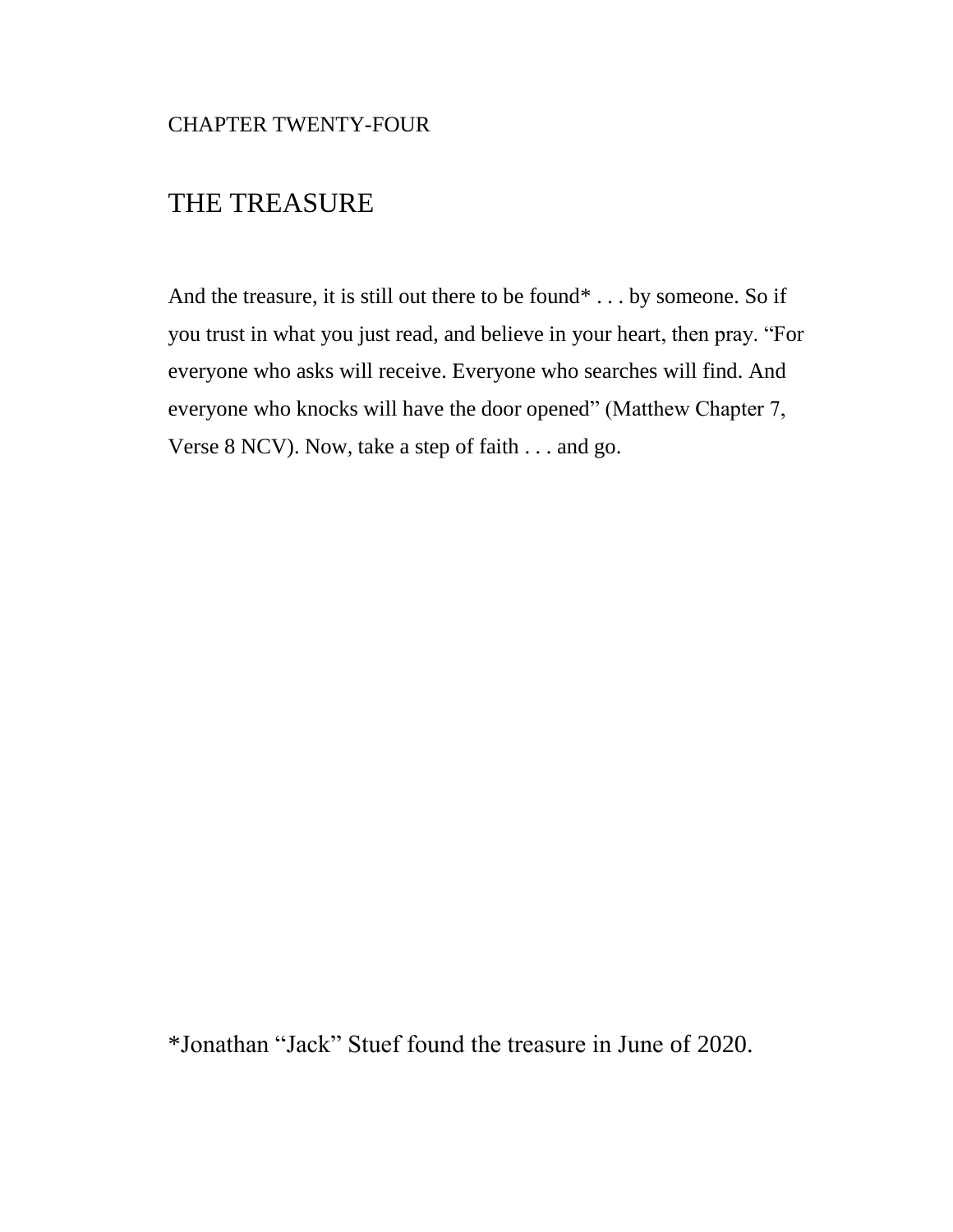# PART 5

## THE TREASURE IS FOUND!